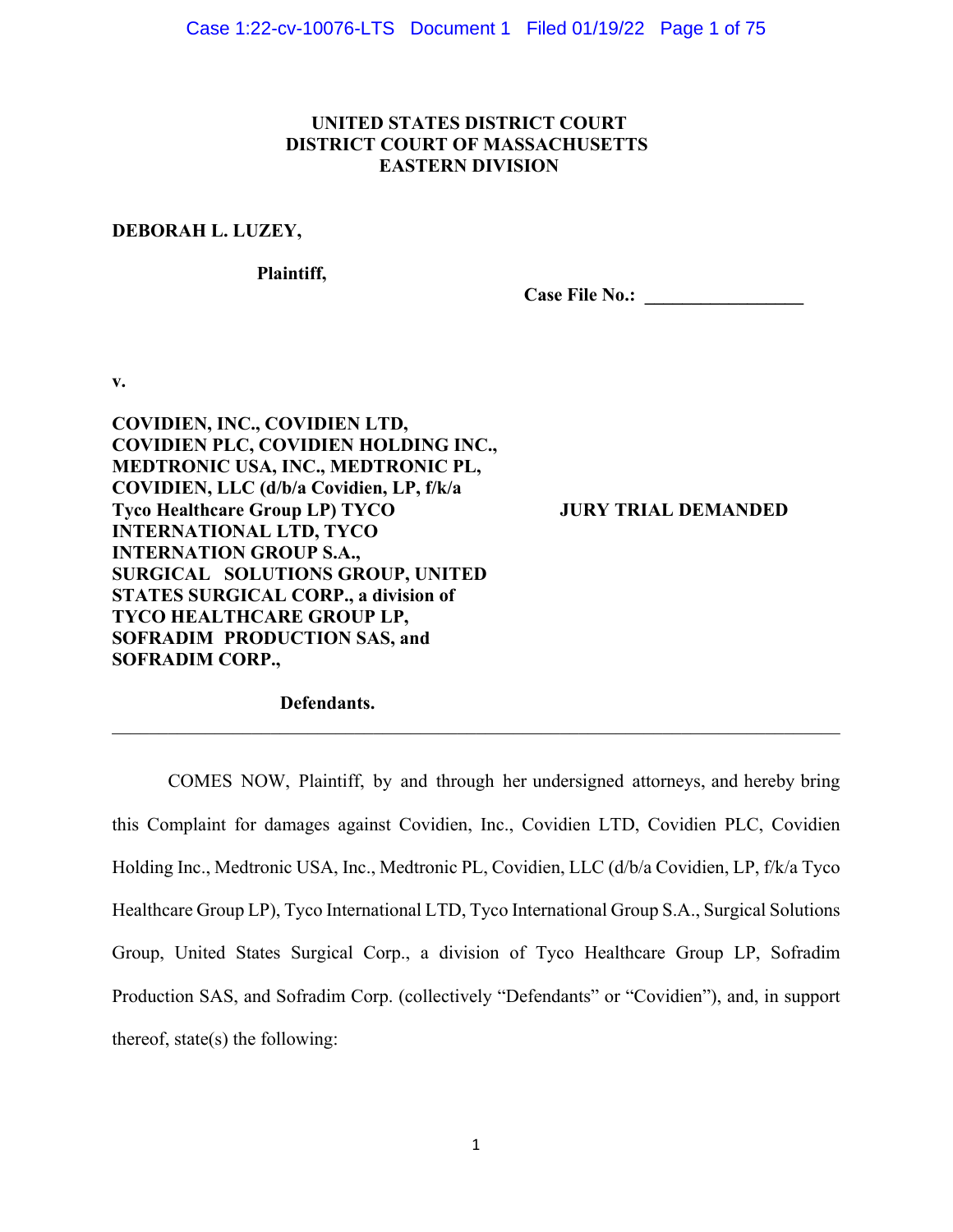#### **I. PRELIMINARY STATEMENT**

1. This is a medical device tort action brought on behalf of the above-named Plaintiff arising out of the failure of Defendants' hernia mesh device, the Covidien Parietex Composite ("Parietex" or "Hernia Mesh Device"). As a direct and proximate result, Plaintiff has suffered permanent injuries and significant pain and suffering, emotional distress, loss wages and earnings capacity, and diminished quality of life. Plaintiff respectfully seeks damages in excess of \$75,000 for all damages to which she may be legally entitled.

#### **II. PARTIES**

2. At all material times, Plaintiff has been a citizen and resident of New Haven County in the city of Wallingford, Connecticut and the United States.

3. Defendant COVIDIEN, INC. ("Covidien Inc.") is a Delaware corporation with its principal place of business at 15 Hampshire Street, Mansfield, Bristol County, Massachusetts, and offices and facilities in Bedford and Waltham, Middlesex County, Massachusetts, and Boston, Suffolk County, Massachusetts. All acts and omissions of Covidien Inc. as described herein including but not limited to those resulting in the design, manufacture, marketing, labeling, distribution, sale and placement of its hernia mesh Device at issue in the instant suit into Middlesex County, were done by its agents, servants, employees and/or owners, acting in the course and scope of their representative agencies, services, employments and/or ownership. At all times material hereto, Covidien Inc. did business in Massachusetts.

4. Defendant COVIDIEN, LTD. ("Covidien ltd.") is a Bermuda public limited company with its principal place of business in Bermuda, and offices in Bedford and Waltham, Middlesex County, Massachusetts. All acts and omissions of Covidien ltd. as described herein including but not limited to those resulting in the design, manufacture, marketing, labeling,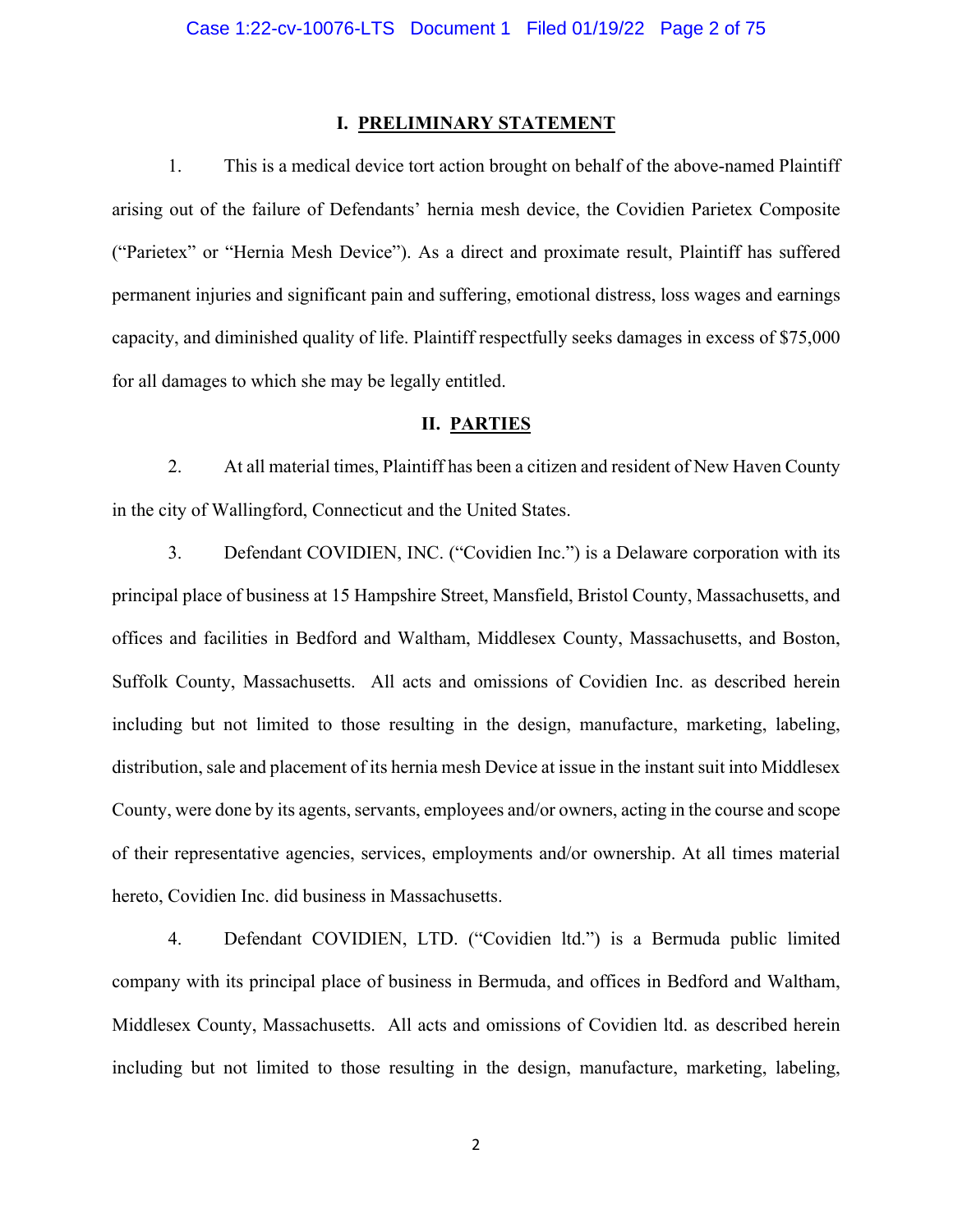### Case 1:22-cv-10076-LTS Document 1 Filed 01/19/22 Page 3 of 75

distribution, sale and placement of its hernia mesh Device at issue in the instant suit into Middlesex County, were done by its agents, servants, employees and/or owners, acting in the course and scope of their representative agencies, services, employments and/or ownership. At all times material hereto, Covidien ltd. did business in Massachusetts.

5. Defendant COVIDIEN PLC ("Covidien plc") is an Irish public limited company with its principal place of business in Massachusetts at 15 Hampshire Street, Mansfield, Bristol County, Massachusetts, and offices in Bedford and Waltham, Middlesex County, Massachusetts. All acts and omissions of Covidien plc as described herein including but not limited to those resulting in the design, manufacture, marketing, labeling, distribution, sale and placement of its Hernia Mesh Device at issue, were done by its agents, servants, employees and/or owners, acting in the course and scope of their representative agencies, services, employments and/or ownership. At all times material hereto, Covidien plc did business in Massachusetts.

6. Defendants, COVIDIEN HOLDING INC., ("COVIDIEN") is a corporation that is incorporated under the laws of the State of Delaware. COVIDIEN has its principal place of business at 15 Hampshire Street, Mansfield, Bristol County, Massachusetts, and offices in Bedford and Waltham, Middlesex County, Massachusetts. COVIDIEN has a registered agent in Massachusetts at CT Corporation System, 155 Federal Street, Ste. 700, Boston, Massachusetts, 02110. COVIDIEN focuses its business on products in key surgical specialties, including hernia repair, laparoscopic instrumentation, embolization device, pharmaceuticals and medical supplies.

7. Defendant COVIDIEN, LLC (d/b/a Covidien LP, f/k/a Tyco Healthcare Group LP)), is a Delaware limited partnership with its principal place of business at 15 Hampshire Street, Mansfield, Bristol County, Massachusetts, and offices in Bedford and Waltham, Middlesex County, Massachusetts. Tyco US is registered to conduct business in Massachusetts, with a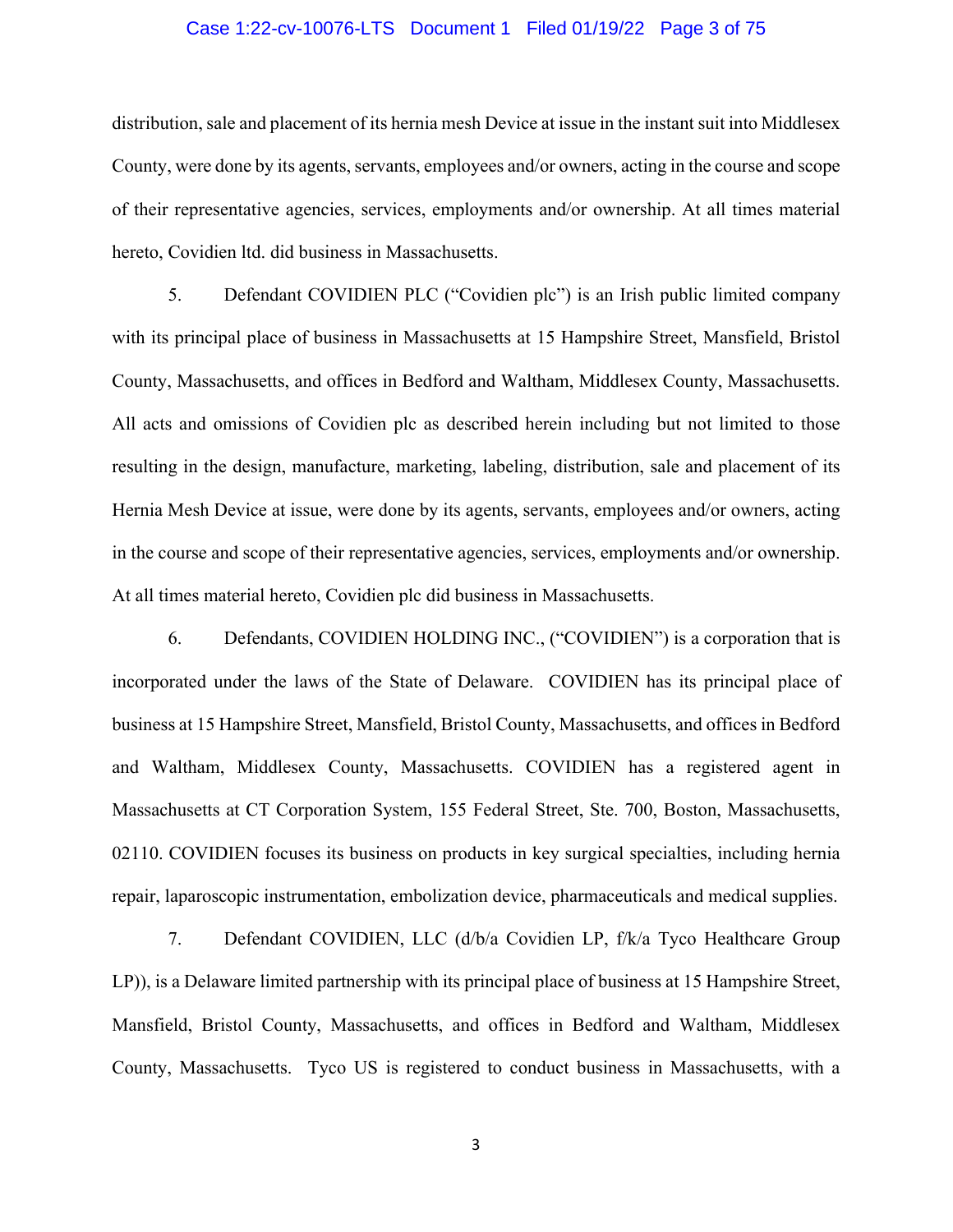#### Case 1:22-cv-10076-LTS Document 1 Filed 01/19/22 Page 4 of 75

registered agent in the Commonwealth. Its General Partner is Covidien Holding Inc., formerly named Covidien, Inc. prior to September 5, 2012. All acts and omissions of Tyco US as described herein including but not limited to those resulting in the design, manufacture, marketing, labeling, distribution, sale and placement of its Hernia Mesh Device at issue here, were done by its agents, servants, employees and/or owners, acting in the course and scope of their representative agencies, services, employments and/or ownership. At all times material hereto, Tyco US did business in Massachusetts.

8. Defendant, TYCO INTERNATIONAL LTD. ("Tyco") (d/b/a Covidien, Inc.) is a company incorporated in Massachusetts with a registered agent in the Commonwealth with its principal place of business at 15 Hampshire Street, Mansfield, Bristol County, Massachusetts. Tyco is the parent company for Defendants TIGSA, through its subsidiaries, engaged in the healthcare business. All acts and omissions of Tyco as described herein including but not limited to those resulting in the design, manufacture, marketing, labeling, distribution, sale and placement of its hernia mesh Device at issue in the instant suit into Middlesex County, were done by its agents, servants, employees and/or owners, acting in the course and scope of their representative agencies, services, employments and/or ownership. At all times material hereto, Tyco did business in Massachusetts.

9. Defendant TYCO INTERNATIONAL GROUP S.A., ("TIGSA") (d/b/a Covidien, Inc.) is a Delaware limited partnership with a registered agent in Delaware limited partnership with its principal place of business at 15 Hampshire Street, Mansfield, Bristol County, Massachusetts. TIGSA is a holding company and wholly owned subsidiary of Tyco that, through its subsidiaries, engaged in the healthcare business. All acts and omissions of TIGSA as described herein including but not limited to those resulting in the design, manufacture, marketing, labeling, distribution, sale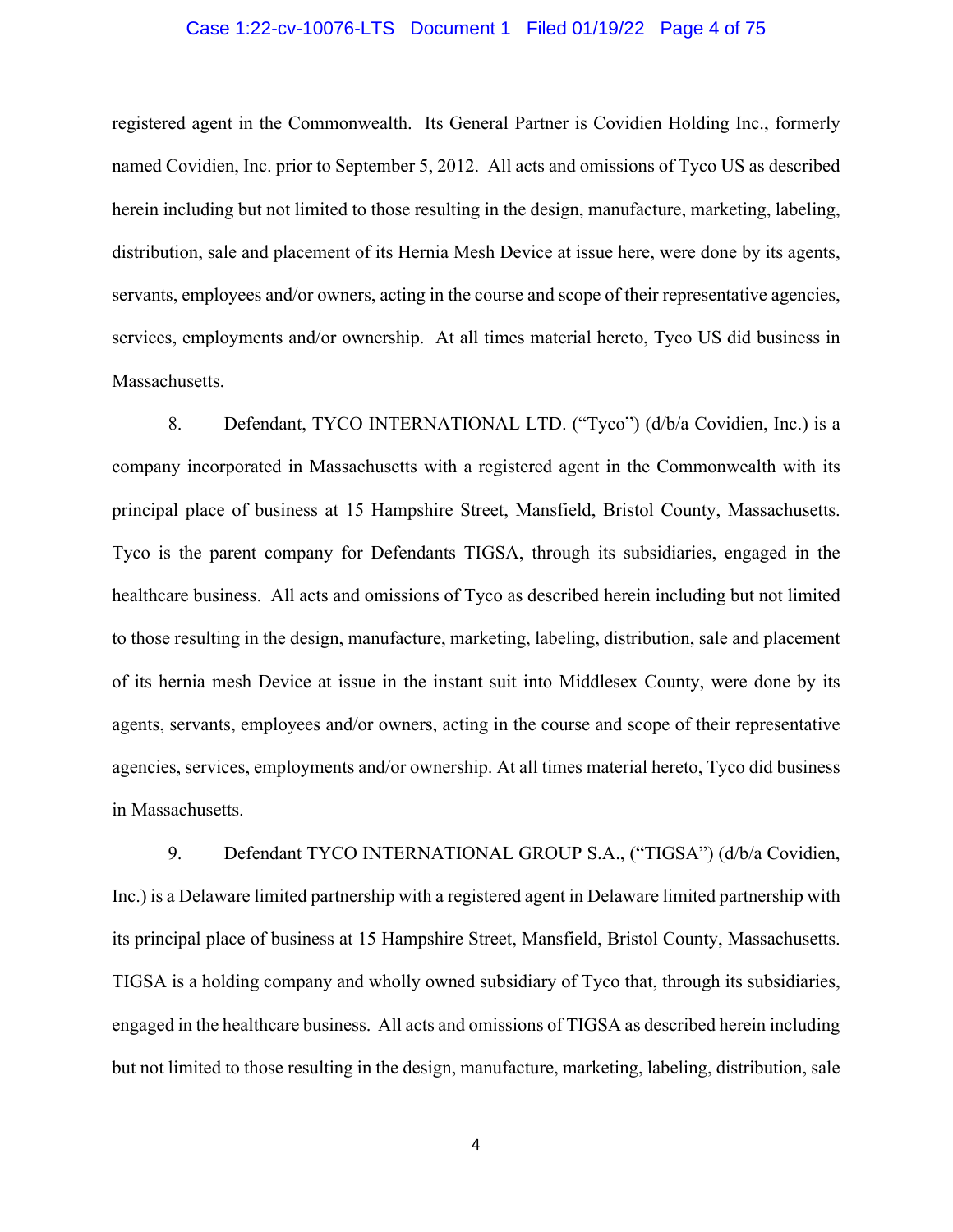#### Case 1:22-cv-10076-LTS Document 1 Filed 01/19/22 Page 5 of 75

and placement of its hernia mesh Device at issue in the instant suit into Middlesex County, were done by its agents, servants, employees and/or owners, acting in the course and scope of their representative agencies, services, employments and/or ownership. At all times material hereto, TIGSA did business in Massachusetts.

10. Defendant, SURGICAL SOLUTIONS GROUP ("Covidien Surgical") is a Delaware corporation with its principal place of business in Colorado, and is a wholly owned subsidiary of Covidien Ltd. All acts and omissions of Covidien Surgical as described herein were done by its agents, servants, employees and/or owners, acting in the course and scope of their respective agencies, services, employments and/or ownership. At all times material hereto, Covidien Surgical did business in Massachusetts.

11. Defendant, United States Surgical Corp. ("U.S. Surgical") is a Delaware corporation with its principal place of business in Connecticut, and is a wholly owned subsidiary of Covidien plc. U.S. Surgical is registered to do business in Massachusetts, with a registered agent in the Commonwealth. It also shares the same corporate directors as Covidien US. All acts and omissions of U.S. Surgical as described herein including but not limited to those resulting in the design, manufacture, marketing, labeling, distribution, sale and placement of its Hernia Mesh Device here, were done by its agents, servants, employees and/or owners, acting in the course and scope of their representative agencies, services, employments and/or ownership. At all times material hereto, U.S. Surgical did business in Massachusetts.

12. Defendant SOFRADIM PRODUCTION SAS ("Sofradim Production") is a French company with its principal place of business at 116 Avenue Du Formans, Trevoux, France, 01600. All acts and omissions of Sofradim as described herein were done by its agents, servants,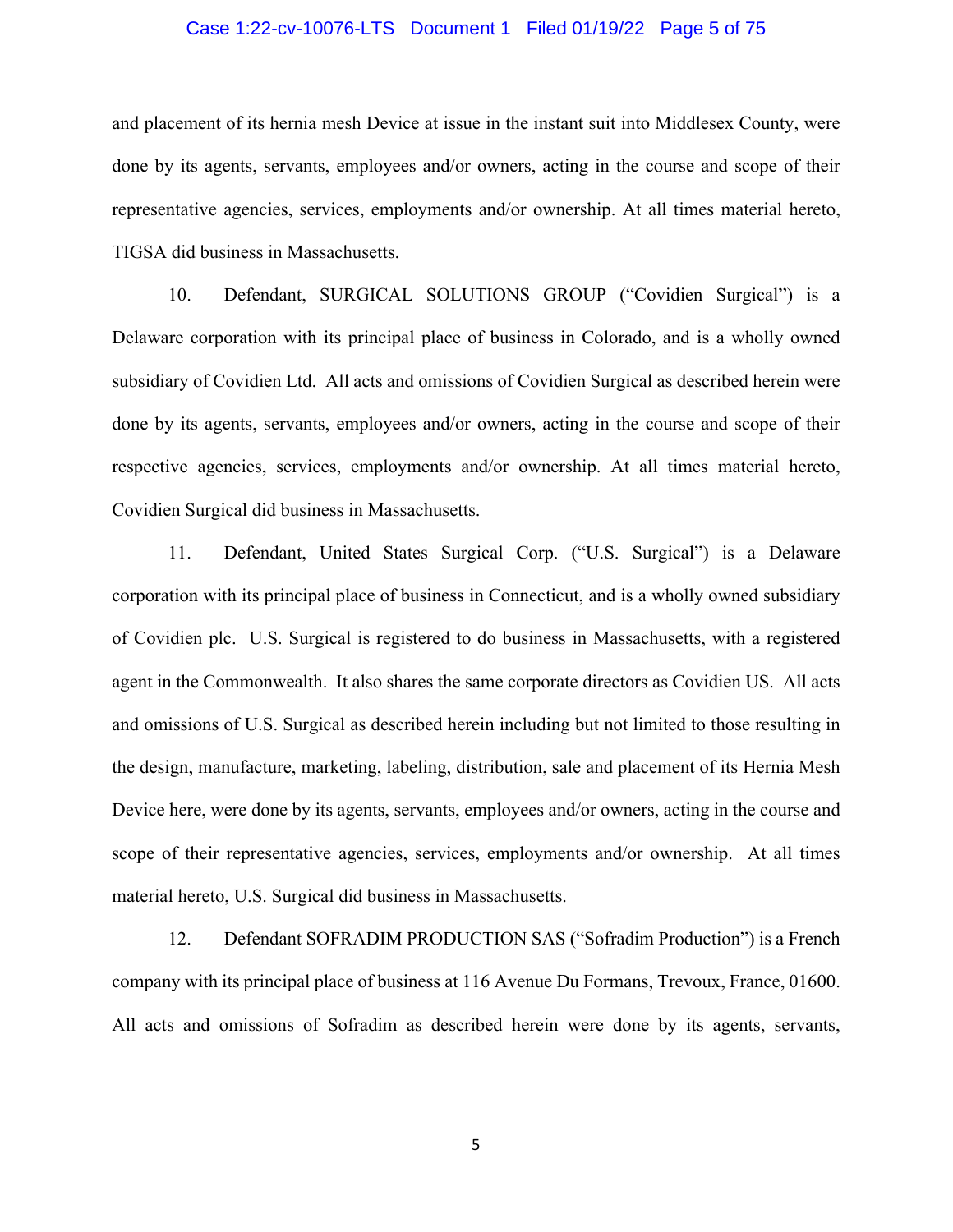### Case 1:22-cv-10076-LTS Document 1 Filed 01/19/22 Page 6 of 75

employees and/or owners, acting in the course and scope of their respective agencies, services, employments and/or ownership.

13. Defendant Sofradim Corp. ("Sofradim") is a company with its principal place of business in Mansfield, Bristol County, Massachusetts and offices in Wrentham, Norfolk County, Massachusetts. All acts and omissions of Sofradim Corp. as described herein were done by its agents, servants, employees and/or owners, acting in the course and scope of their respective agencies, services, employments and/or ownership.

14. Defendant MEDTRONIC USA INC. and MEDTRONIC plc f/k/a Medtronic Inc. & Covidien plc, (collectively referred to as "MEDTRONIC") is a corporation that is incorporated under the laws of the State of Minnesota, with offices and facilities at 12 Gill Street, Woburn, Middlesex County, Massachusetts and Boston, Suffolk County, Massachusetts. It is the corporate parent/stockholder of COVIDIEN and all of its subsidiaries and entities. All acts and omissions of Medtronic as described herein were done by its agents, servants, employees and/or owners acting in the course and scope of their respective agencies, services, employments and/or ownership.

15. Medtronic, directly and/or through the actions of Covidien has at all pertinent times been responsible for the research, development, design, testing, manufacture, production, marketing, promotion, distribution and/or sale of all Mesh Device described herein.

16. Defendants are individually, jointly and severally liable to Plaintiff for damages suffered by Plaintiff arising from the Defendants' design, manufacture, marketing, labeling, distribution, sale and placement of its hernia mesh products, including their line of Mesh Device, effectuated directly and indirectly through their respective agents, servants, employees and/or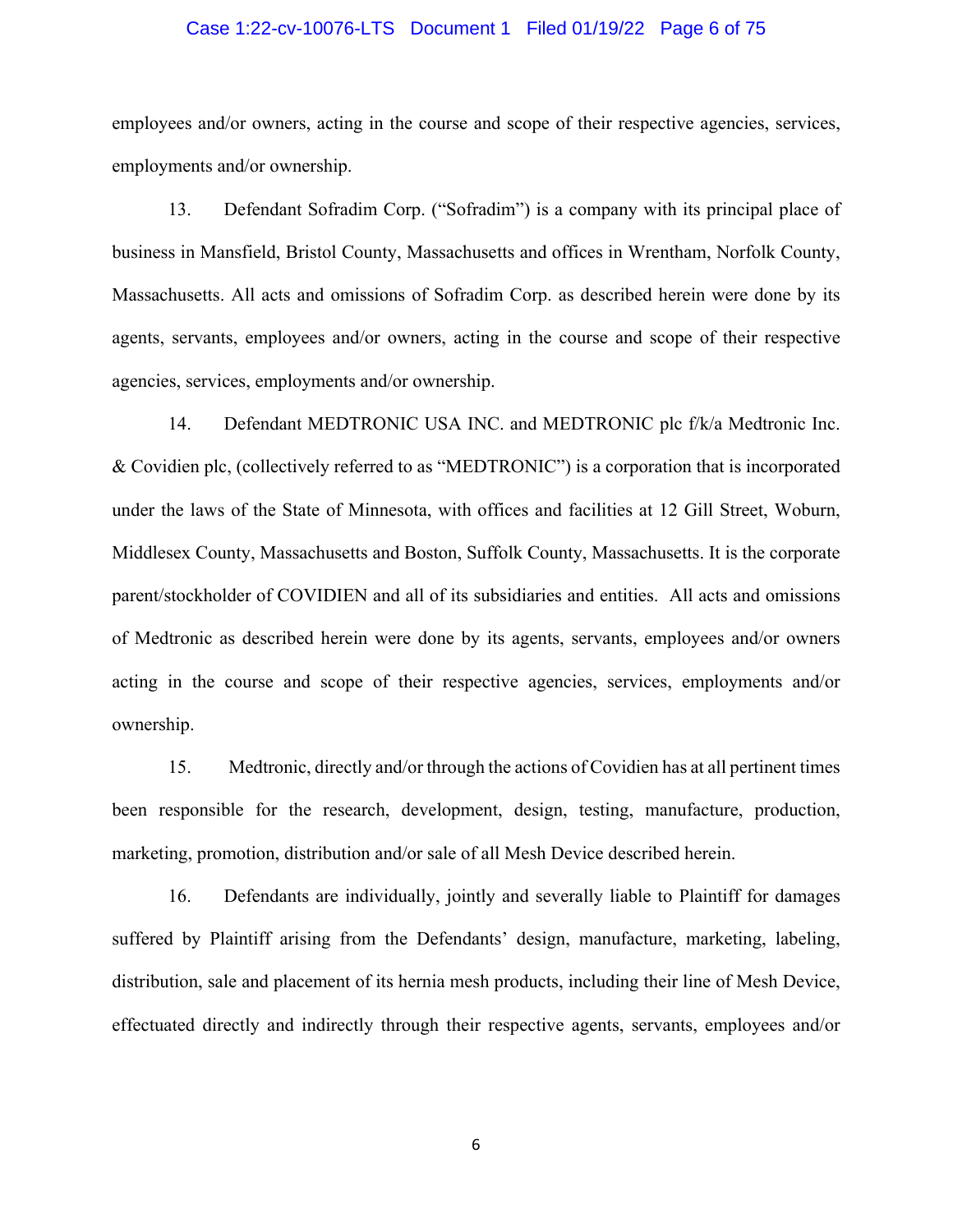# Case 1:22-cv-10076-LTS Document 1 Filed 01/19/22 Page 7 of 75

owners, all acting within the course and scope of their representative agencies, services, employments and/or ownership.

17. At all relevant times herein, Defendants were engaged in the design, manufacture, production, testing, study, research, training, inspection, labeling, marketing, advertising, sales, promotion, and/or distribution of the Products. Defendants do business throughout the United States, and at all relevant times hereto, marketed, promoted, warranted, and/or sold their products in the Commonwealth of Massachusetts.

18. Prior to its acquisition by Covidien, Sofradim was a wholly-owned, joint stock sole proprietorship of Floreane Medical Implants, S.A., a French corporation.

19. Sofradim and its parent and affiliates were acquired by Covidien or its predecessor and are now wholly owned by Covidien. Since its acquisition by Covidien, Sofradim has been a business unit or division of Covidien. Since its acquisition by Covidien, Sofradim has been referred to as the "Trevoux Plant" of Covidien and is considered a manufacturing facility for the surgical Device business unit of Covidien. Sofradim is registered with the U.S. Food and Drug Administration ("FDA") as an "establishment," which is the functional equivalent of a manufacturing facility or production plant. Covidien or its corporate affiliates are listed with the FDA as the "owner/operator" of Sofradim, which makes Covidien "directly responsible for the activities" of Sofradim. Since the acquisition of Sofradim by Covidien, the officers, managers and employees of Sofradim have been employees of Covidien.

20. The above-named entities are hereinafter referenced collectively as "Defendants."

21. Defendants are individually, jointly and severally liable to Plaintiff for damages suffered by Plaintiff arising from the Defendants' design, manufacture, marketing, labeling, distribution, and sale of the Mesh Device at issue in the instant suit, effectuated directly and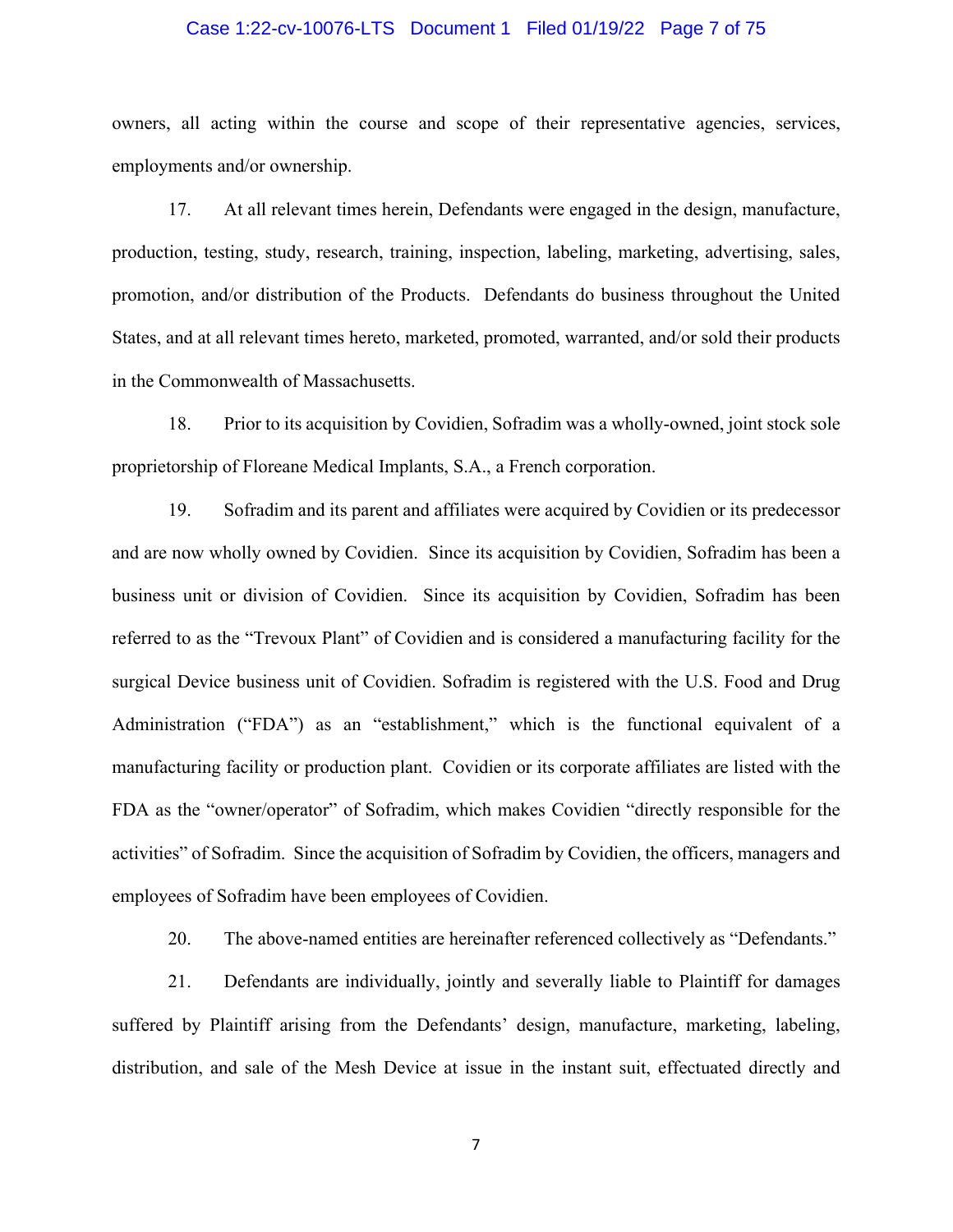#### Case 1:22-cv-10076-LTS Document 1 Filed 01/19/22 Page 8 of 75

indirectly through their respective agents, servants, employees and/or owners, all acting within the course and scope of their representative agencies, services, employments and/or ownership.

22. Defendants had a legal duty to ensure the safety and effectiveness of their Mesh Device prior to marketing and selling those products for permanent implantation in Plaintiff. Prior to marketing and selling the Mesh Device, Defendants were required to weigh the reasonably knowable risks against the benefits of the device's design and to consider all information that may bear on the safety and efficacy of the design, including the gravity, severity, likelihood, and avoidance of the dangers associated with that design. In addition to making these assessments, the Defendants were required to weigh the benefits against the knowable risks to ensure that the risks do not outweigh the benefits and to mitigate any known or knowable risks through providing adequate warnings and instructions and adequately communicating those warnings and instructions to device users. Defendants had an obligation not to release a product that posed greater risks or more frequent, more severe or longer lasting risks, than other Device sold for the same use. Because implantation of Defendants' Mesh Device is an elective procedure intended to treat non-life threatening conditions and creates the potential for serious, life-altering complications such as those experienced by Plaintiff, the risks of the Mesh Device outweigh any purported benefits, both generally and specifically with respect to the Plaintiff in this case.

23. Defendants are individually, jointly and severally liable to Plaintiff for damages suffered by Plaintiff arising from the Defendants' design, manufacture, marketing, labeling, distribution, sale and placement of its hernia mesh products, effectuated directly and indirectly through their respective agents, servants, employees and/or owners, all acting within the course and scope of their representative agencies, services, employments and/or ownership.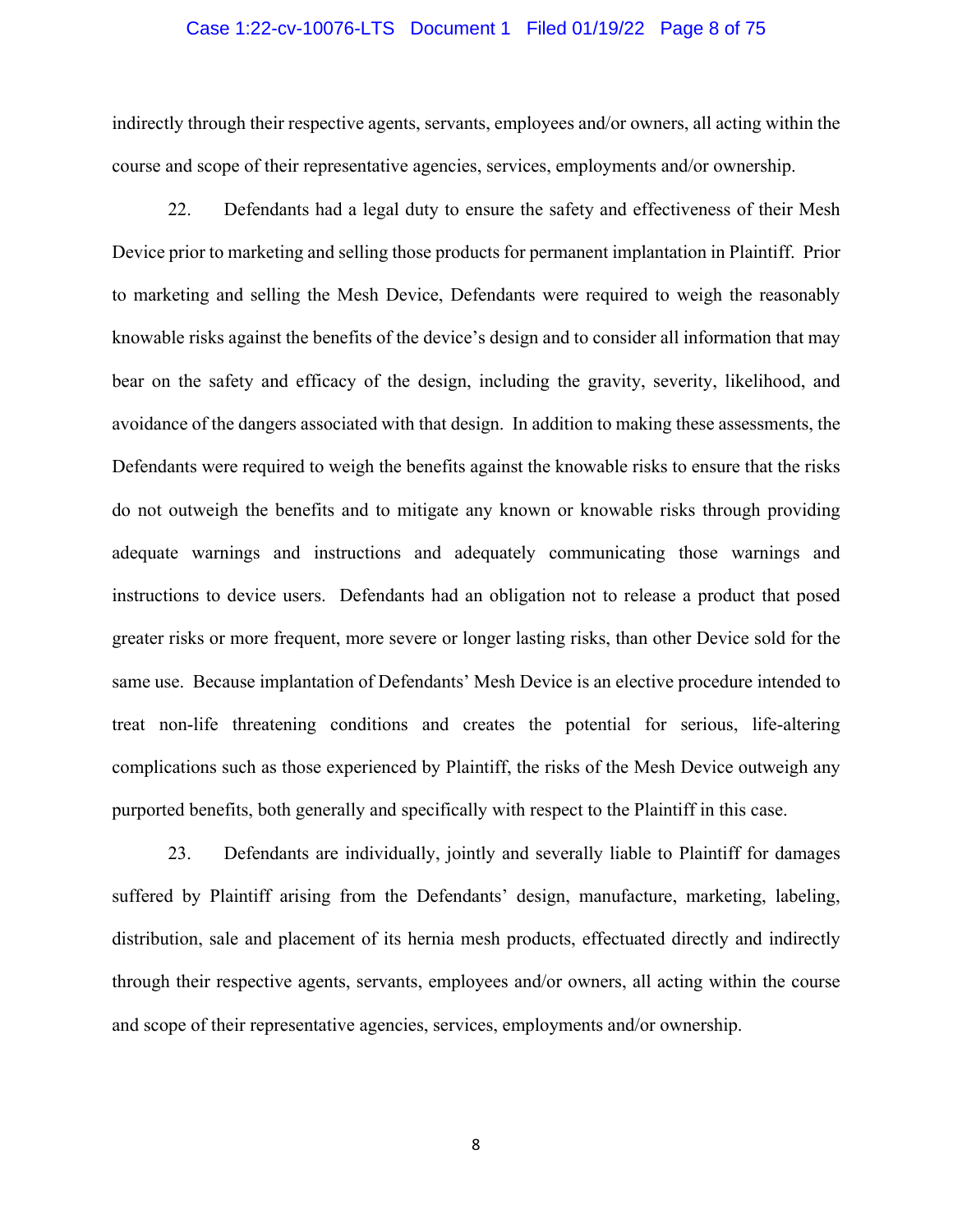#### Case 1:22-cv-10076-LTS Document 1 Filed 01/19/22 Page 9 of 75

24. At all relevant times herein, Defendants were engaged in the design, manufacture, production, testing, study, research, training, inspection, labeling, marketing, advertising, sales, promotion, and/or distribution of the Mesh Device. Defendants at all relevant times hereto, marketed, promoted, warranted, and/or sold their products in the Commonwealth of Massachusetts and throughout the United States.

# **III. JURISDICTION AND VENUE**

25. At all material times, Plaintiff has been a citizen and resident of New Haven County in the city of Wallingford, Connecticut and the United States.

26. This Court has subject-matter jurisdiction over this action pursuant to 28 U.S.C. § 1332(a) based on complete diversity of citizenship between Plaintiff and all Defendants. The amount in controversy exceeds \$75,000.00.

27. This Court has jurisdiction over the Defendants because Defendants have offices and/or regularly solicited and transacted business in the Commonwealth of Massachusetts and County of Middlesex in this District.

28. The Court has jurisdiction over the Defendants who designed, developed, manufactured, produced, testing, studied, researched, inspected, labeled, marketed, advertised, sold, promoted, and/or distributed the Hernia Mesh Device(s) in and from the Commonwealth of Massachusetts.

29. This Court also has personal jurisdiction over Defendants because Defendants are licensed to do business in Massachusetts, because they conduct a substantial amount of business in Massachusetts, because their offices are located in Middlesex County, Massachusetts and/or because they maintain registered agents for service of process in Massachusetts.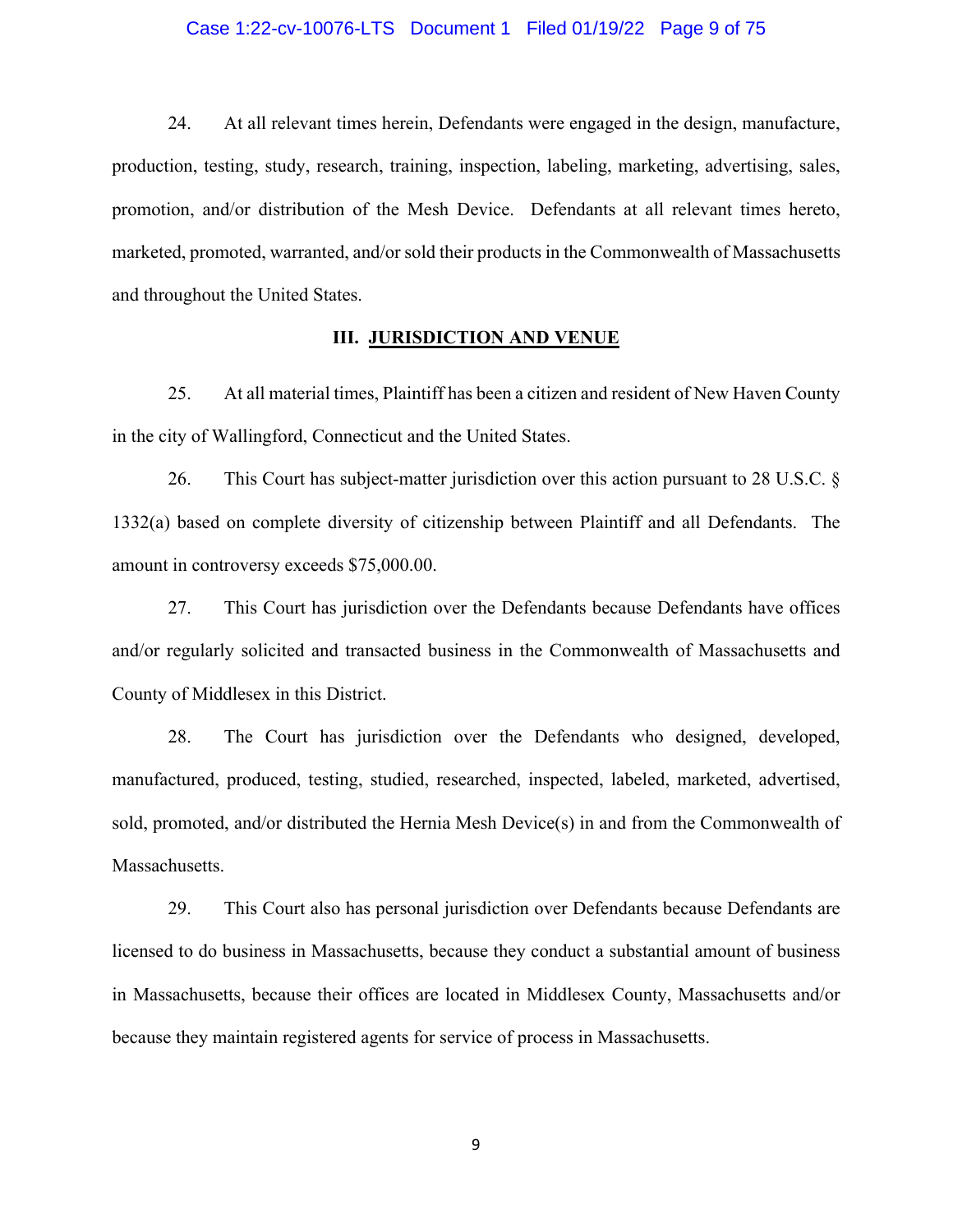# Case 1:22-cv-10076-LTS Document 1 Filed 01/19/22 Page 10 of 75

30. Defendants have substantial, systematic and continuous contact with this State such that exercise of personal jurisdiction over these Defendants is appropriate.

31. Further, Defendants have purposely availed themselves to the privilege of conducting business within this State and have the requisite minimum contacts with this State such that the maintenance of this suit does not offend traditional notions of fair play and substantial justice and that Defendants should reasonably anticipate being hailed into Court here.

32. At all times relevant hereto, Defendants were engaged in the business of developing, manufacturing, publishing information, marketing, distributing, promoting and/or selling, either directly or indirectly, through third parties, as successor in interest, or other related entities, the Hernia Mesh Device implanted in the Plaintiff, in the Commonwealth of Massachusetts and in interstate commerce, for which it derived significant and regular income.

33. Venue is proper in this District pursuant to 28 U.S.C. § 1391 because the events or omissions giving rise to Plaintiff's claims occurred in this District.

# **IV. FACTS COMMON TO ALL COUNTS COVIDIEN HERNIA MESH DEVICE**

34. The Covidien Hernia Mesh Device, the Parietex, implanted in Plaintiff's body was designed, manufactured and distributed by Covidien.

35. Defendants' Hernia Mesh Device implanted in Plaintiff was designed, patented, manufactured, labeled, marketed, sold, distributed, or otherwise placed on the market by Defendants and is a knitted polyester mesh with an absorbable collagen film that is intended to be placed next to the viscera.

36. Defendants sought and obtained FDA clearance to market their Hernia Mesh Device under Section 510(k) of the Medical Device Amendment to the Food, Drug and Cosmetics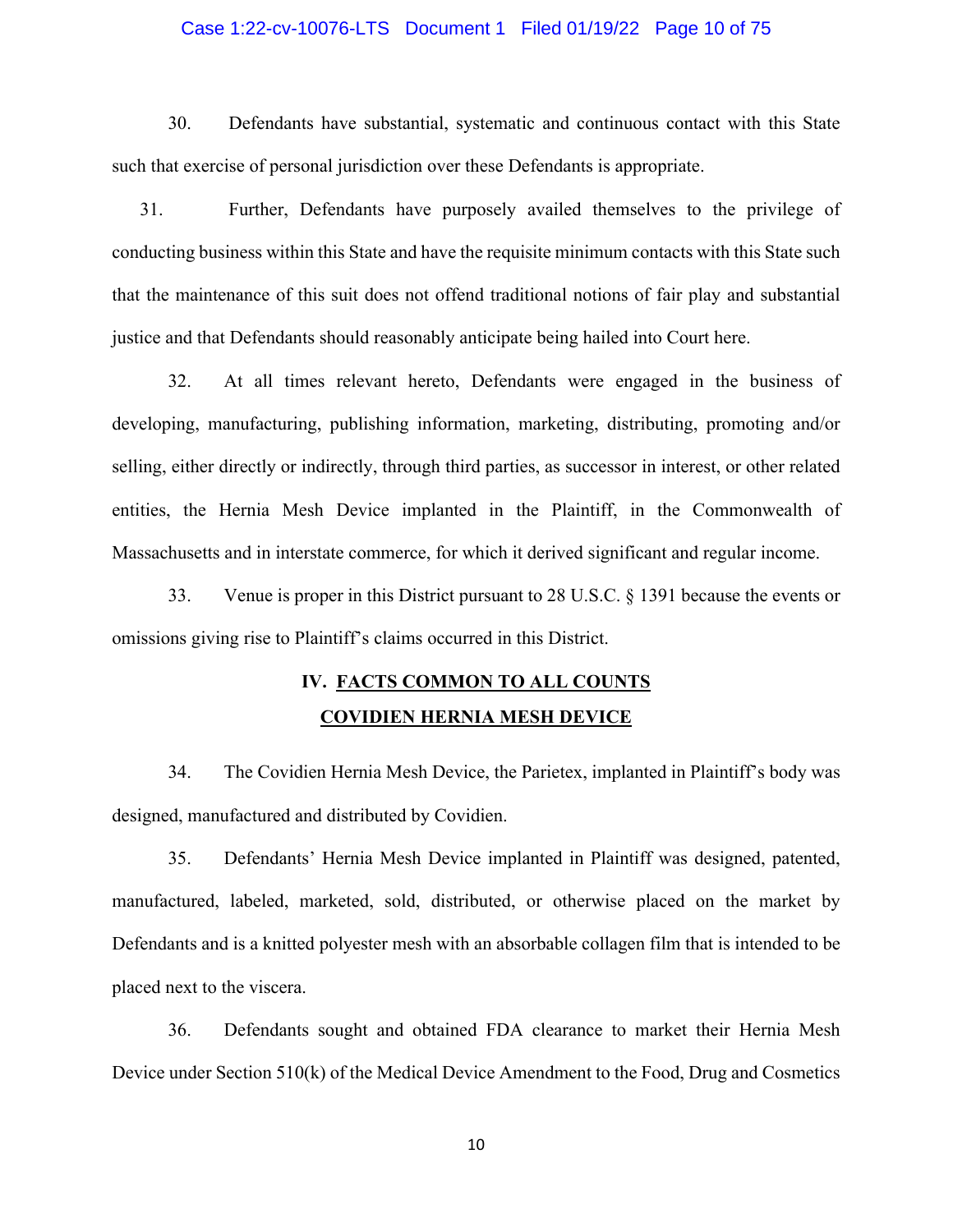# Case 1:22-cv-10076-LTS Document 1 Filed 01/19/22 Page 11 of 75

Act. Section 510(k) provides for marketing of a medical device if the device is deemed "substantially equivalent" or "substantially similar" to other predicate Device marketed prior to May 28, 1976. The 510(k) process is not a formal review for safety or efficacy. No clinical testing or clinical study is required to gain FDA clearance under this process. Upon information and belief, no formal review for safety or efficacy was ever conducted for the Hernia Mesh Device.

37. The "510(k) tree" or predicate Device for all of Defendants polyester hernia meshes, like the Hernia Mesh Device at issue here, interlink with each other. Therefore, Defendants have represented to the FDA that all hernia mesh Device are "*substantially similar*" to one another.

38. Testing done on one polyester hernia mesh was frequently used by Defendants to avoid doing testing on its other hernia mesh Device.

39. Testing done on one polyester hernia mesh was frequently used by Defendants to market other of its polyester hernia meshes.

40. Defendants marketed and sold their polyester hernia meshes to the medical community at large and patients through carefully planned, multifaceted marketing campaigns and strategies. These campaigns and strategies include, but are not limited to, aggressive marketing to health care providers at medical conferences, hospitals, and private offices, as well as the provision of valuable benefits to health care providers. Defendants further utilized documents, patient brochures, and websites.

41. Defendants' polyester hernia meshes were cleared for marketing pursuant to the FDA's premarket notification process, which is also referred to as the "510(k)" process. Medical Device that enter the market through the 510(k) process are not "approved" by the FDA and Device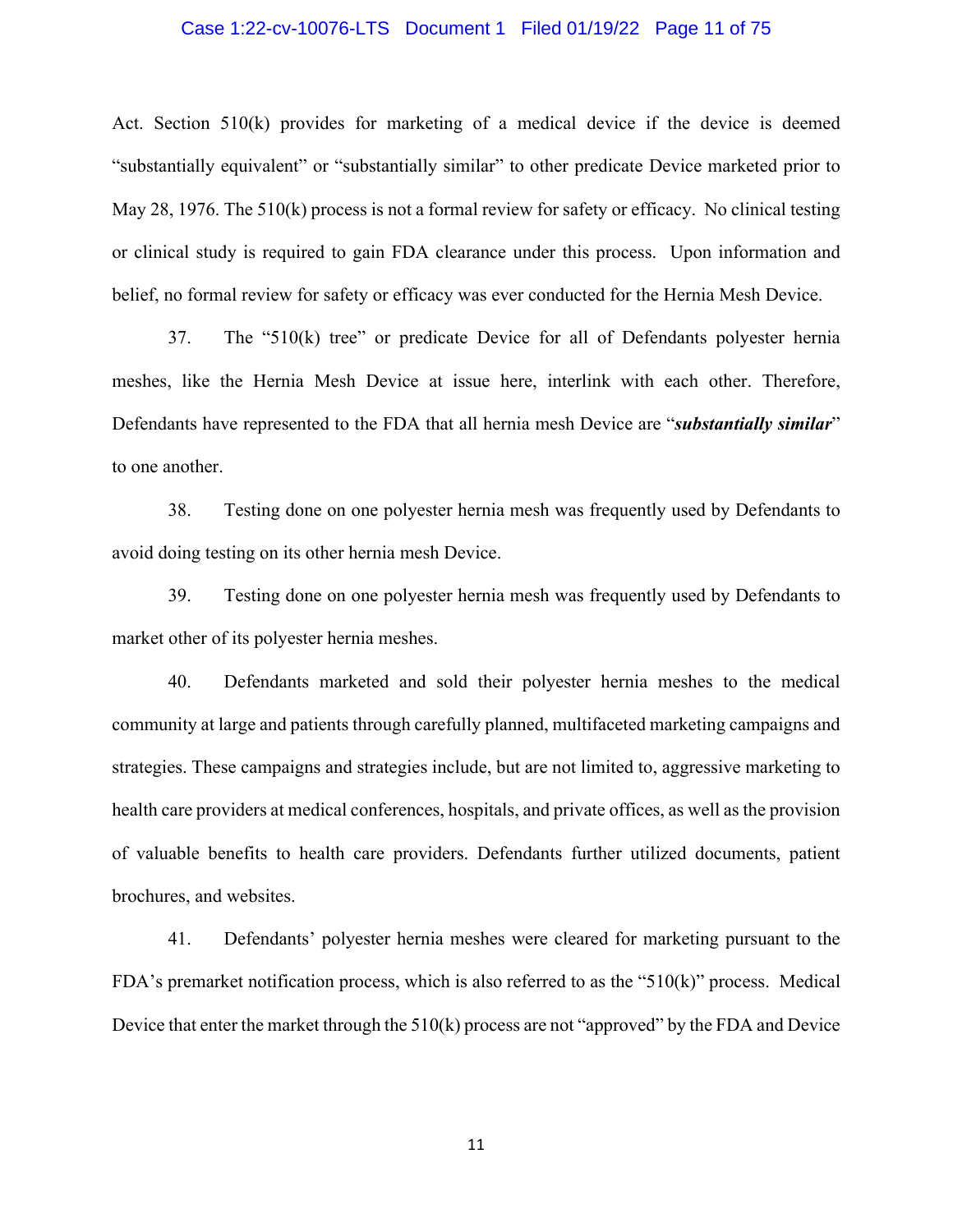#### Case 1:22-cv-10076-LTS Document 1 Filed 01/19/22 Page 12 of 75

are not formally reviewed for safety or efficacy by the FDA under the 510(k) process. Under the 510(k) process, the FDA does not evaluate the product's safety or effectiveness.

42. The polyester polymer used in the design of Defendants polyester hernia meshes, like the Hernia Mesh Device at issue here, is more brittle and significantly more susceptible to fatigue fracture, breakage, fragmentation and other mechanical failures than alternative polymers, including but not limited to polyvinylidene fluoride (PVDF) and polypropylene. Peer-reviewed, published literature prior to the introduction of Defendants' PET mesh in the U.S. concluded that "Polyester mesh should no longer be used for incisional hernia repair." Leber, et al. *Long-term complications associated with prosthetic repair of incisional hernias*. **Arch Surg.** 1998; 133(4):378-82. Subsequent literature observed that "the use of PET in hernia surgery is at least questionable in respect to the obligate long-term degradation of this polymer," Klosterhalfen, et al., *Polymers in hernia repair – common polyester vs. polypropylene surgical meshes*. **J. Materials Science** 35:4769-4776 (2000), that "[i]t has also been reported that patients with polyethylene mesh implants have higher incidences of wound-healing complications, fistula and seroma formation and higher incidences of hernia recurrence as compared to polypropylene meshes" and that "due to the loss of stability and the reported mesh-related complications, polyethylene meshes nowadays do not seem fully suitable for a permanent reinforcement of the abdominal wall." Schumpelick, et al. *Light weight meshes in incisional hernia repair*. **J. Minim Access Surgery**. 2006;2(3):117-23.

43. The polyester material used in the Defendants' mesh is susceptible to degradation by hydrolysis, oxidation and/or enzymatic degradation. *See, e.g.*, Smith, et al. *The enzymatic degradation of polymers in vivo*. **J Biomed Mater Res** 1987; 21: 991-1003 (demonstrating degradation of polyester by certain enzymes); Riepe, et al. *Long-term in vivo alterations of*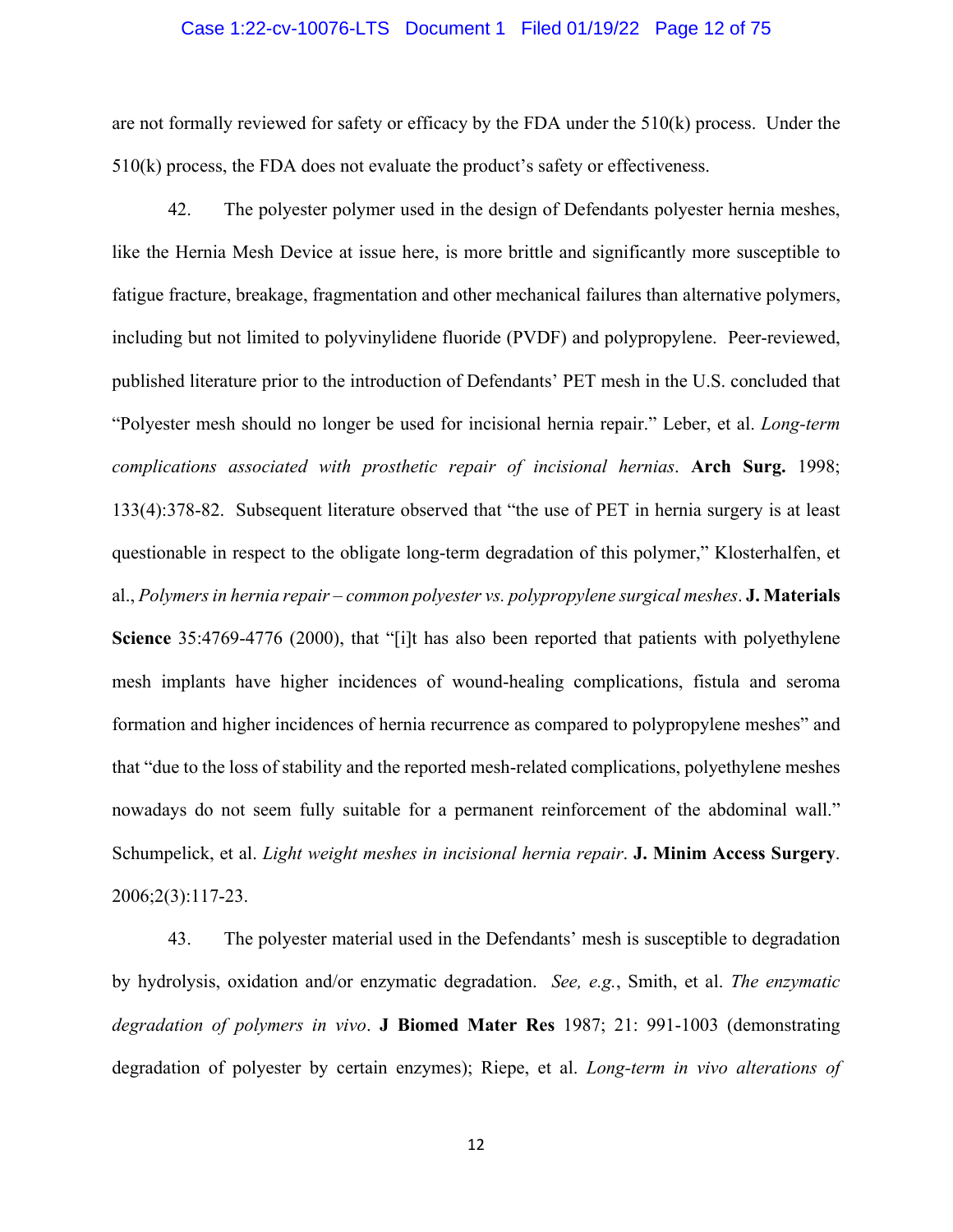# Case 1:22-cv-10076-LTS Document 1 Filed 01/19/22 Page 13 of 75

*polyester vascular grafts in humans*. **Eur J Vasc Endovasc Surg.** 1997;13(6):540-8 (Study of explanted polyester implant Device demonstrating in vivo hydrolytic degradation with scission of macromolecular chains and loss of strength); King, et al. *Microstructural changes in polyester biotextiles during implantation in humans*. **Journal of Textile and Apparel, Technology and Management**. 2001;1(3):1-8 (demonstrating biodegradation and loss of mechanical strength of polyester implants); Schumpelick, *supra* ("One problem of polyethylene meshes is their degradation, which leads to a reduced mechanical stability after 10 years."); Robinson, et al. *Major mesh-related complications following hernia repair: events reported to the Food and Drug Administration*. **Surg Endosc.** 2005; 19(12): 1556-60 ("Incorporated PET can be degraded hydrolytically, resulting in an increased brittleness of the polymer with loss of the mechanical features."); Voskerician, et al. *Effect of biomaterial design criteria on the performance of surgical meshes for abdominal hernia repair: a pre-clinical evaluation in a chronic rat model*. **J Mater Sci Mater Med.** 2010;21(6):1989-95 ("While materials such as PP and PTFE will not undergo hydrolytic degradation, PET, a polyester, will. Further, PET is also susceptible to oxidative degradation due to its ester groups, enhanced by a supplementary degradation mechanism common to all polymers, the direct oxidation by the host. The latter degradation mechanism is the result of host generated molecular species culminating with a foreign body reaction characterized by a continuous process of frustrated phagocytosis by the foreign body giant cells."); Klosterhalfen, et al., *Pathology of traditional surgical nets for hernia repair after long-term implantation in humans*. **Der Chirurg** 2000:71:53-51 (microscopic examination of fragmented and fractured Mersilene (multifilament polyester) mesh after explantation showed pronounced splitting and degradation of polyester fibers). The individual polyester fibers that make up the PET mesh are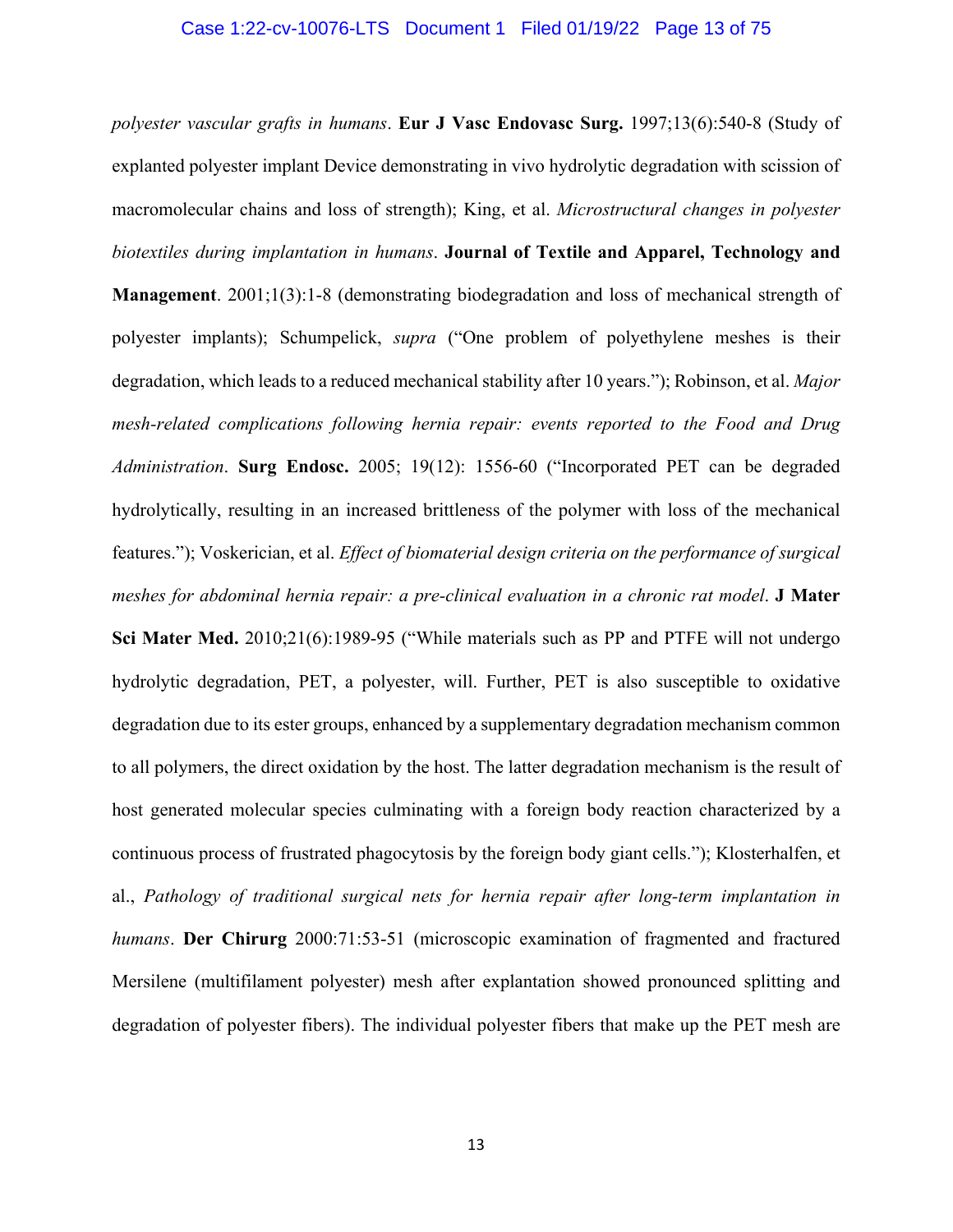# Case 1:22-cv-10076-LTS Document 1 Filed 01/19/22 Page 14 of 75

unreasonably susceptible to degradation. The gamma irradiation sterilization of the PET produces free radicals that contribute to degradation before implant.

44. The polyester material used in the PET Device incites inflammation and heightened foreign body response, which increases the risks of post-operative complications. Jin, et al., *Human peritoneal membrane controls adhesion formation and host tissue response following intra-abdominal placement in a porcine model*. **J. Sur. Res.** 2009;156(2):297-304 (noting polyester-collagen composite had higher foreign body reaction than other materials); Zinther, et al. *Shrinkage of intraperitoneal onlay mesh in sheep: coated polyester mesh versus covered polypropylene mesh*. **Hernia**. 2010;14(6):611-615 (noting statistically significant increase in shrinkage rate for Parietex versus covered polypropylene mesh and further noting histology showed "marked inflammatory reaction with giant cells adjacent to the polyester filaments, which was absent in the polypropylene specimens"); Orenstein, et al. *Comparative analysis of histopathologic effects of synthetic meshes based on material, weight, and pore size in mice*. **J Surg Res.** 2012;176(2):423-9 ("[P]olyester-based meshes appear to create a local hostile environment with marked foreign body reaction and chronic inflammatory response" and "[o]f the five synthetic meshes implanted, the polyester-based mesh was the greatest inducer of inflammation and appeared to impose severe chronic foreign body reaction."); Nguyen, et al., *Influence of a new monofilament polyester mesh on inflammation and matrix remodeling*. **J. Invest. Surg.** 2012;25(5):330-9 (noting heightened inflammatory response with multifilament polyester material both at molecular level and histologically and recognizing the potential clinical implantations "as there is a higher associated risk for postoperative complications and delayed wound healing in the setting of a persistent and prolonged inflammatory response after mesh implantation."); van 't Riet, et al. *Prevention of adhesion to prosthetic mesh: comparison of*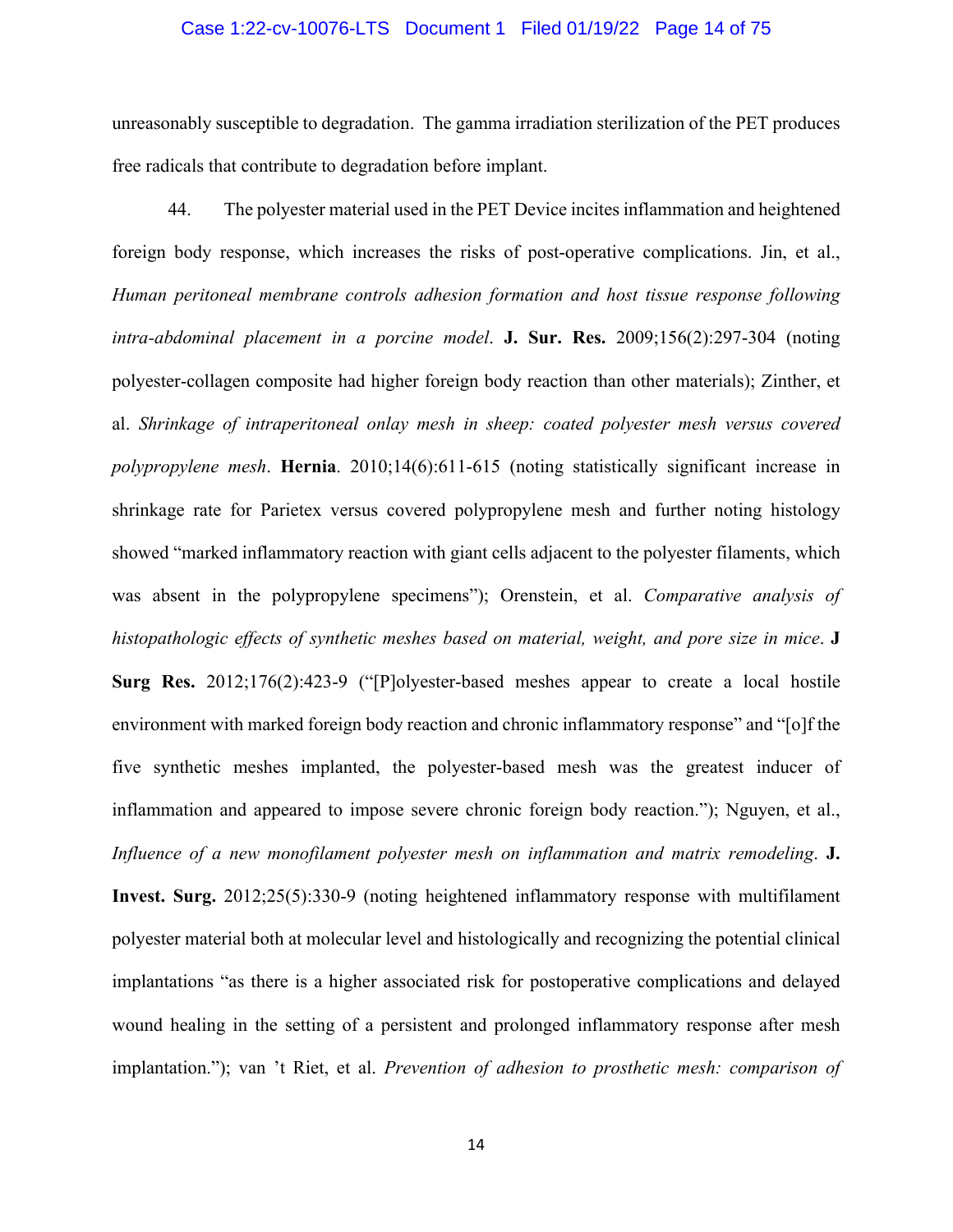# Case 1:22-cv-10076-LTS Document 1 Filed 01/19/22 Page 15 of 75

*different barriers using an incisional hernia model*. **Ann Surg.** 2003;237(1):123-128 ("in the group with Parietex mesh, a more severe inflammatory reaction was found, with the presence of many admixed inflammatory cells and microabscesses (grade 3 on the inflammation grading scale)."); Voskerician, *supra* (observing host tissue response elevated and arrested in a chronic inflammatory phase in the presence of PET mesh).

45. The polyester polymer used in the PET mesh design is significantly more susceptible to loss of mechanical strength over time than alternative materials. Robinson, et al. *Major mesh-related complications following hernia repair: events reported to the Food and Drug Administration*. **Surg Endosc.** 2005; 19(12): 1556-60 ("A significant disadvantage of polyester is loss of mechanical strength over time…, which may lead to hernia recurrence. Polyester is not commonly implanted in the United States, and its continued use for incisional hernia repair has been questioned.").

46. Due to the hydrophilic nature of the PET mesh, the strands of polyester attract and retain bodily fluids, resulting in excessive swelling of the mesh, further increasing the weight and density of the mesh after implant and thus the foreign body load, which increases and prolongs the inflammatory and foreign body reaction to the PET mesh.

47. The fragmentation or flaking-off of particles of the PET fibers exacerbates inflammation and prolonged and excessive foreign body reaction. This chronic and excessive inflammatory and foreign body reaction, in turn, exacerbates the degradation of the mesh fibers in a vicious cycle. The degradation and fragmentation of the fibers within the PET mesh can lead to the total loss of functionality of the mesh.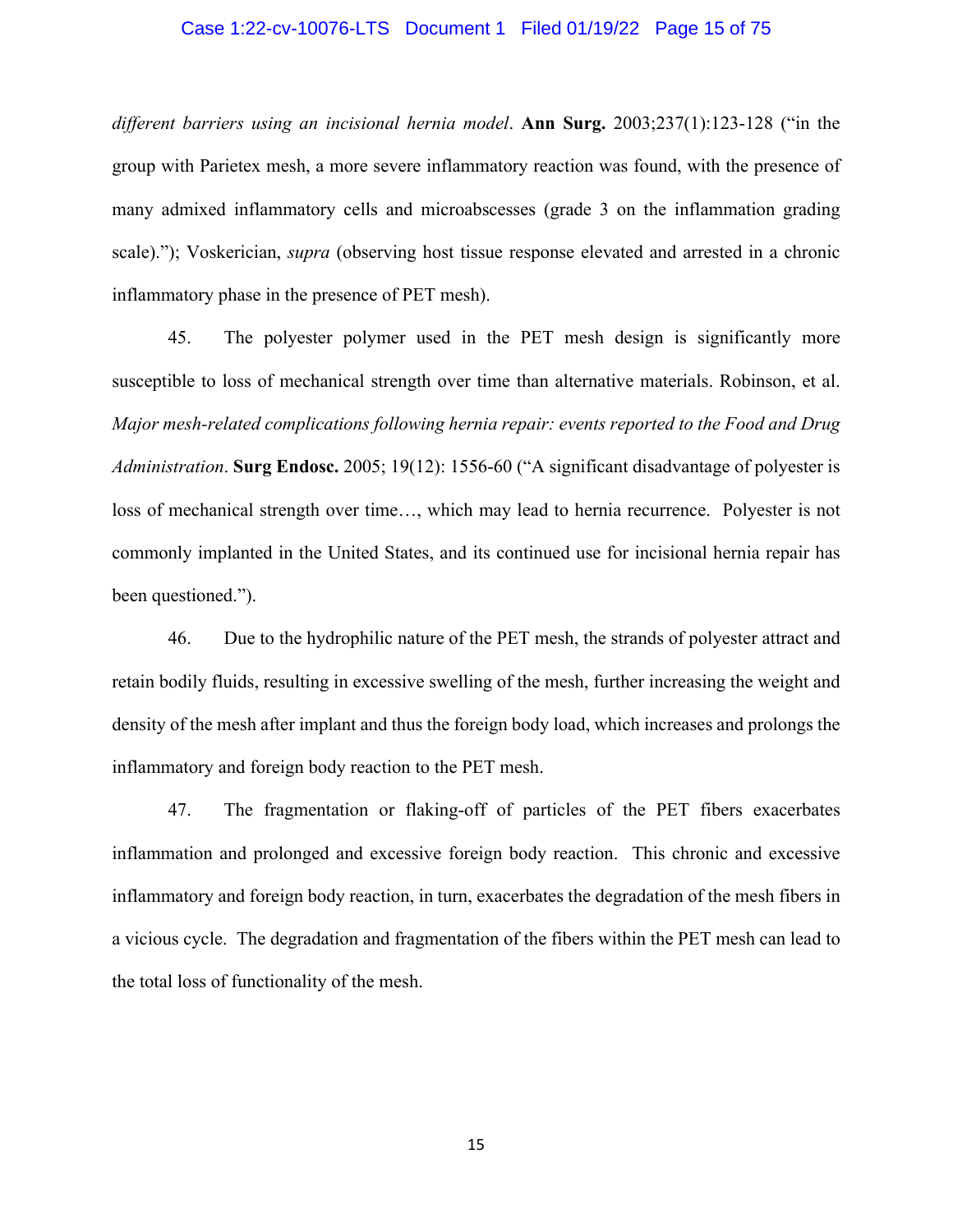# **PERMANENT NON-INERT POLYMER IN HERNIA MESH DEVICE: DEFECTS & RISKS**

48. Defendants' Hernia Mesh Device contains a permanent, non-inert polymer, specifically polyester. Despite Defendants' claims that polyester is inert, scientific evidence shows that polyester is biologically incompatible with human tissue and incite a chronic immune response in much of the population after implantation. The immune response promotes degradation and contracture of the mesh, as well as the surrounding tissue, and can contribute to the formation of severe adverse reactions to the Hernia Mesh Device.

49. The Hernia Mesh Device is defective due to its high rates of failure, injury, and complications, its failure to perform as intended, its requirement of frequent and often debilitating re-operations, and its cause of severe and irreversible injuries, conditions, and damage to numerous patients, including Plaintiff.

50. The specific nature of the Hernia Mesh Device's defects includes, but is not limited to, the following:

- a) The use of polyester in the Device and the immune reactions resulting from such material, causes adverse reactions and injuries.
- b) Adverse reactions to the polyester in the Device consist of adhesions, injuries to nearby organs, nerves, or blood vessels, and other complications, including infection, chronic pain, and hernia recurrence.
- c) The Device has a propensity to degrade or fragment over time, causing a chronic inflammatory and fibrotic reaction, and resulting in continuing injury over time as the polyester acts as a chronic trigger for inflammation.
- d) Upon information and belief, Defendants utilized various substandard and/or adulterated polyester in the Device.
- e) The weave of the Device produces very small interstices allowing bacteria to enter and hide from white blood cells and macrophages—the host defenses designed to eliminate bacteria. The bacteria also secrete an encasing biofilm, serving to further protect them from destruction by white blood cells and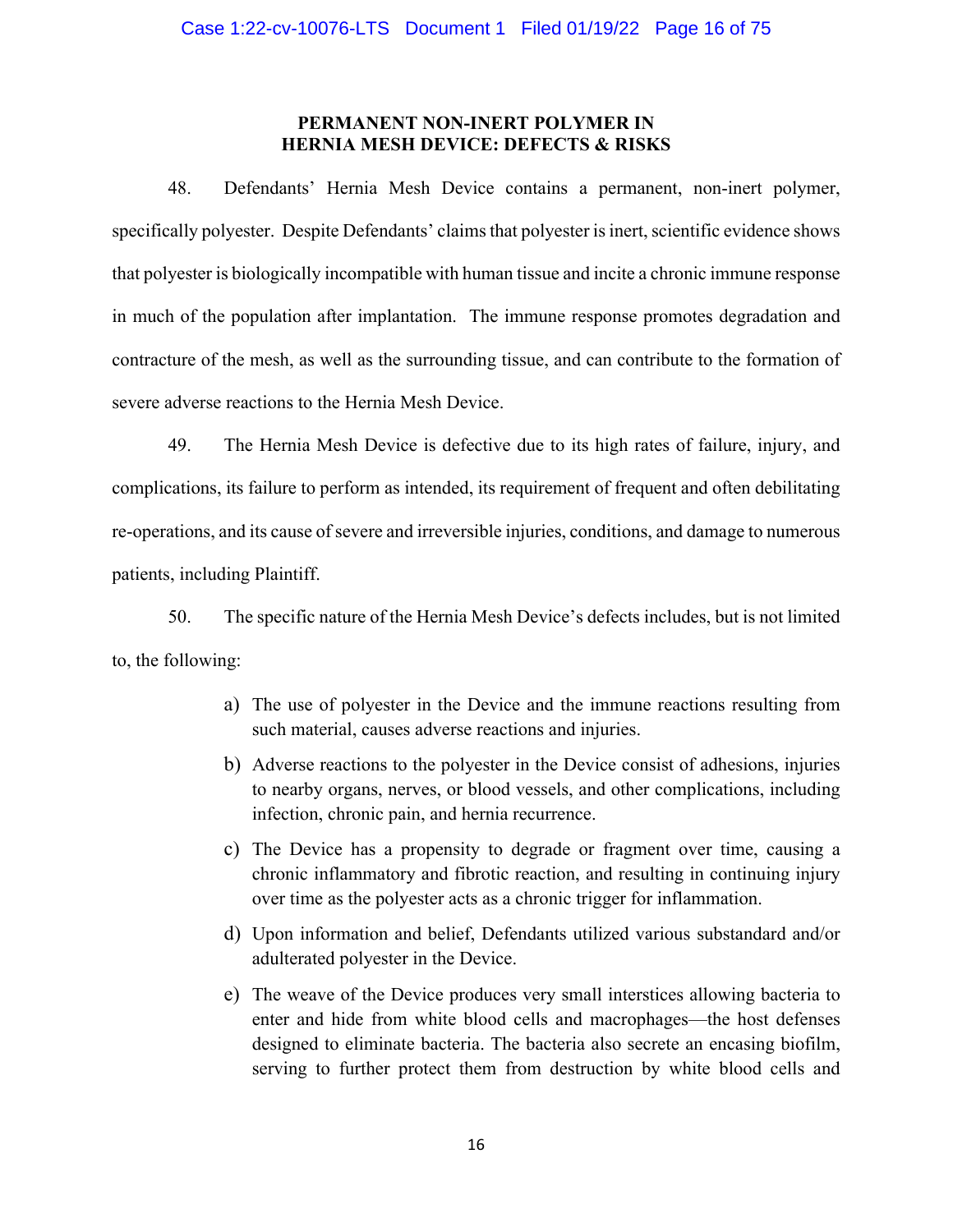macrophages. In addition, some bacteria are capable of accelerating the degradation of polyester.

- f) The polyester contains numerous additive compounds, which leach from the Device and are toxic to tissue, enhancing the inflammatory reaction and the intensity of fibrosis.
- g) Scanning electron microscopy has shown polyester to not be inert, with degradation leading to flaking, fissuring, and release of toxic compounds. This enhances the inflammatory and fibrotic reactions.
- h) For decades, polyester was known to shrink 30-50+%.
- i) Polyesteris subject to oxidation by acids and other byproducts produced during the inflammatory reaction, causing degradation and loss of compliance.
- j) Inadequate porosity. Mesh porosity is important for tissue ingrowth, with low porosity decreasing tissue incorporation. Porosity also affects the inflammatory and fibrotic reaction. With mechanical stress, the effective porosity is decreased.
- k) After implantation in the human body, polyesteris known to depolymerize, cross-link, undergo oxidative degradation by free radicals, and stress crack.
- l) The Device has a tendency to unravel or fray, causing polyester fibers to protrude from the mesh, which harden after implantation, causing an increased foreign body reaction, pain, and risk of organ perforation.
- m) The large surface area of polyester promotes wicking of fluids and bacteria, and is a "bacterial super highway" providing a safe haven for bacteria.
- n) Common complications associated with polyester include restriction of abdominal wall mobility and local wound disturbances. Failures of polyester often include persistent and active inflammatory processes, irregular or low formation of scar tissue, immature collagen formation, and unsatisfying integration of the mesh in the regenerative tissue area.

51. Shrinkage, stiffness, and deformation of flexible meshes is affected by scar tissue. The Hernia Mesh Device has inter-filament distances and pores that are too small and close together, increasing the risk of bridging by scar tissue.

52. Defendants knew or should have known that the Hernia Mesh Device implanted in the groin will be subject to movement and bending. Polyester in the groin has a higher likelihood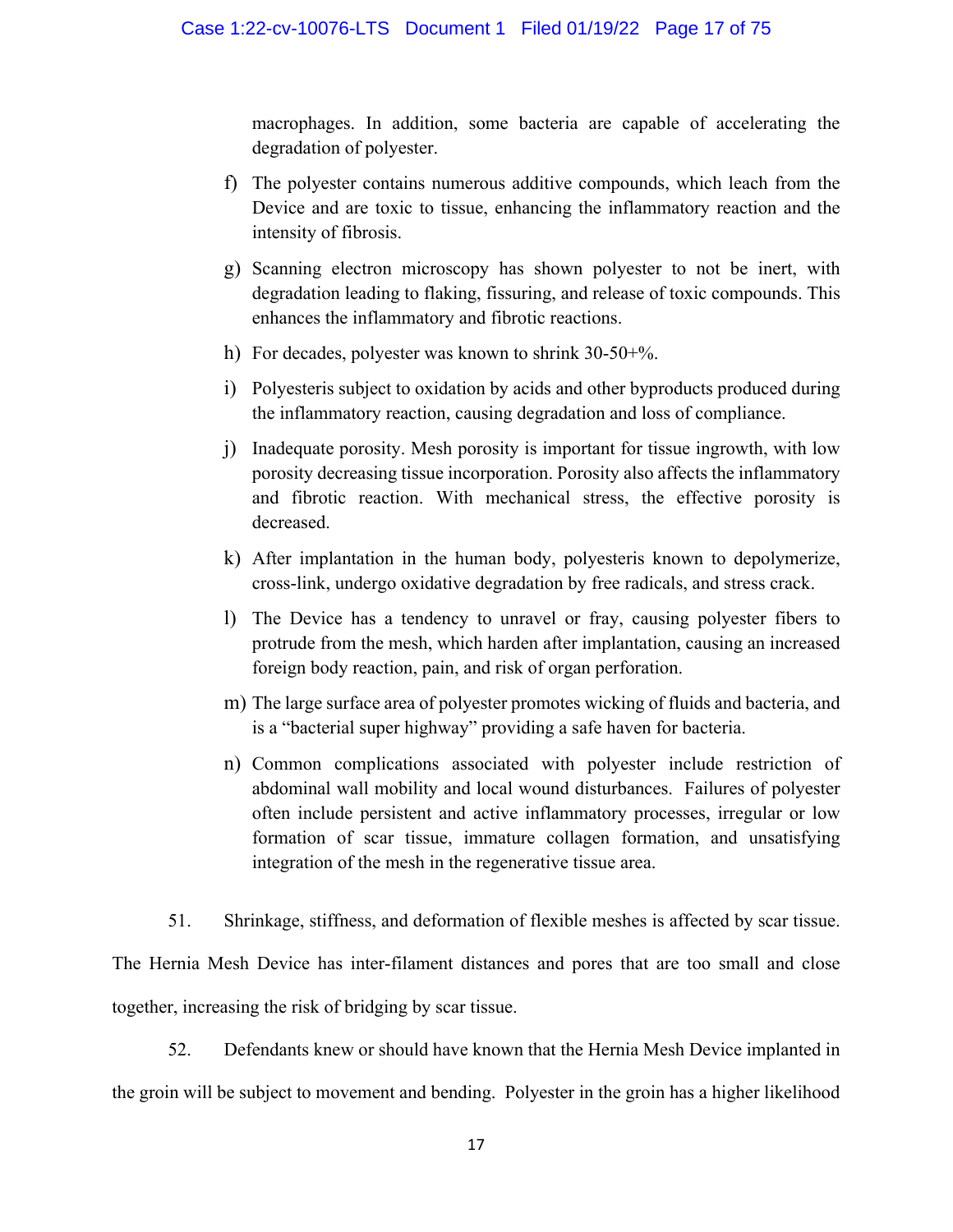# Case 1:22-cv-10076-LTS Document 1 Filed 01/19/22 Page 18 of 75

of folding and bunching, and the scar fills the spaces between the folds. The phenomenon was termed a "meshoma" because the mesh forms a tumor-like mass. Further, in 2018 the HerniaSurge Group published International Guidelines for Groin Hernia Management, which advised: "The incidence of erosion seems higher with plug versus flat mesh. It is suggested not to use plug repair techniques." These guidelines have been endorsed worldwide by hernia mesh societies.

# **DEFENDANTS' ACTS & OMISSIONS REGARDING THEIR DEFECTIVE DEVICE**

53. At all material times, Defendants were responsible for designing, manufacturing, producing, testing, studying, inspecting, labeling, marketing, advertising, selling, promoting, and distributing their Hernia Mesh Device, and providing warnings/information about the Device.

54. Defendants' Hernia Mesh Device was defectively designed and manufactured; and was also defective as marketed due to inadequate warnings, instructions, labeling and/or inadequate testing, despite Defendants' knowledge of the Device's lack of safety.

55. Defendants had independent obligations to know and timely and adequately disclose scientific and medical information about their Hernia Mesh Device; and to warn of their risks and side effects as soon as each Defendant was aware of them. Defendants did not do so.

56. Defendants also knew or should have known that their Hernia Mesh Device unreasonably exposed Plaintiff to the risk of serious harm, while conferring no benefit over available feasible and safer alternatives that did not present the same risks and adverse effects.

57. Defendants made claims regarding the benefits of implanting the Device but minimized or omitted their risks and adverse effects. Although Defendants knew or should have known that their claims were false and misleading, they failed to adequately disclose the true health consequences and the true risks and adverse effects of the Hernia Mesh Device.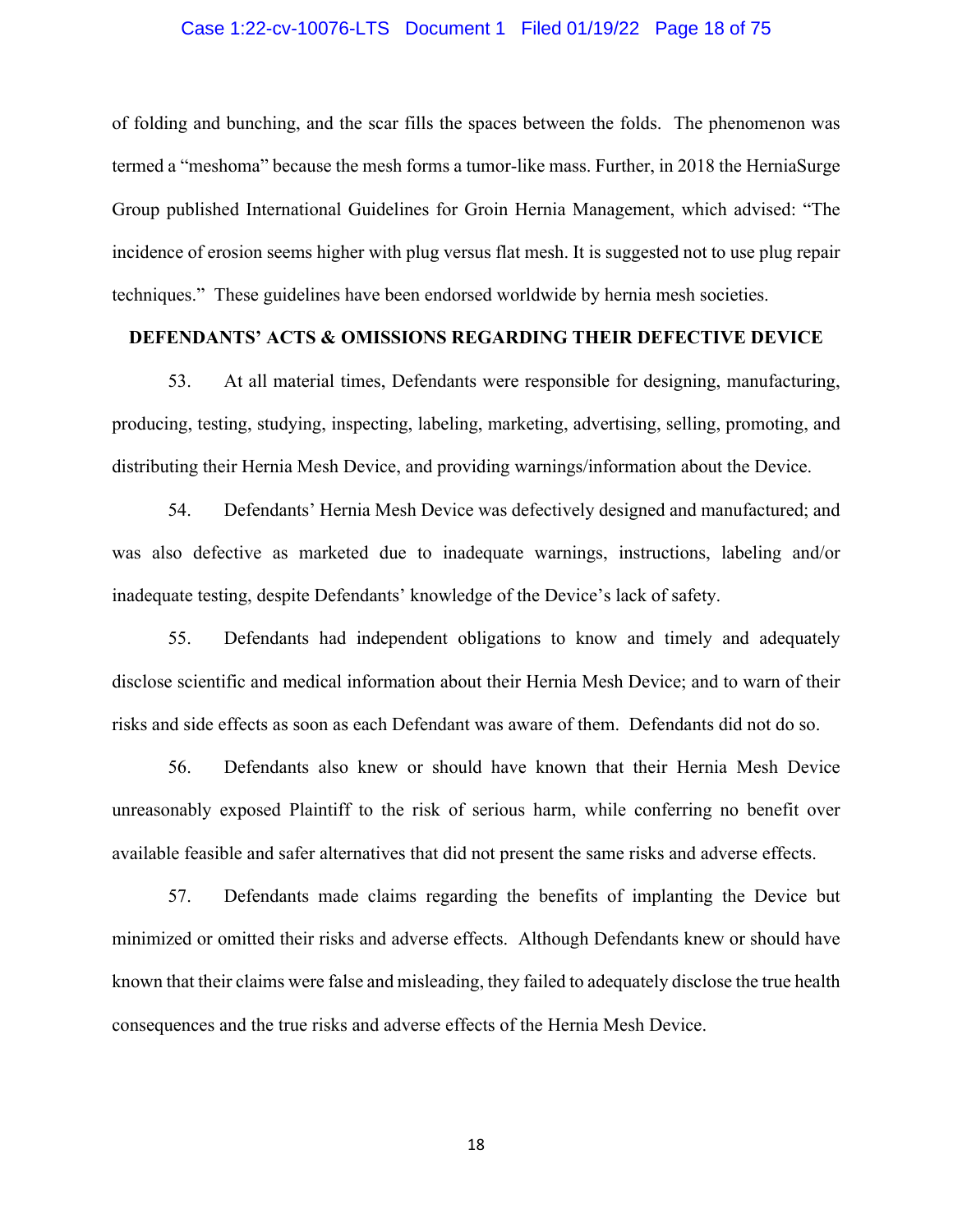# Case 1:22-cv-10076-LTS Document 1 Filed 01/19/22 Page 19 of 75

58. At all material times, Defendants failed to provide sufficient warnings and instructions that would have put Plaintiff, Plaintiff was health care providers, and the general public on notice of the dangers and adverse effects caused by implantation of the Hernia Mesh Device.

59. Defendants have marketed and continue to market their Hernia Mesh Device to Plaintiff and health care providers as safe, effective and reliable, and implantable by safe and effective, minimally invasive surgical techniques. Further, Defendants continue to market their Device as safer and more effective than available feasible alternative treatments for hernias, and other competing products. Those alternatives have existed at all material times, and have always presented less frequent and less severe risks and adverse effects than the Hernia Mesh Device.

60. The risks of the Hernia Mesh Device's design outweigh any potential benefits associated with the design. As a result of their defective design and/or manufacture, an unreasonable risk of severe adverse reactions can occur, including but not limited to: foreign body response; granulomatous response; allergic reaction; rejection; erosion; excessive and chronic inflammation; adhesions to internal organs; scarification; improper wound healing; infection; seroma; abscess; fistula; tissue damage and/or death; nerve damage; chronic pain; recurrence of hernia; and other complications.

61. Defendants omitted mention of the Device's risks, dangers, defects, and disadvantages when they advertised, promoted, marketed, sold and distributed them as safe to regulatory agencies, health care providers, Plaintiff and other consumers. But Defendants knew or should have known that the Hernia Mesh Device was not safe for its intended purposes, and that it would and did cause serious medical problems, including severe and permanent injuries and damages—and in some Plaintiff, catastrophic injuries and death.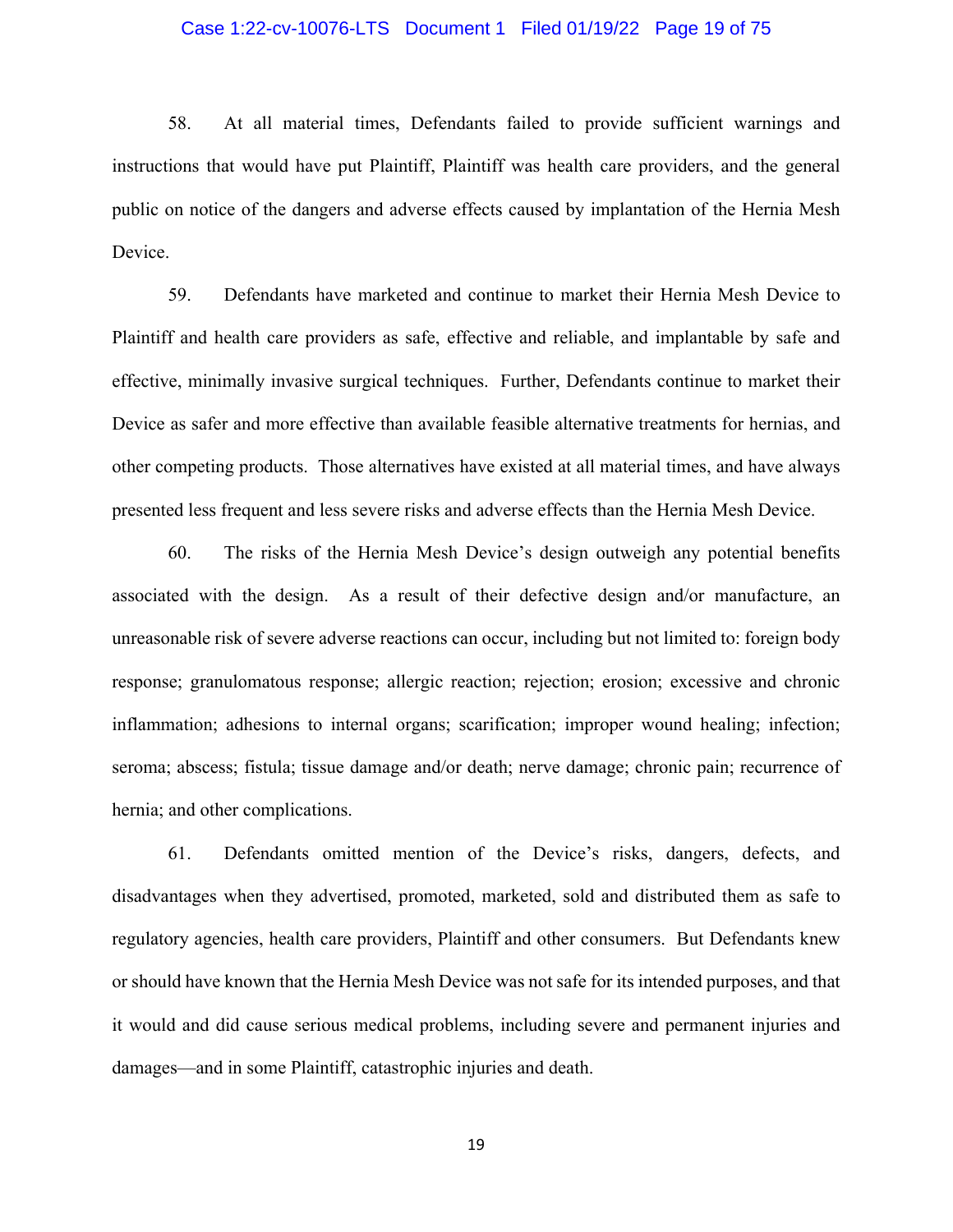# Case 1:22-cv-10076-LTS Document 1 Filed 01/19/22 Page 20 of 75

62. Defendants have underreported information about the propensity of the Hernia Mesh Device to fail and cause injury and complications; and have made unfounded representations regarding the efficacy and safety of the Device through various means and media.

63. Defendants knew or should have known that at all material times their communications about the benefits, risks and adverse effects of the Hernia Mesh Device, including communications in labels, advertisements and promotional materials, were materially false and misleading.

64. Defendants' nondisclosures, misleading disclosures, and misrepresentations were material and were substantial factors contributing directly to the serious injuries and damages Plaintiff have suffered.

65. Plaintiff would not have agreed to allow the implantation of the Hernia Mesh Device had Defendants disclosed the true health consequences, risks and adverse effects caused by their Hernia Mesh Device.

66. Upon information and belief, Defendants failed to conduct adequate pre market clinical testing and research, and failed to conduct adequate post-marketing surveillance to determine the safety of the Hernia Mesh Device.

67. Upon information and belief, Defendants failed to disclose on their warning labels or elsewhere that adequate pre-market clinical testing and research, and adequate post marketing surveillance had not been done on the Hernia Mesh Device, thereby giving the false impression that the Device had been sufficiently tested.

68. Upon information and belief, Defendants designed their animal studies in a manner to make their Hernia Mesh Device appear safer than it actually performs in humans, and to appear safer than competing safer alternative designs and procedures.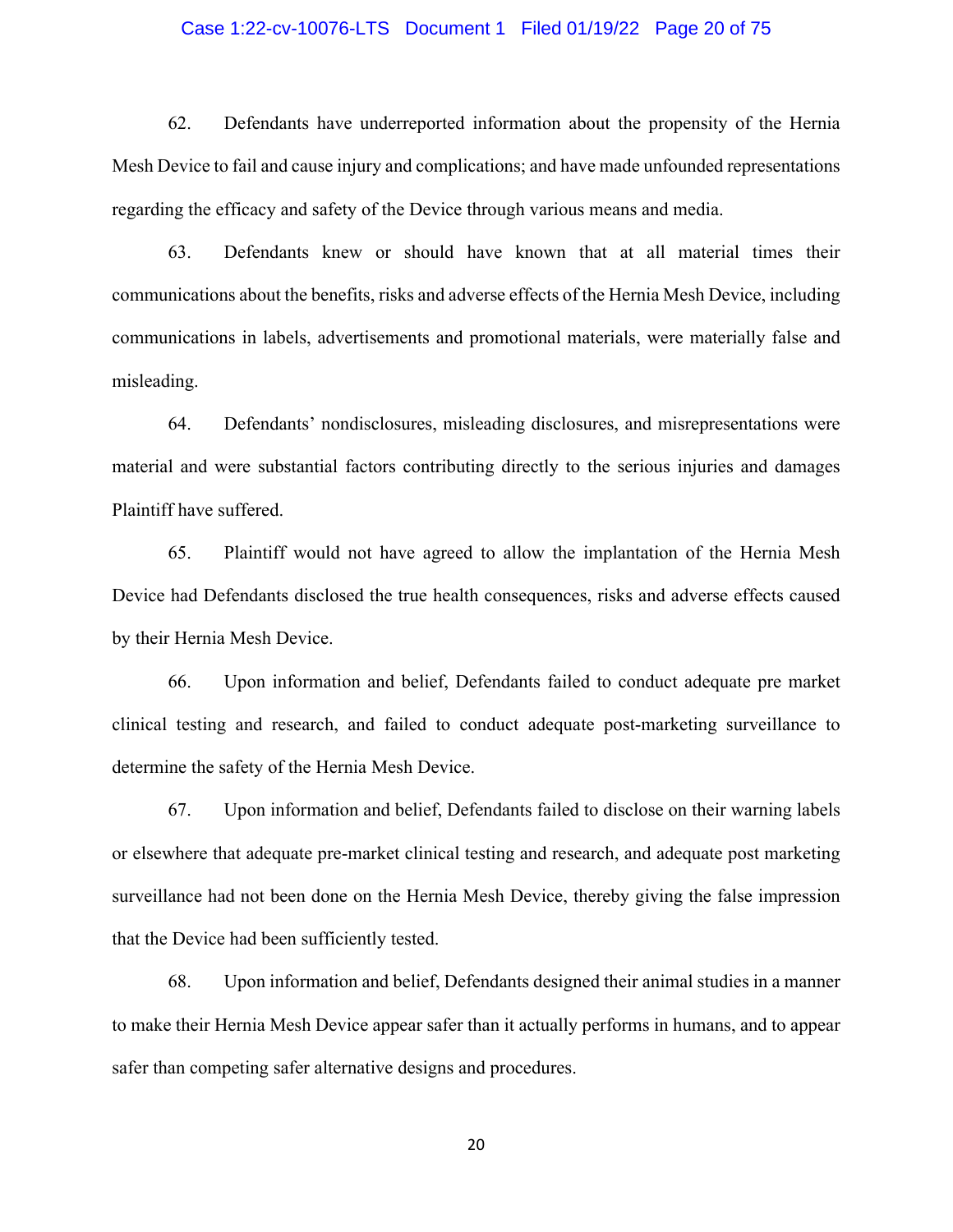# Case 1:22-cv-10076-LTS Document 1 Filed 01/19/22 Page 21 of 75

69. Upon information and belief, during animal studies of the Hernia Mesh Device, Defendants' administered or directed others to administer medications to the animals that would favorably impact the study endpoints. This administration of these medications and their impact on the study endpoints were not adequately disclosed to Plaintiff, Plaintiff's physicians, or regulatory bodies.

70. Upon information and belief, Defendants are in possession of information, such as data and reports from the Americas Hernia Society Quality Collaborative (AHSQC), that Defendants' Hernia Mesh Device results in significantly higher rates of numerous severe complications when compared to competitor hernia meshes. Defendants have not made such information public or disclosed such information to the FDA. Furthermore, upon information and belief, Defendants prohibit organizations, like AHSQC from releasing such information.

71. The Hernia Mesh Device is defective due to Defendants' failure to adequately warn or instruct Plaintiff and her health care providers concerning at least the following subjects:

- a) The Hernia Mesh Device's propensities for degradation and fragmentation.
- b) The rate and manner of mesh erosion or extrusion in the Device.
- c) The risk of chronic inflammation resulting from the Device.
- d) The risk of chronic infections resulting from the Device.
- e) The Device would be "tension free" only at the time of implantation; and would drastically contract once implanted.
- f) The risk of recurrent hernias, intractable hernia pain, and other pain resulting from the Device.
- g) The need for corrective or revision surgery to revise or remove the Device.
- h) The severity of complications that could arise as a result of implantation of the Device.
- i) The hazards associated with the Device.
- j) The Device's defects described in this Complaint.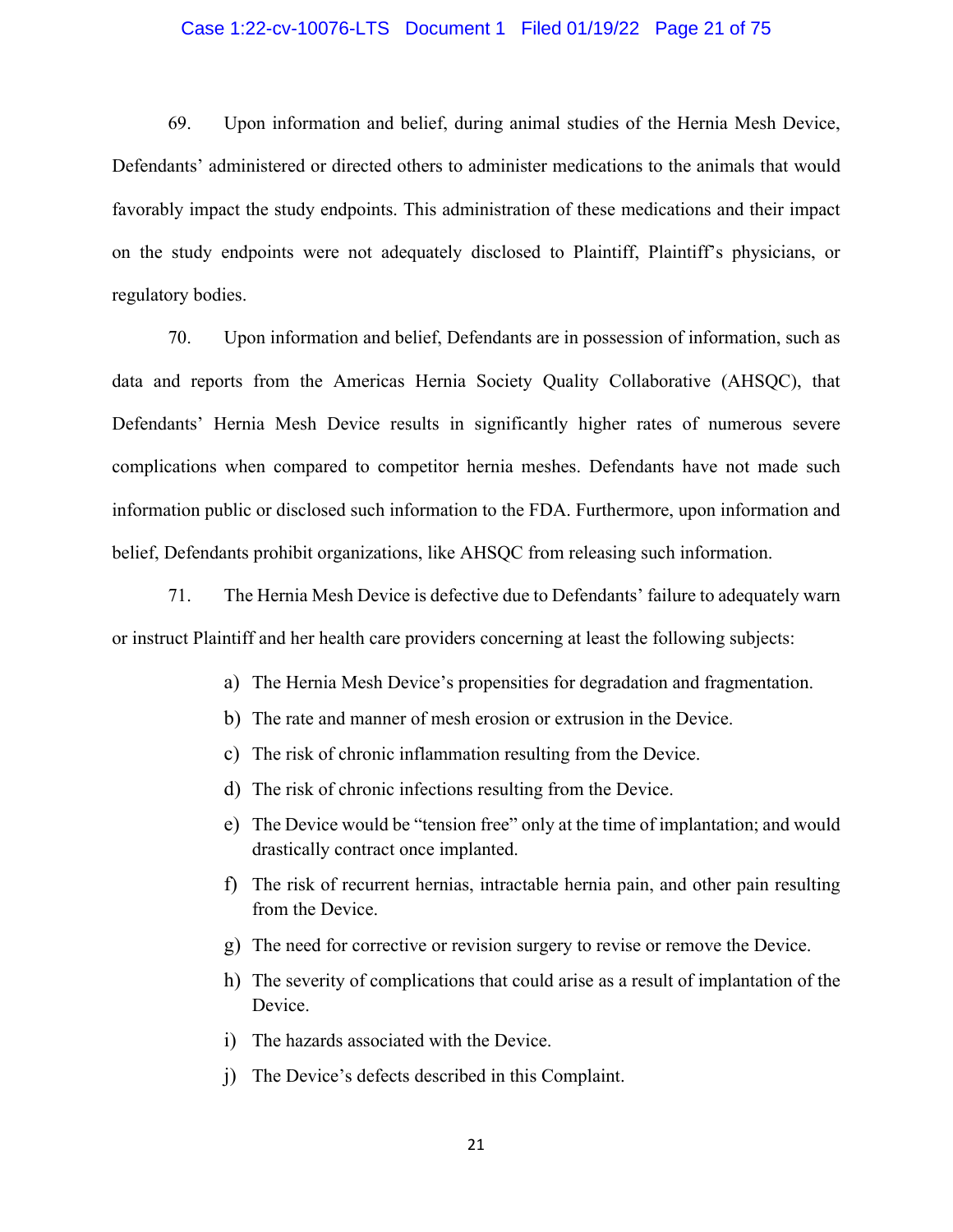- k) Treatment of hernias with the Device is no more effective than with feasible available alternatives; and exposes patients to greater risk than with feasible available alternatives.
- l) Treatment of hernias with the Device makes future surgical repairs more difficult than with feasible available alternatives.
- m) Use of the Device puts patients at greater risk of requiring additional surgery than use of feasible available alternatives.
- n) Complete removal of the Device may not be possible and may not result in complete resolution of the complications, including pain.
- o) The Hernia Mesh Device is cytotoxic, immunogenic, and/or nonbiocompatible, causing or contributing to complications such as delayed wound healing, chronic inflammation, adhesion formation, foreign body response, rejection, infection, seroma formation, chronic pain, and others.
- p) The Device significantly contracts, hardens, and deforms post-implantation.

72. The Hernia Mesh Device was at all times utilized and implanted in a manner foreseeable to Defendants: Defendants generated Instructions for Use for the Device, created implantation procedures, and allegedly trained the implanting physicians. But Defendants provided incomplete and insufficient training and information to physicians regarding the use of the Device, subsequent anatomical changes, and aftercare of patients, including Plaintiff.

73. The Hernia Mesh Device implanted in Plaintiff was in the same or substantially similar condition as when they left Defendants' possession, and in the condition directed by and expected by Defendants.

74. As a result of having the Hernia Mesh Device implanted, Plaintiff has experienced significant physical and mental pain and suffering, sustained permanent injury, undergone medical treatment and will likely undergo further medical treatment, and suffered financial or economic loss, including obligations for medical services and expenses, lost income, and other damages.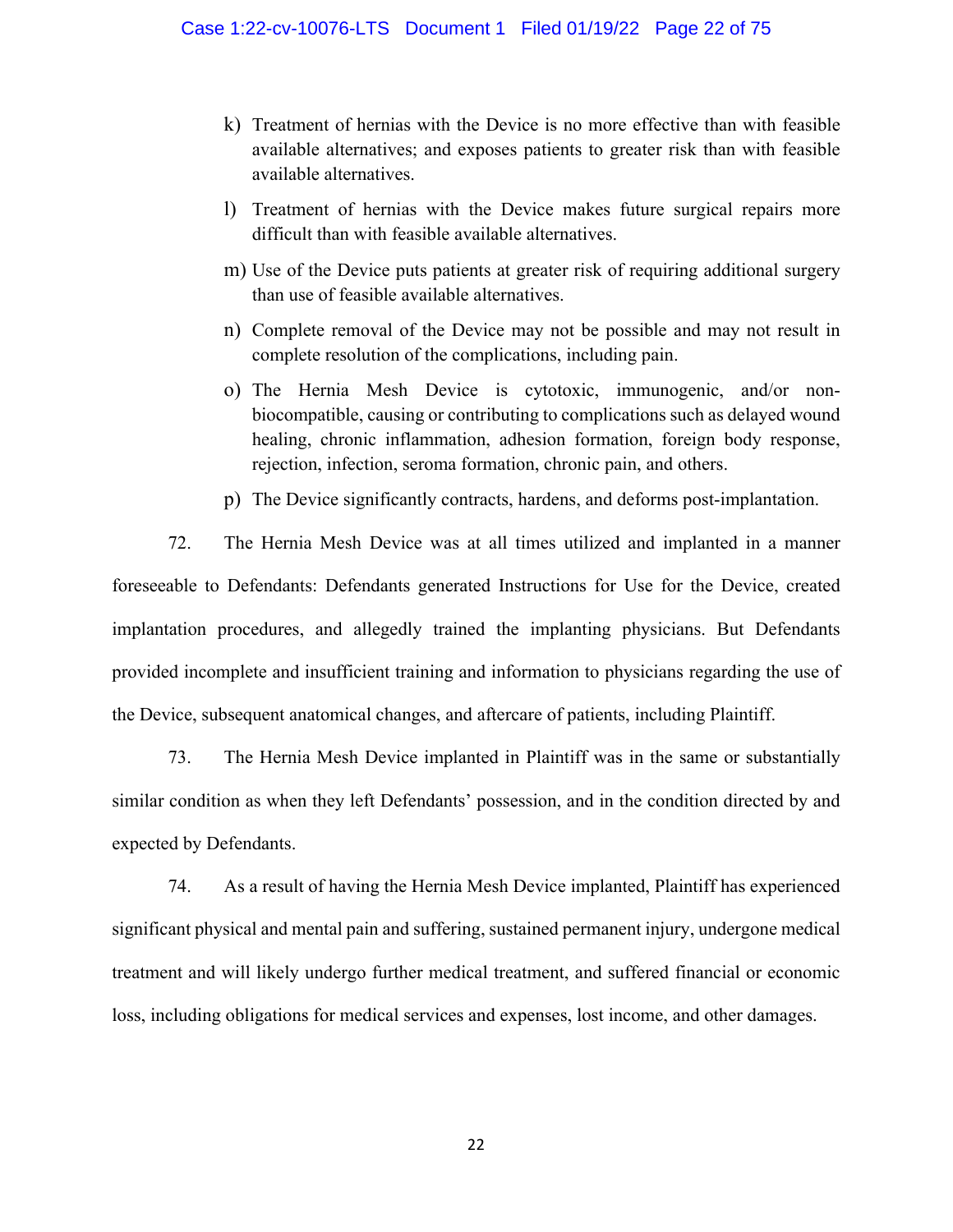# **ADDITIONAL DEFECTS: CERTAIN HERNIA MESH DEVICES**

75. At all material times, Defendants had a financial incentive to increase both the number of surgeons implanting their Device, and the rate of their implantation. Hernia Mesh Device that could be implanted inside the peritoneal cavity (intraperitoneally or IPOM) would further this purpose because Defendants could tout the ease and speed of implantation.

76. Extreme risks of adhesion formation, bowel complications, erosion, fistula formation, infection and other complications occur when a polyester device is placed intraperitoneally, i.e., next to the bowel and other organs. So Defendants instituted design modifications intended to separate the dangerous base material (polyester) from patients' internal organs when their products are placed intraperitoneally.

77. As described more fully below, the Hernia Mesh Device at issue here utilizes a resorbable collagen adhesion barrier. The resorbable collage adhesion barrier applied to the already defective and dangerous polyester Henria Mesh Devices merely created added defects and risk.

#### **RESORBABLE COLLAGEN BARRIERS: ADDED DEFECTS & RISKS**

78. Defendants' Device, which contains a resorbable collagen barrier was defectively designed and/or manufactured and was not reasonably safe for its intended use in hernia repair. Further, the risks of the design outweighed any potential benefits associated with the design.

79. As a result of the defective design and/or manufacture of the Hernia Mesh Device, an unreasonable risk of severe adverse reactions can occur, including but not limited to: foreign body response; granulomatous response; allergic reaction; rejection; erosion; excessive and chronic inflammation; adhesions to internal organs; bowel obstructions; organ removal; scarification; improper wound healing; infection; sepsis; seroma; abscess; fistula; tissue damage; nerve damage; chronic pain; recurrence of hernia; death and other complications.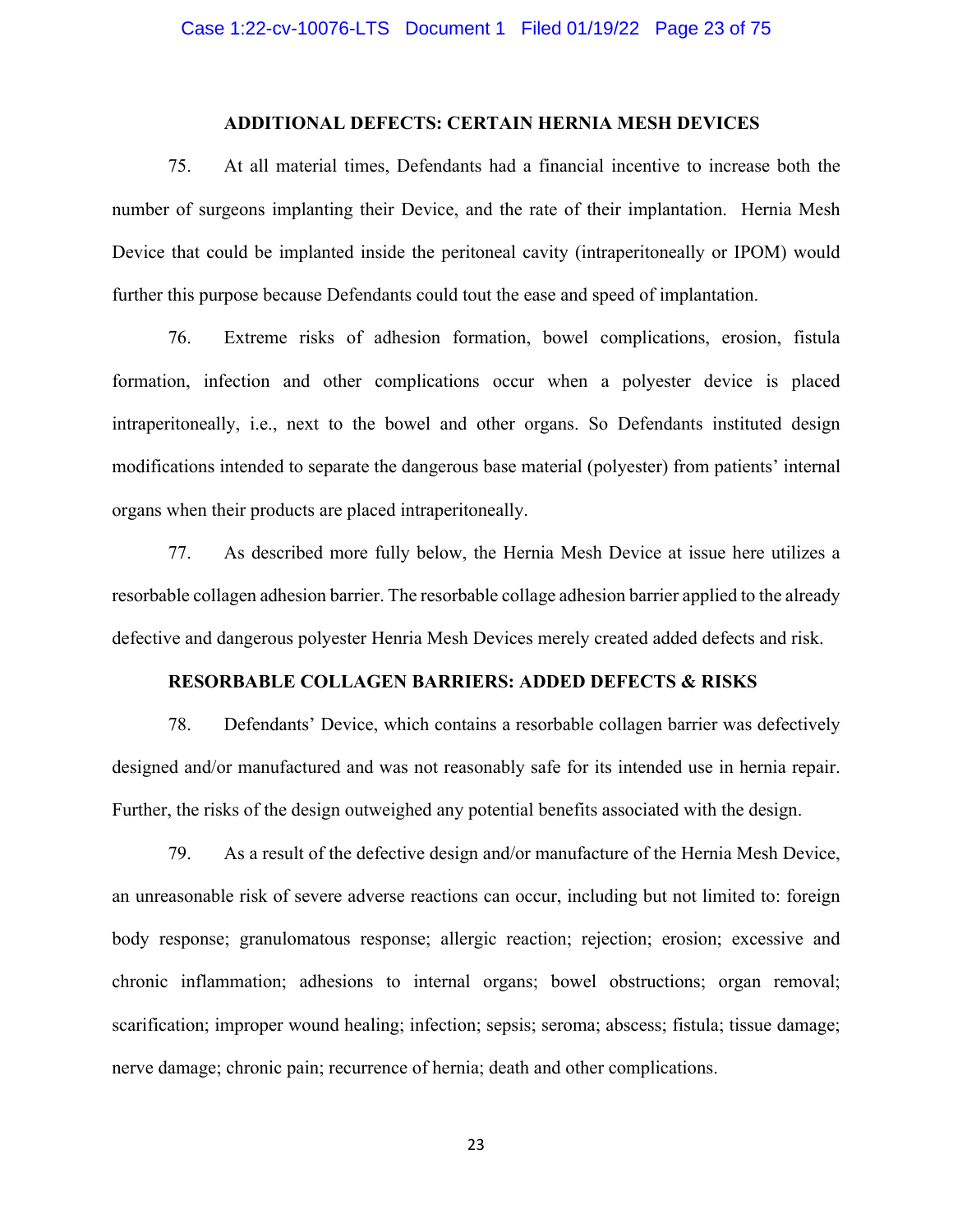# Case 1:22-cv-10076-LTS Document 1 Filed 01/19/22 Page 24 of 75

80. The collagen layer, which was marketed, promoted and intended as an adhesion barrier, was only temporary—it was expected and intended to degrade over time inside the body. Thus, the collagen layer potentially prevented tissue ingrowth for only the first few days. Once the collagen is absorbed, "naked" polyester mesh is exposed to the viscera. Once any portion of the base material is exposed, the inflammatory nature of the polyester inevitably stimulates adhesion formation to the viscera, initiating a cascade of adverse consequences that can take years to fully manifest.

81. The polyester mesh within the defective Hernia Mesh Device alone were dangerous and defective, especially when utilized in the manner intended by Defendants. Further, the particular polyester material in here was substandard, adulterated and/or non-medical grade, and was unreasonably subject to oxidative degradation within the body, additionally exacerbating the adverse reactions to the product once the collagen barrier resorbed. When implanted adjacent to the bowel and other internal organs, as Defendants intended for the Hernia Mesh Device, the organs are unreasonably susceptible to adhesion formation, bowel obstruction or perforation, erosion, fistula formation, infection, bowel strangulation or hernia incarceration, as well as other injuries.

82. The collagen layer is hydrophilic and therefore attracts fluids to the mesh, increasing the risk of seroma and infection.

83. The collagen layer incites an inflammatory response while it resorbs.

84. The collagen layer inhibits and delays reperitonealization.

85. Defendants knew or reasonably should have known that any purported beneficial purpose of the resorbable collagen barriers (i.e., to prevent adhesions to the bowel and other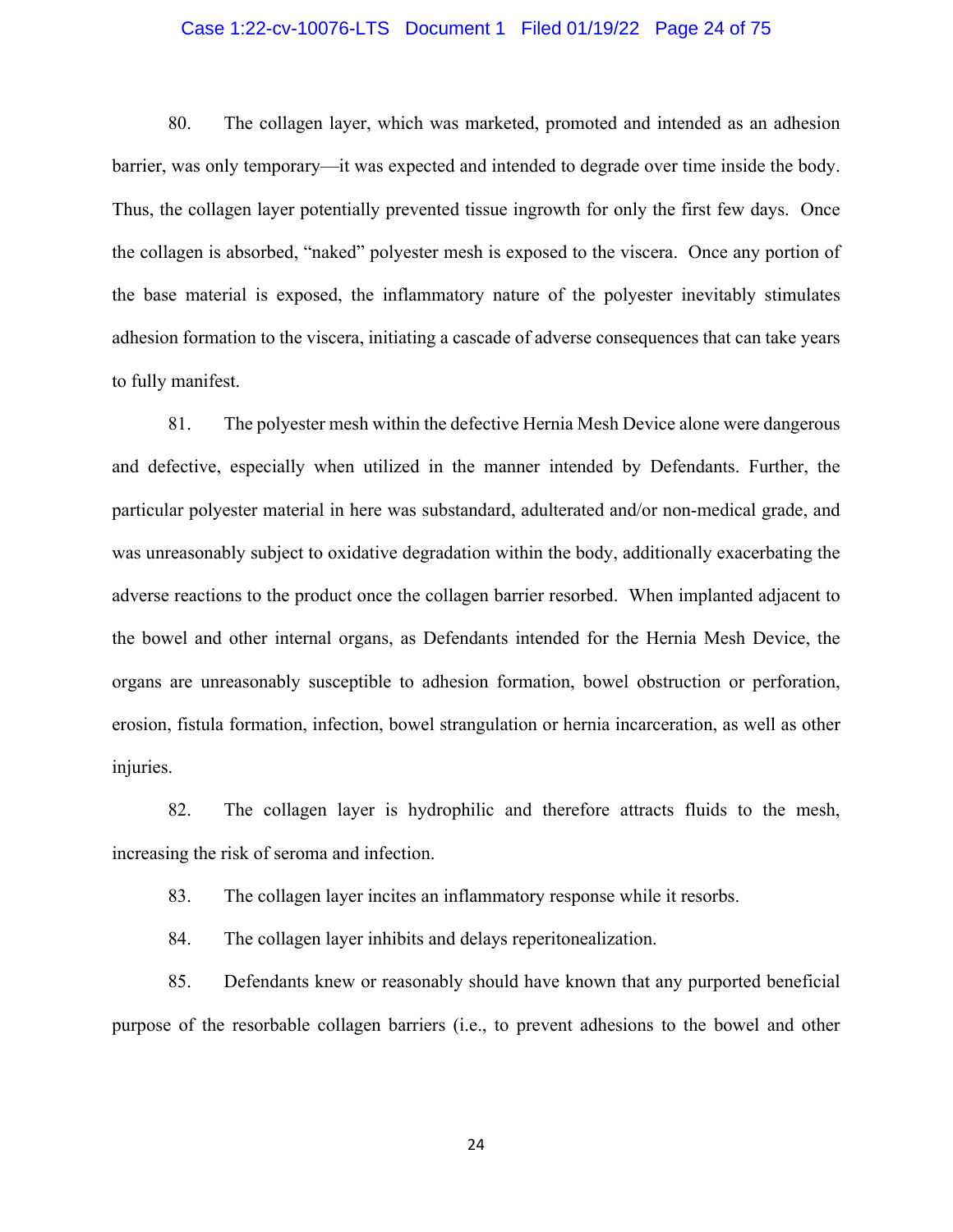### Case 1:22-cv-10076-LTS Document 1 Filed 01/19/22 Page 25 of 75

viscera) did not exist. The collagen barrier provided no benefit, while substantially increasing the risks to Plaintiff and others.

# **DEFENDANTS' ACTS & OMISSIONS REGARDING COLLAGEN BARRIERS**

86. Defendants provided no warning about the risks/increased risks specifically associated with the unique design of the Hernia Mesh Device that utilizes a resorbable collagen barrier, including the fact that the collagen could resorb within a few days.

87. The Instructions for Use accompanying Defendants' Hernia Mesh Device notes that the collagen film is essentially degraded in less than 1 month. However, the Instructions for Use are silent on the most relevant point—how soon after implantation any amount of bare polyester could be exposed to the viscera, as any amount of exposed polyester could incite viscera adhesions and disastrous long-term consequences.

88. Defendants marketed the Hernia Mesh Device as providing visceral protection for 1 month. However, bare polyester can be exposed to the viscera in a matter of days.

89. Defendants did not inform surgeons that the collagen film would incite an inflammatory response while being resorbed.

90. Defendants did not inform surgeons that the collagen film would inhibit wound healing and delay reperitonealization.

91. No other company in the U.S. sells a polyester hernia mesh with the dangerous and defective resorbable collagen barrier that Defendants apply to the Hernia Mesh Device at issue here.

92. Defendants' Instructions for Use for the Hernia Mesh Device also failed to adequately warn Plaintiff's' health care providers of numerous risks that Defendants knew or should have known were associated with their Hernia Mesh Device. They include but are not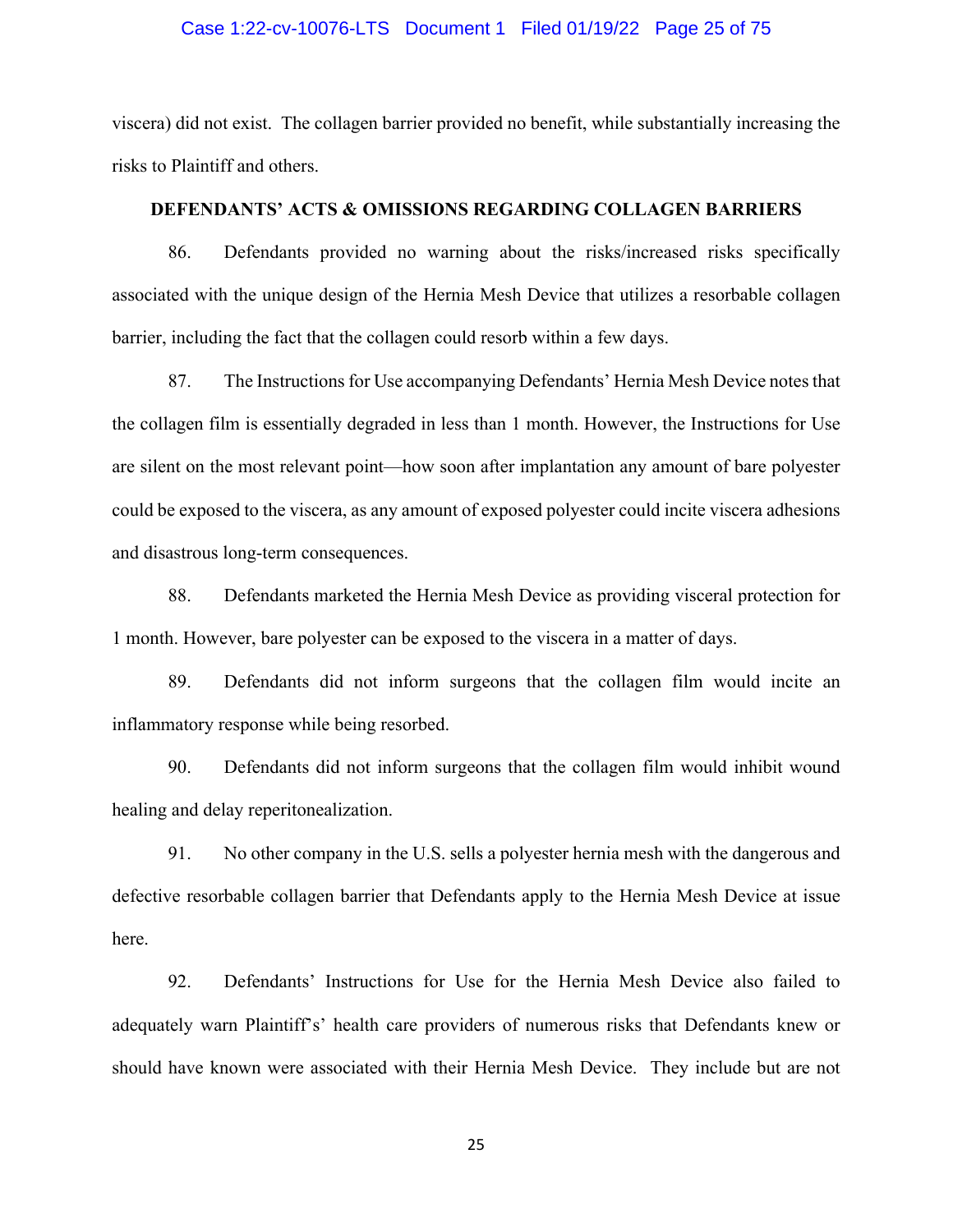# Case 1:22-cv-10076-LTS Document 1 Filed 01/19/22 Page 26 of 75

limited to: immunologic response; pain; dehiscence; encapsulation; rejection; migration; scarification; contraction; increased adhesions to internal organs and viscera; bowel obstruction; erosion through adjacent tissue and viscera; infection; and hernia incarceration or strangulation.

93. Defendants expressly intended for their Hernia Mesh Device to be implanted in contact with the bowel and internal organs; and marketed and promoted them for that purpose. Although Defendants represented to health care providers that the collagen film would prevent or reduce adhesions, they failed to warn health care providers that adhesions would still form long after the collagen film resorbs, and therefore at best would provide only temporary adhesion reduction. Further, Defendants did not warn health care providers that when the collagen film inevitably degraded, the exposed polyester or polypropylene would become adhered to the bowel or visceral tissue.

94. With respect to Defendants' warnings about the complications associated with the Hernia Mesh Device, they provided no information about their frequency, severity and duration even though the complications were more frequent, more severe and longer lasting than those associated with existing safer feasible alternative hernia repair products and treatments.

95. If Plaintiff or Plaintiff's health care providers had been properly warned of the defects and dangers of Defendants' Hernia Mesh Device, and of the frequency, severity and duration of the risks associated with the Hernia Mesh Device, Plaintiff would not have consented to allow them to be implanted, and her health care providers would not have implanted the Device in Plaintiff.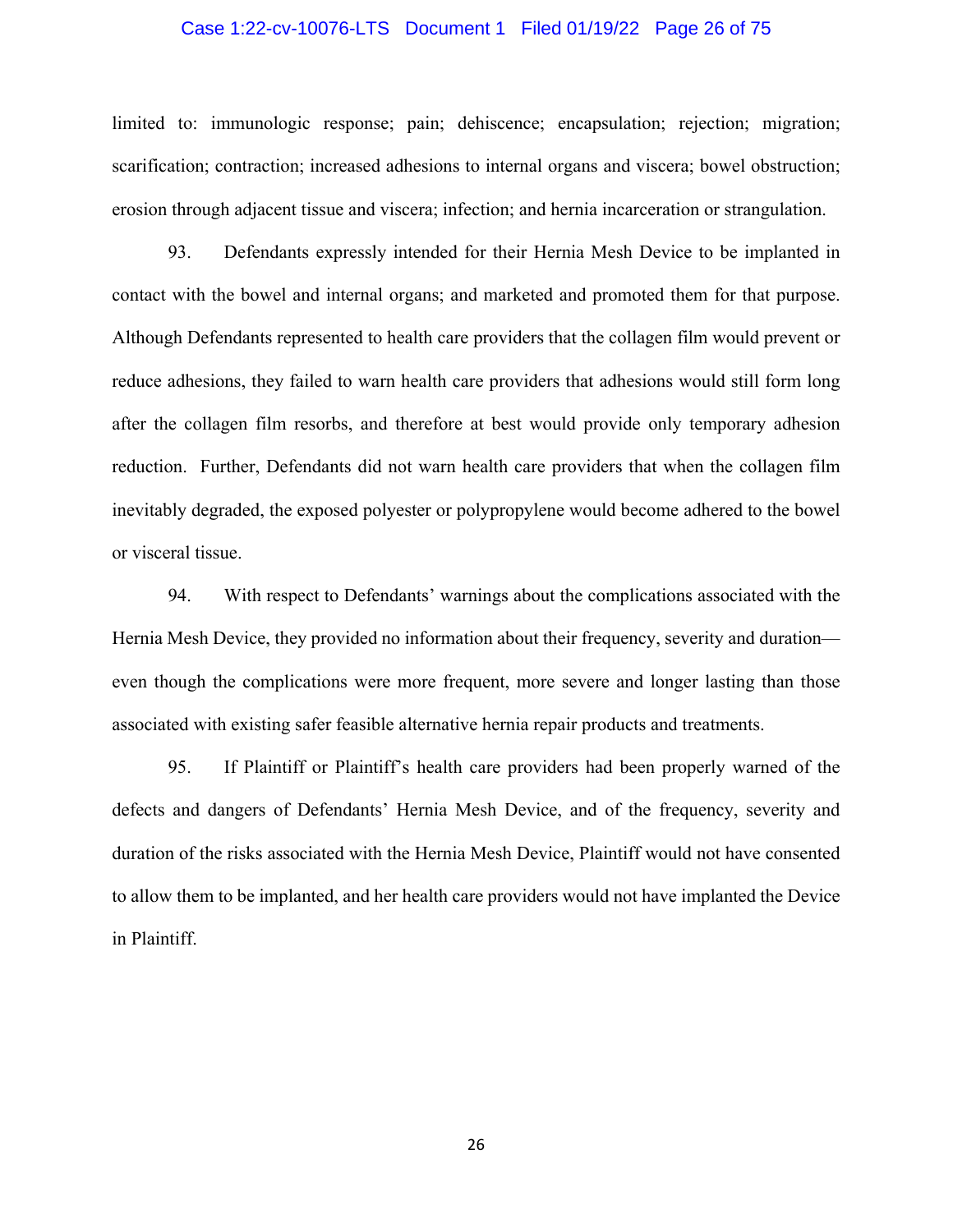#### **PLAINTIFF'S USE OF THE PRODUCT**

96. The Hernia Mesh Device was utilized and implanted in a manner foreseeable to Defendants.

97. The Hernia Mesh Device that was implanted into Plaintiff was in the same or substantially similar condition as when it left the possession of the Defendants, and in the condition directed by the Defendants.

98. On or about April 29, 2018, Plaintiff underwent surgery for repair of a ventral hernia by Dr. Bishwajit Bhattacharya at Yale New Haven Hospital in New Haven, Connecticut. A Covidien 15cm Parietex Composite, (Model No. PCO15), was implanted to repair the hernia defect.

99. On or about August 30, 2018, Plaintiff underwent surgery due to a chronic umbilical wound. This surgery was performed by Dr. Bishwajit Bhattacharya at Yale New Haven Hospital in New Haven, Connecticut. Dr. Bhattacharya noted a "purulent draining wound" next to the umbilicus at the previous ventral repair site. An incision was carried out though the previous scar tissue and the surgeon noted "that the sinus tract was full-thickness through the subcutaneous tissue going deep and below the fascia and appeared to be going into the mesh." Dr. Bhattacharya then decided to explant the mesh. Dr. Bhattacharya entered the abdomen and noted that the omentum "was adhered to the previously placed mesh," which is an indication that the barrier did not last long enough for the body to complete reperitonealization as described throughout this Complaint.

100. Due to defects of the Device as described throughout this Complaint, Plaintiff has suffered extensive pain, infections, bowel problems, and intervention surgery to repair Defendants' Hernia Mesh Device and continues to suffer pain and ongoing complications.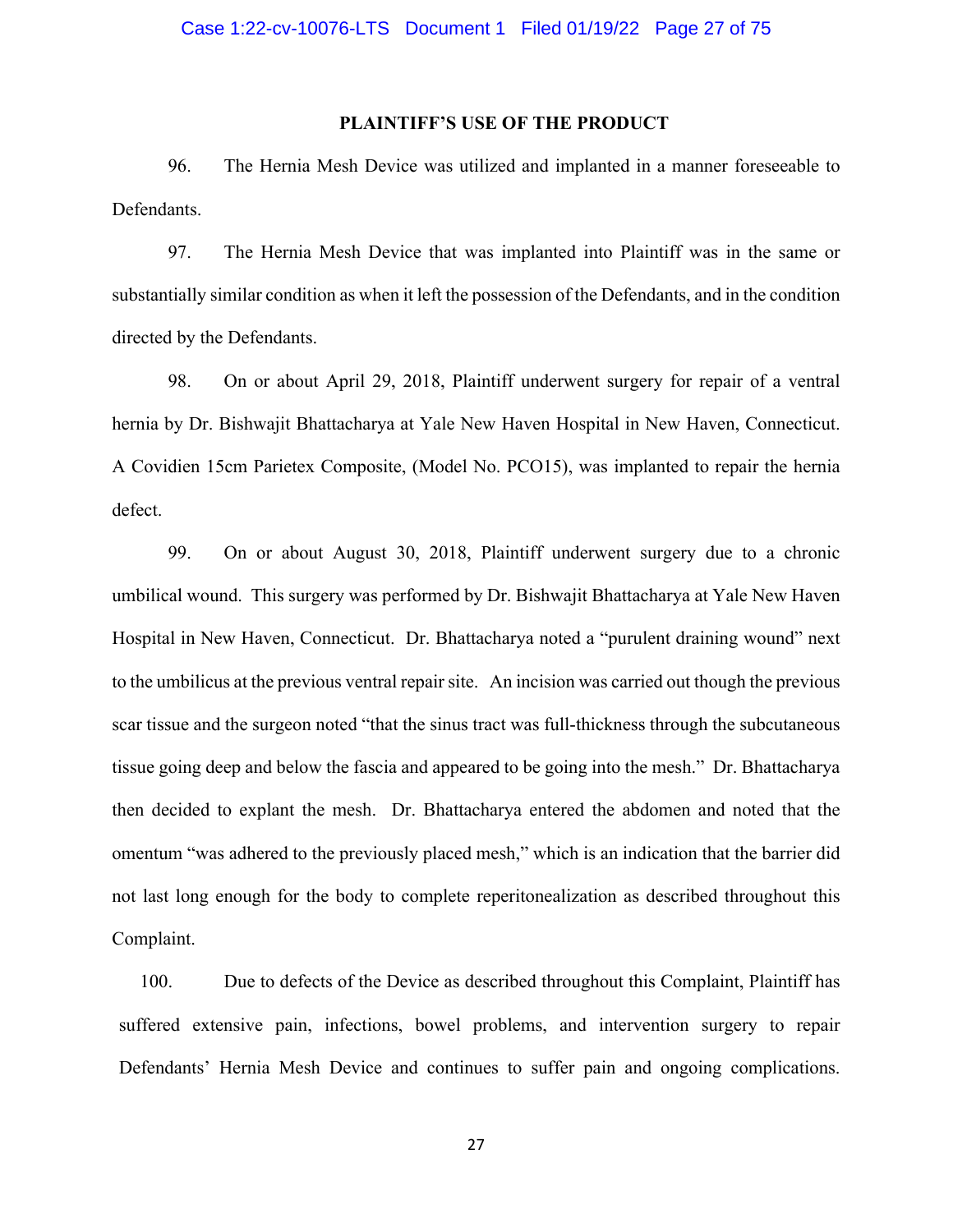# Case 1:22-cv-10076-LTS Document 1 Filed 01/19/22 Page 28 of 75

Plaintiff's injuries are severe and permanent in nature.

101. At the time of the operation, Plaintiff was not informed of, and had no knowledge of the complaints, known complications and risks associated with the Hernia Mesh Device.

102. Plaintiff was never informed by the Defendants of the defective and dangerous nature of the Hernia Mesh Device.

103. At the time of the implant, neither Plaintiff nor Plaintif's physicians were aware of the defective and dangerous condition of the Hernia Mesh Device.

104. Plaintiff has suffered and will continue to suffer physical pain and suffering, as well as mental anguish and emotional distress.

105. Plaintiff has also incurred substantial medical bills and has suffered loss of other monies due to the defective hernia patch that was implanted.

#### **ESTOPPEL AND TOLLING OF STATUTE OF LIMITATIONS**

106. Defendants are estopped from relying on any statutes of limitations or repose by virtue of their acts of fraudulent concealment, which include intentional concealment from Plaintiff and/or the general public that the Mesh Products are defective, while continually marketing the products with the effects described in this Complaint.

107. Given Defendants' affirmative actions of concealment by failing to disclose this known but non-public information about the defects—information over which Defendants had exclusive control—and because Plaintiff could not reasonably have known the Mesh Products were defective, Defendants are estopped from relying on any statutes of limitations that might otherwise be applicable to the claims asserted in this Complaint.

108. Despite diligent investigation by Plaintiff into the cause of Plaintiff's injuries, including consultations with Plaintiff's medical providers, the nature of the injuries and damages,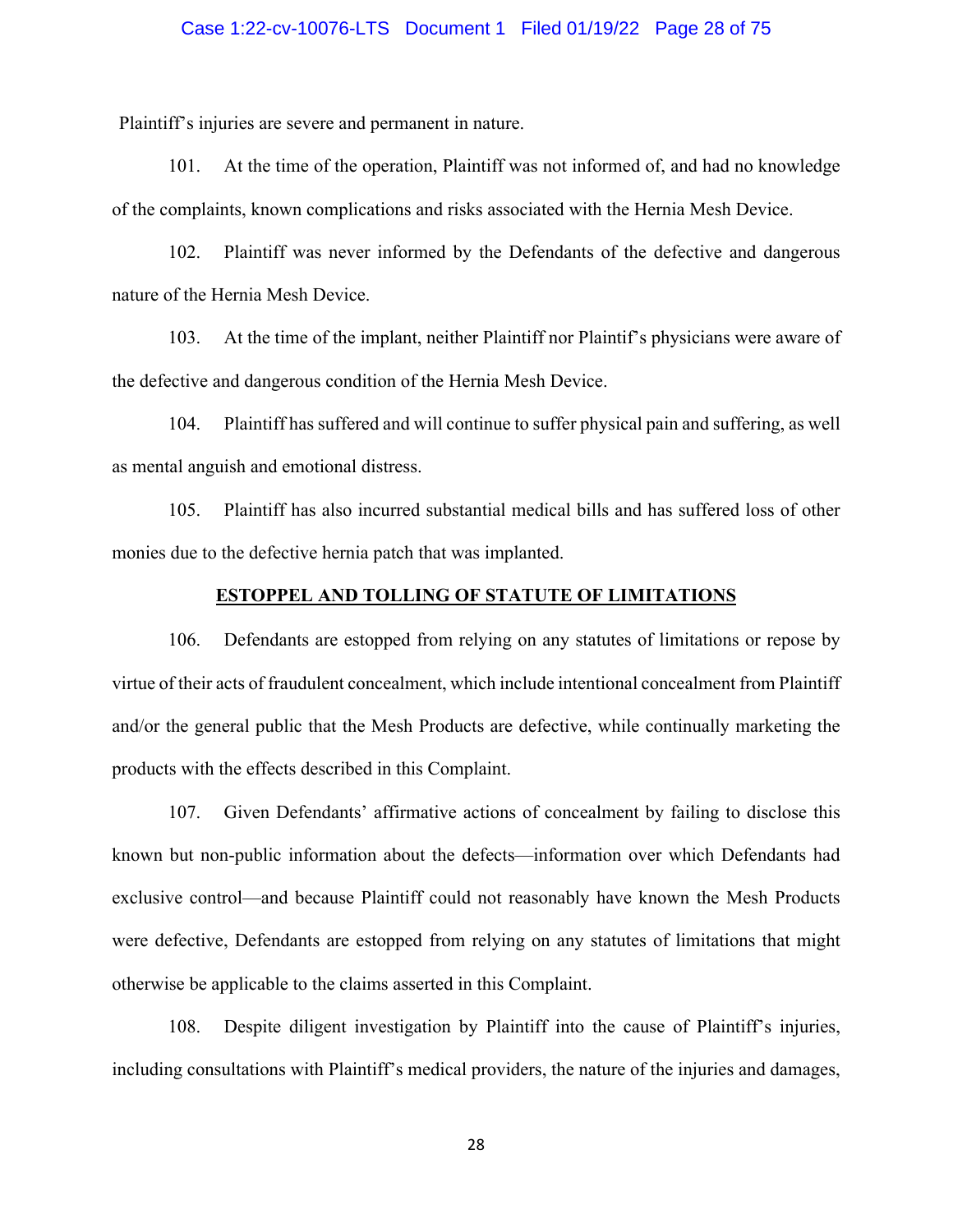# Case 1:22-cv-10076-LTS Document 1 Filed 01/19/22 Page 29 of 75

and their relationship to the Mesh Products were not discovered, and through reasonable care and diligence could not have been discovered until a date within the applicable statute of limitations for filing Plaintiff's claims. Therefore, under appropriate application of the discovery rule, Plaintiff's suit was filed well within the applicable statutory limitations period.

109. Further, in the existence of due diligence, Plaintiff could not have reasonably discovered the Defendants' wrongful conduct, including, but not limited to, the defective design and/or manufacturing of the products until a date within the statute of limitations. Therefore, under appropriate application of the discovery rule, Plaintiff's suit was filed well within the statutory limitations period.

# **V. COUNTS COUNT I: STRICT LIABILITY - DEFECTIVE DESIGN**

110. Plaintiff re-alleges and incorporates by reference every paragraph of this Complaint as if each were set forth fully and completely herein.

111. Defendants designed, manufactured, labeled, supplied, sold, distributed, marketed and/or otherwise placed into the stream of commerce the Hernia Mesh Device implanted into Plaintiff.

112. The implantation of the Hernia Mesh Device in Plaintiff's bodies was a type of use that Defendants intended and foresaw when they designed, manufactured, and sold the products.

113. At the time of the Hernia Mesh Device was implanted in Plaintiff, there were safer feasible alternative designs for hernia mesh products that would have reduced the likelihood, severity, frequency and duration of the injuries Plaintiff suffered. Among the safer feasible alternative design features is a biocompatible polymer monofilament, which has been incorporated in other hernia mesh designs. One such safer feasible alternative design feature was the use of a non-hydrophilic, less brittle and more pliable polymer, such as polyvinylidene fluoride (PVDF).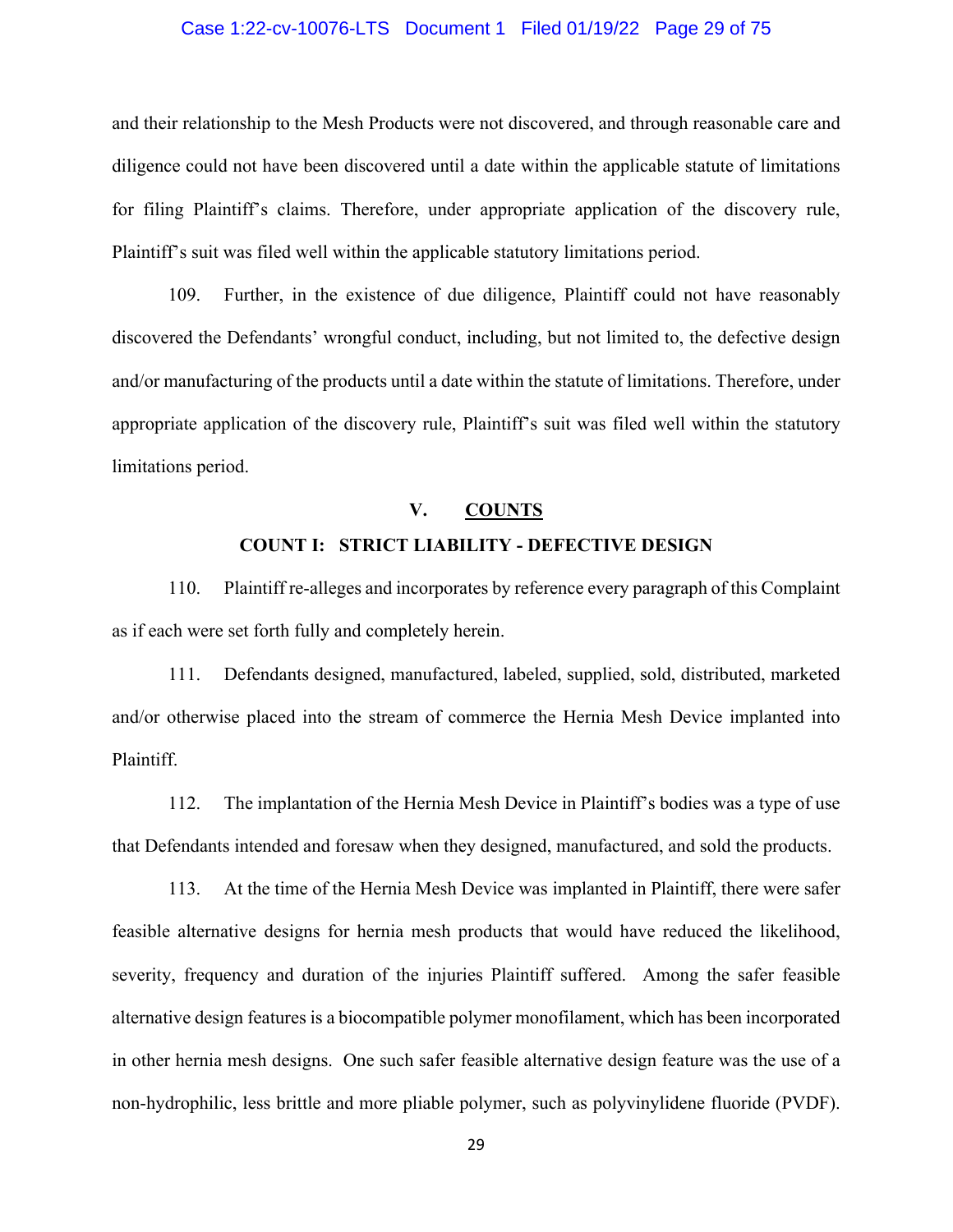# Case 1:22-cv-10076-LTS Document 1 Filed 01/19/22 Page 30 of 75

Defendants themselves designed, manufactured and sold products utilizing PVDF components. In addition, other safer feasible alternative designs for hernia mesh products that would have reduced the likelihood, severity, frequency and duration of the injuries Plaintiff suffered include utilizing the polymer polypropylene as the permanent polymer grafting material. Still other options include fully biologic Device that use animal cells such porcine or bovine. Another alternative to the Hernia Mesh Device at issue here would be to utilize fully degradable polymers such as poly-4 hyrdoxubutyrate (P4HB) polymeric mesh, which would provide immediate short-term support, similar to a traditional nonresorbable mesh, but provide an absorbable scaffold that enables abdominal wall or inguinal floor to remodel to host tissue over a resorption time of 12-18 month post-implantation. Further, mesh with a coating that would not be degraded or phagocytized within a matter of days, leaving the bare polyester exposed to internal organs and viscera was a safer feasible alternative design. Mesh with a coating that would not exacerbate the inflammatory and foreign body response, like the collagen coating of the Hernia Mesh Device, was a safer feasible alternative design. Mesh with a coating that would not adhere to internal organs and viscera (as the collagen coating of the Hernia Mesh Device does) was a safer feasible alternative design.

114. A reasonably prudent medical device manufacturer would not have placed the Hernia Mesh Device with its defective design into the stream of commerce.

115. The Defendants' Hernia Mesh Device was defectively designed when manufactured, labeled, supplied, sold, distributed and/or otherwise placed into the stream of commerce and when they were implanted in Plaintiff.

116. The Defendants' Hernia Mesh Device was unreasonably dangerous, taking into consideration the utility of said Device and the risks involved in its use. The foreseeable risks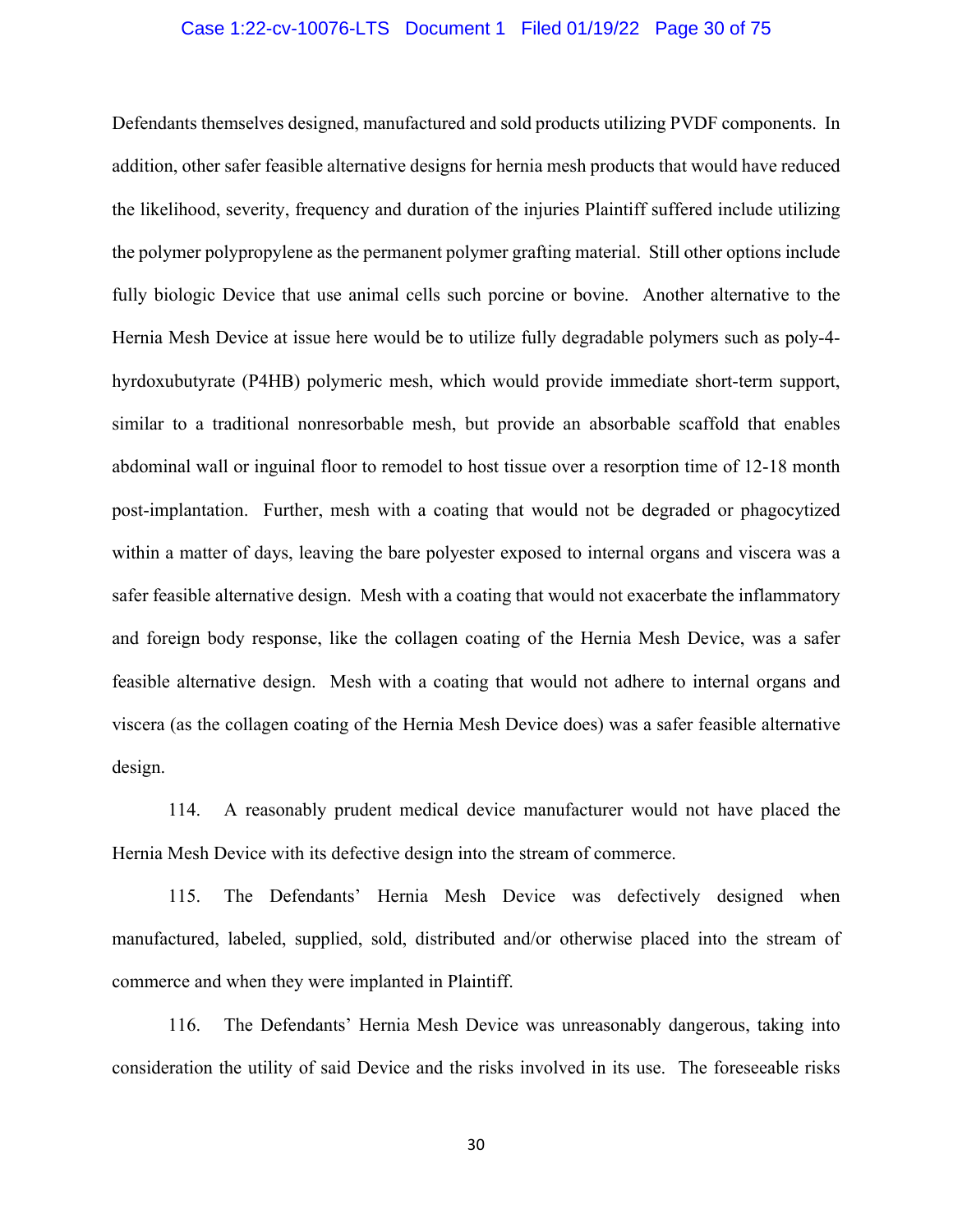# Case 1:22-cv-10076-LTS Document 1 Filed 01/19/22 Page 31 of 75

associated with the design of the Hernia Mesh Device was more dangerous than reasonably prudent consumers such as Plaintiff and/or Plaintiff's physicians would expect when the Hernia Mesh Device is used for their normal and intended purposes.

117. The Hernia Mesh Device implanted in Plaintiff was not reasonably safe for their intended uses and were defective as described within this complaint in regard to their design. As previously stated, the Hernia Mesh Device's design defects include, but are not limited to:

- a) The use of polyester in the Hernia Mesh Device and the intense chronic inflammatory that results from such material, causing adverse reactions and injuries as alleged throughout this complaint.
- b) Biomechanical issues with the design of the Hernia Mesh Device, including the propensity to shrink or contract over time inside of the body, which causes the surrounding tissue to become fibrotic and contract, resulting in additional inflammation, pain, mesh deformation, recurrence, and other injuries.
- c) The propensity of the Hernia Mesh Device to degrade, fragment, fray, and unravel inside the body, which causes a chronic inflammatory and fibrotic reaction, contributing to and causing the injuries described throughout this complaint.
- d) Biomaterial and issues with the design of the Hernia Mesh Device, including the use of a collagen film, which:
	- i. Carries a high risk of infection.
	- ii. Does not prevent and/or adequately reduce adhesion formation.
	- iii. Is delicate and prone to tearing and/or degrading during implantation.
	- iv. Allows bare polyester to come into contact with the viscera within days of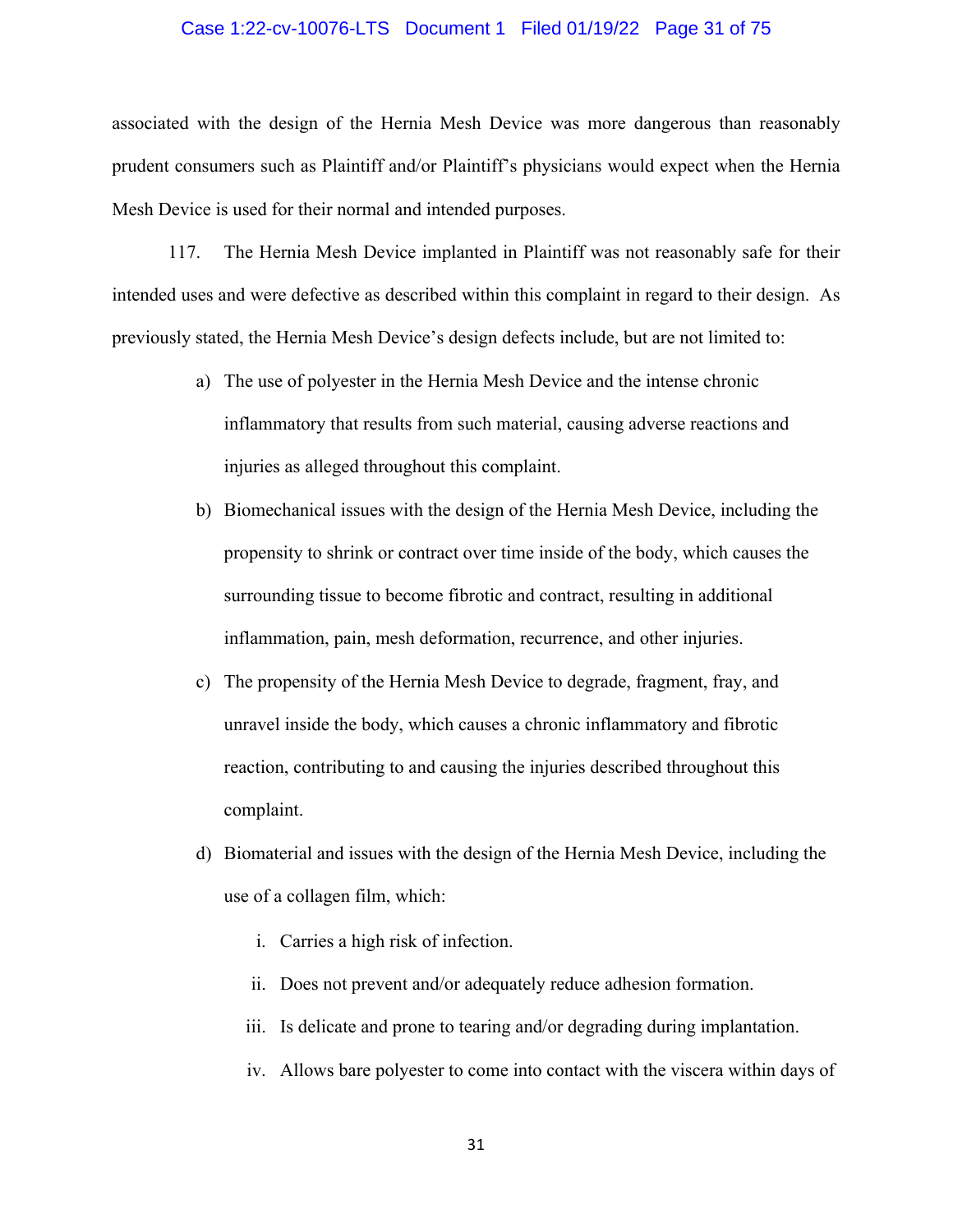implantation.

- v. Increases the risk of adverse immunological responses.
- vi. Inhibits wounds healing.
- vii. Inhibits reperitonealization.
- e) Biomaterial and Biomechanical issues with the design of the Hernia Mesh Device, including the use of PLA in general and forming the PLA into Velcrolike hooks to adhere to the underlying tissue, which results in one of the following if the Defendants' Hernia Mesh Device fails:
	- i. Removal of large amounts of native tissue, resulting in a significantly larger defect than the Defendants' Hernia Mesh Device was initially utilized to repair.
	- ii. Inability to remove portions of Defendants' failed Hernia Mesh Device and stop the complications that the failed Hernia Mesh Device is causing.
- f) Biomaterial issues with the design of the Hernia Mesh Device, including the use of hydrophilic materials, which:
	- i. Increase the risk of seroma formation.
	- ii. Increase the risk of infection.
	- iii. Increase the rate in which polyester degrades.
- g) Biomaterial issues with the design of the Hernia Mesh Device, including the use of acidic resorbable polymers, such as PGLA and PLA, both of which:
	- i. Reduce the pH of the tissues in close proximity to the mesh.
	- ii. Incite an intense inflammatory response while resorbing.
	- iii. Increase the risk of adhesions and scarring.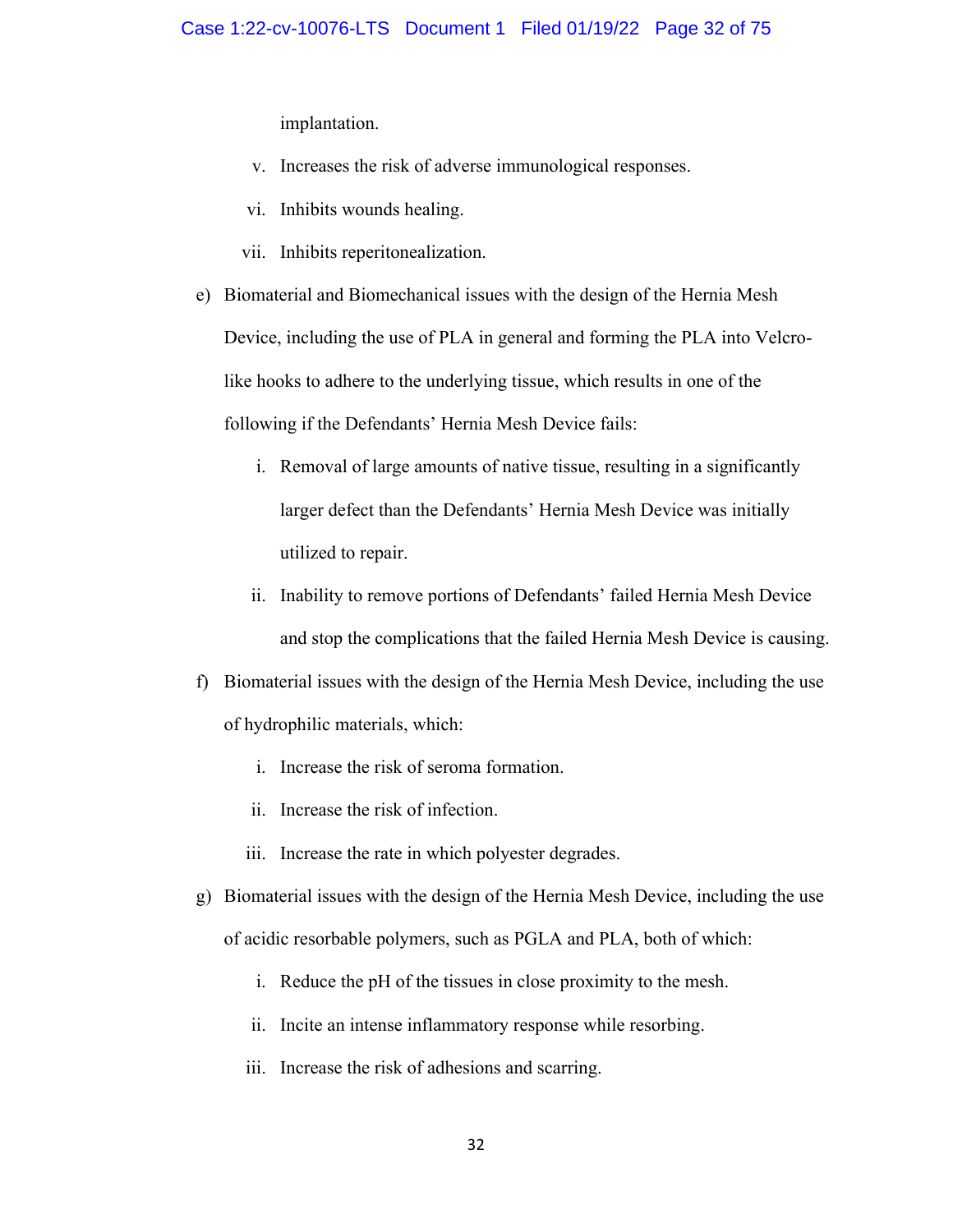- iv. Cause tissue contraction, and subsequent mesh deformation.
- v. Inhibit wound healing.
- vi. Inhibit strong incorporation.
- vii. Inhibit the formation of mature collagen.
- viii. Inhibit reperitonealization.
	- ix. Increase the risk of chronic pain and infection.

118. Defendants' Hernia Mesh Device reached Plaintiff's implanting surgeons and were implanted without any substantial change in the condition in which they were supplied, distributed, sold and/or otherwise placed into the stream of commerce.

119. Defendants' Hernia Mesh Device failed to perform as safely as ordinary consumers and/or their physicians would expect when used as intended or when used in a manner reasonably foreseeable by the manufacturer, and the risks and dangers of the Hernia Mesh Device outweigh its benefits. The design defects in the Hernia Mesh Device was not known, knowable and/or reasonably visible to Plaintiff or Plaintiff's physicians, or discoverable upon any reasonable examination. The Hernia Mesh Device was used and implanted in the manner in which they were intended to be used and implanted by Defendants pursuant to the Instructions for Use and the product specifications provided by Defendants.

120. The appropriate treatment for complications associated with the Hernia Mesh Device involves additional invasive surgery to remove the mesh from the body and/or repair the damage caused by the failed mesh, thus eliminating any purported benefit that the product was intended to provide to the patient.

121. The Hernia Mesh Device implanted in Plaintiff failed to reasonably perform as intended, and had to be surgically removed and/or revised necessitating further invasive surgery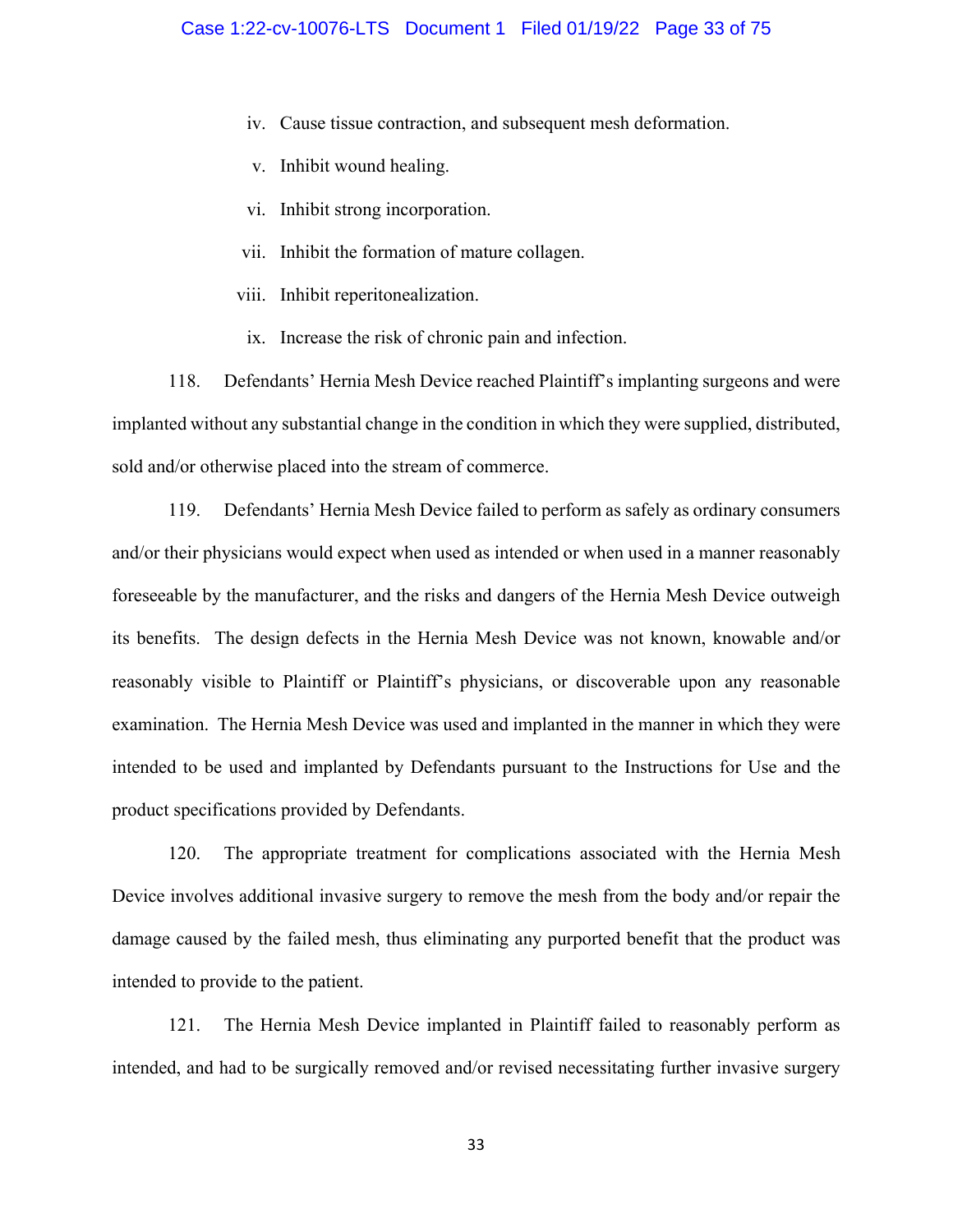# Case 1:22-cv-10076-LTS Document 1 Filed 01/19/22 Page 34 of 75

to repair the injuries caused by the defective products and to repair the very issue that the products were intended to repair, and thus provided no benefit to Plaintiff.

122. The defective and unreasonably dangerous condition of the Hernia Mesh Device was the proximate cause of the damages and injuries complained of by Plaintiff.

123. As a direct and proximate result of the Hernia Mesh Device's aforementioned design defects, Plaintiff have experienced significant mental and physical pain and suffering, sustained severe and permanent injuries requiring past and future medical treatment, and resulting in disability, impairment, loss of enjoyment of life, loss of care, comfort, and have incurred financial or economic loss, including, but not limited to, obligations for medical expenses, lost income, and other damages.

124. Defendants are strictly liable to Plaintiff for designing, manufacturing, marketing, selling and/or distributing defective products.

WHEREFORE, Plaintiff demands judgment against Defendants, and each of them, individually, jointly, severally and in the alternative, and request compensatory damages, together with interest, cost of suit, attorneys' fees, and such further relief as the Court deems equitable and just.

# **COUNT II: STRICT LIABILITY - MANUFACTURING DEFECT**

125. Plaintiff re-alleges and incorporates by reference every paragraph of this Complaint as if each were set forth fully and completely herein.

126. Defendants designed, manufactured, labeled, supplied, sold, distributed, marketed and/or otherwise placed into the stream of commerce the Hernia Mesh Device implanted in Plaintiff. The Hernia Mesh Device was defective in manufacture and construction when it left the hands of Defendants in that its manufacture and construction deviated from good manufacturing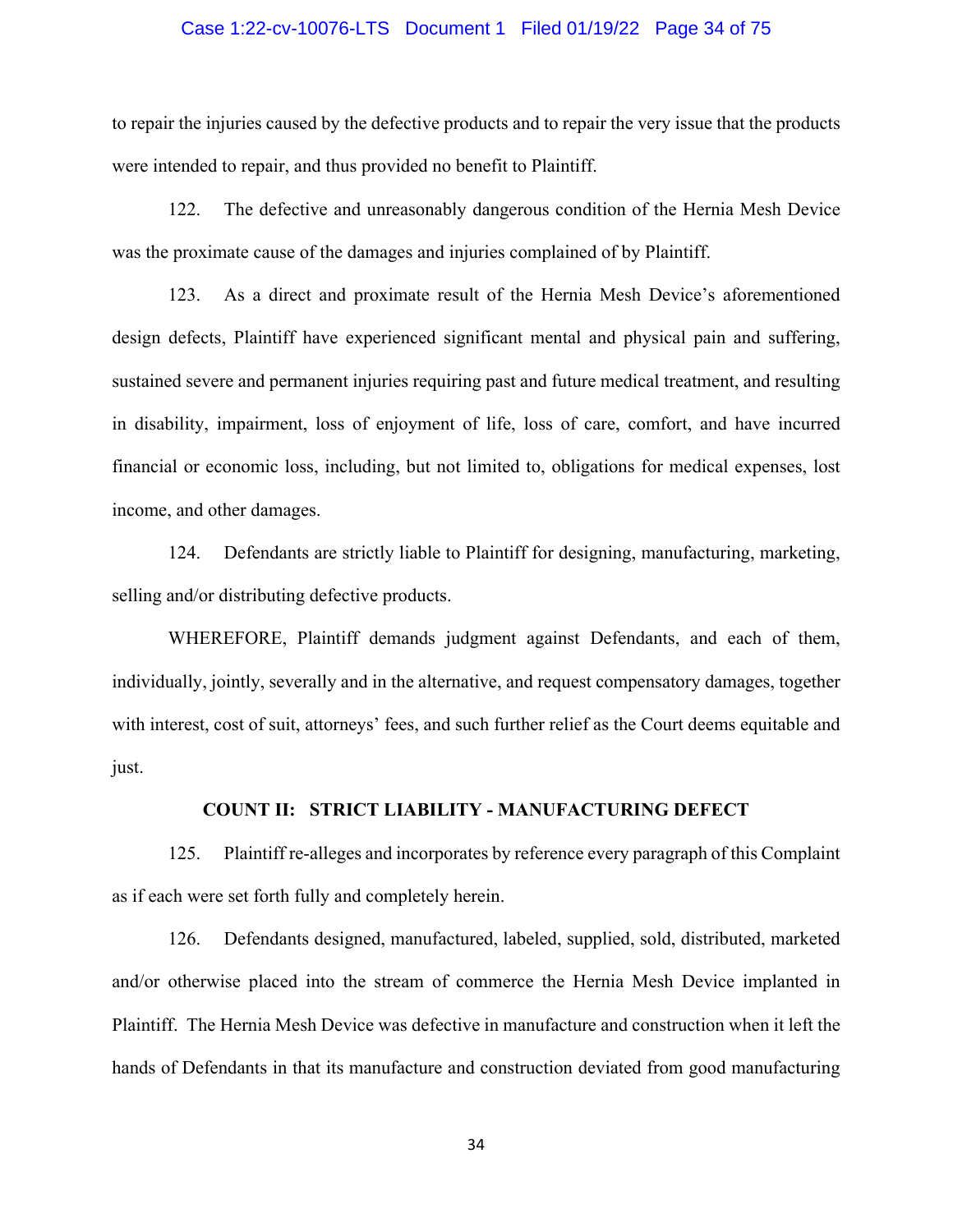# Case 1:22-cv-10076-LTS Document 1 Filed 01/19/22 Page 35 of 75

practices and/or manufacturing specifications as would be used and/or maintained by a reasonably prudent and careful medical device manufacturer.

127. The Hernia Mesh Device implanted in the Plaintiff was not reasonably safe for their intended uses and were defective as described throughout this complaint, as a matter of law, with respect to their manufacture, in that they deviated materially from Defendants' design and manufacturing specifications in such a manner as to pose unreasonable risks of serious bodily harm to the Plaintiff.

128. Upon information and belief, Defendants' utilized adulterated polyester in the Hernia Mesh Device.

129. Upon information and belief, Defendants' utilized an adulterated collagen film.

130. Upon information and belief, Defendants' altered their sterilization process on the Hernia Mesh Device without conducting adequate safety test.

131. Upon information and belief, Defendants' failed to properly conduct quality controls and testing on the Hernia Mesh Device manufacturing system and the meshes themselves.

132. Upon information and belief, Defendants' failed to control the quality and the similarity of the raw materials purchased and utilized in the manufacture of the Hernia Mesh Device.

133. Upon information and belief, Defendants' failed to develop adequate postmanufacturing testing procedures.

134. Upon information and belief, Defendants' failed to investigate, identify, and correct manufacturing defects that caused certain lots and Hernia Mesh Device to deviate from design and performance specifications.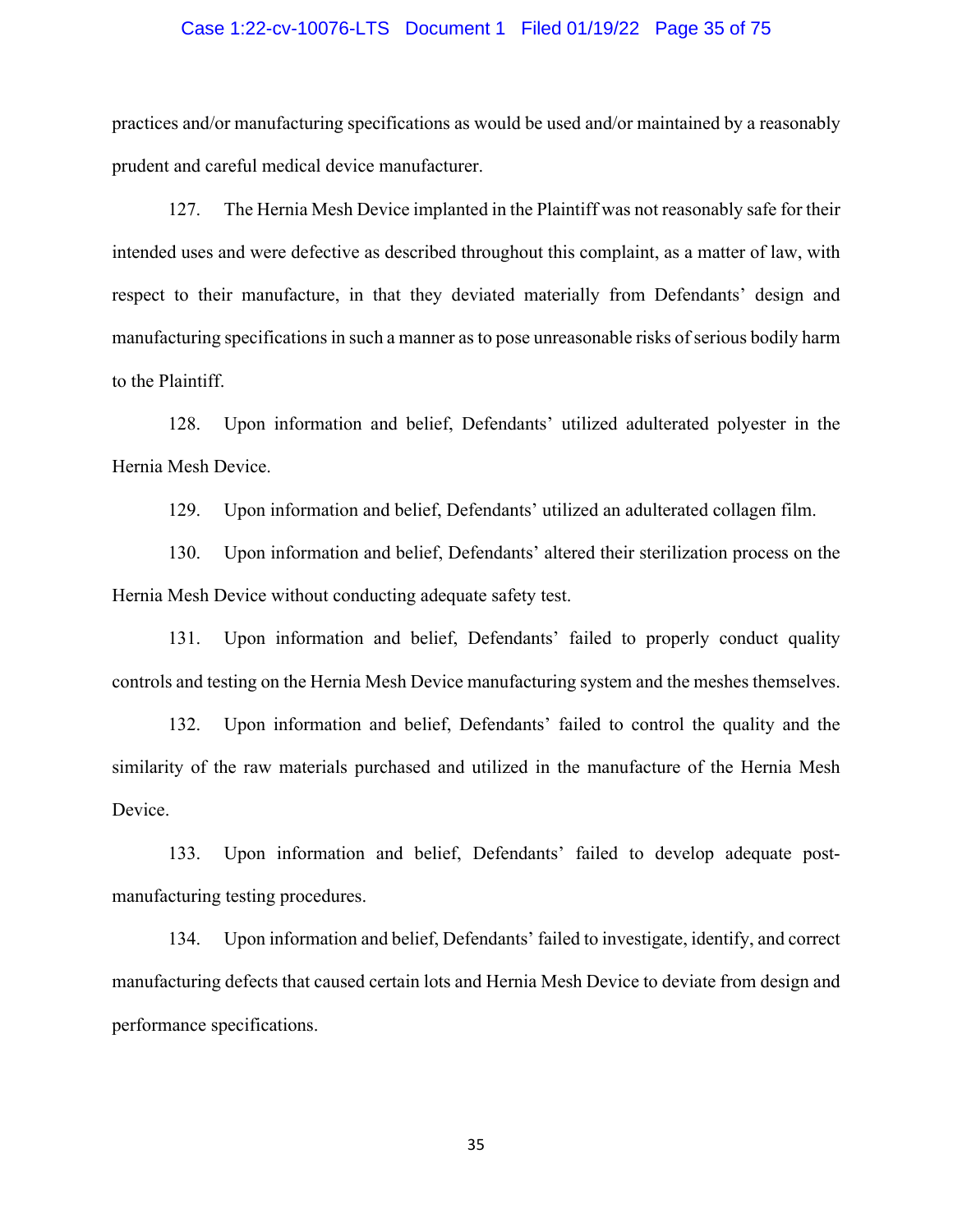# Case 1:22-cv-10076-LTS Document 1 Filed 01/19/22 Page 36 of 75

135. Upon information and belief, Defendants' failed to conduct adequate stability testing, and failure to report upon same to the FDA.

136. The Hernia Mesh Device, as manufactured and constructed by Defendants, were unreasonably dangerous to end consumers including Plaintiff and posed an unreasonable degree of risk, danger and harm to Plaintiff.

137. The Hernia Mesh Device was expected to reach and did reach Plaintiff's implanting surgeons and Plaintiff without substantial change in the condition in which they were manufactured, suppled, distributed, sold and/or otherwise placed in the stream of commerce.

138. The manufacturing defects in the Hernia Mesh Device implanted in the Plaintiff was not known, knowable or readily visible to Plaintiff's physicians or to Plaintiff, nor were they discoverable upon any reasonable examination by Plaintiff's physicians or Plaintiff.

139. The Hernia Mesh Device was used and implanted in the very manner in which it was intended to be used and implanted by Defendants in accordance with the Instructions for Use and specifications provided by Defendants.

140. The Hernia Mesh Device implanted in Plaintiff was different from the intended design and failed to perform as safely as products manufactured in accordance with the intended design would have performed.

141. The defects in the manufacturing process employed by the Defendants resulted in the sale of defective Hernia Mesh Device to Plaintiff.

142. The defective and unreasonably dangerous condition of the Hernia Mesh Device was a proximate cause of damages and injuries suffered by the Plaintiff.

143. As a direct and proximate result of the Hernia Mesh Device's aforementioned manufacturing defects as described herein, Plaintiff has experienced significant mental and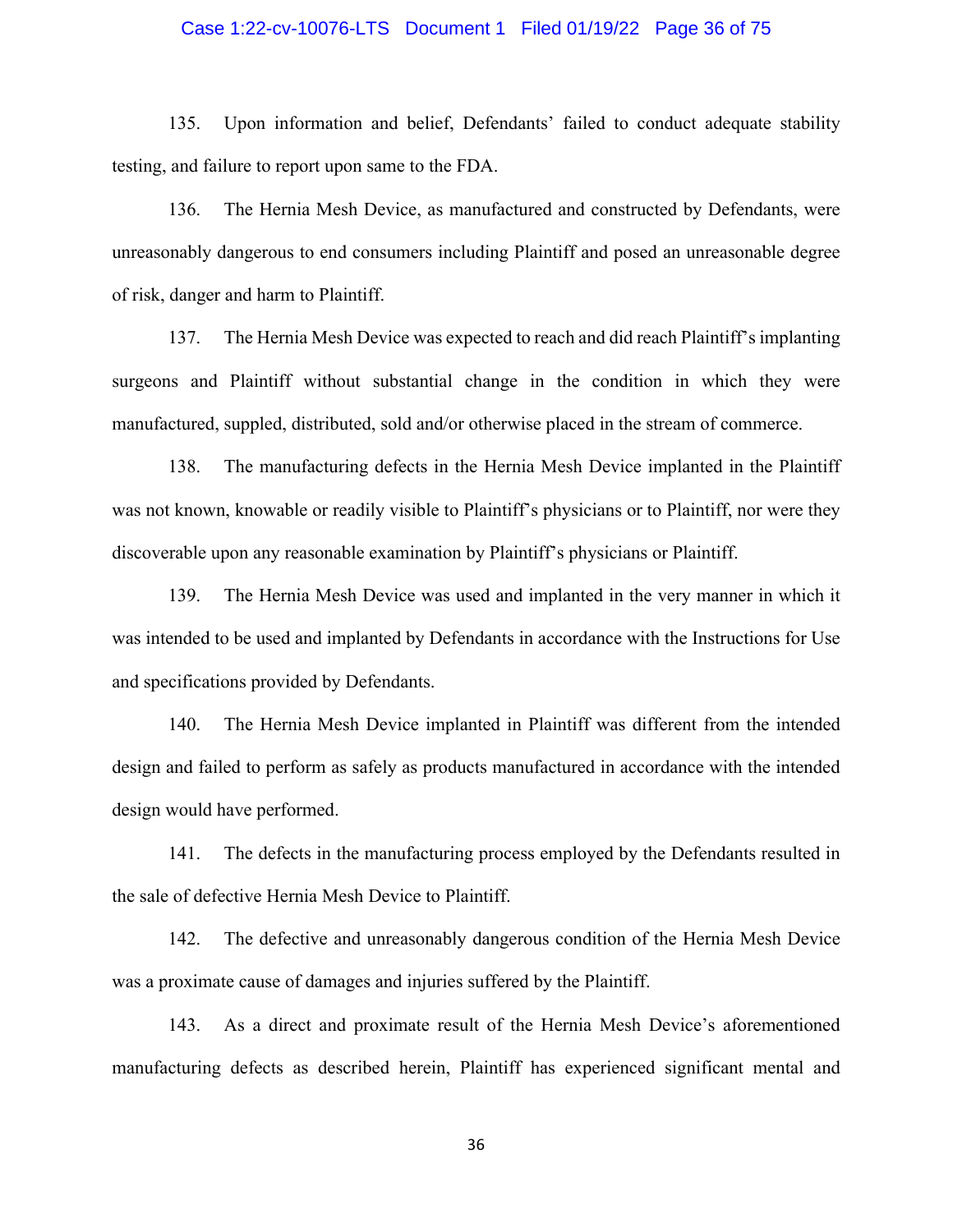# Case 1:22-cv-10076-LTS Document 1 Filed 01/19/22 Page 37 of 75

physical pain and suffering, sustained severe and permanent injuries requiring past and future medical treatment, and resulting in disability, impairment, loss of enjoyment of life, loss of care, comfort, and have incurred financial or economic loss, including, but not limited to, obligations for medical expenses, lost income, and other damages.

144. Defendants are strictly liable to the Plaintiff for designing, manufacturing, marketing, labeling, packaging, and selling a defective product.

WHEREFORE, Plaintiff demands judgment against Defendants, and each of them, individually, jointly, severally and in the alternative, and request compensatory damages, together with interest, cost of suit, attorneys' fees, and such further relief as the Court deems equitable and just.

#### **COUNT III: STRICT LIABILITY - FAILURE TO WARN**

145. Plaintiff re-alleges and incorporates by reference every paragraph of this Complaint as if each were set forth fully and completely herein.

146. Defendants designed, manufactured, labeled, supplied, sold, distributed, marketed and/or otherwise place into the stream of commerce their Hernia Mesh Device.

147. Defendants marketed the Hernia Mesh Device as life-long implants.

148. The Hernia Mesh Device implanted in the Plaintiff was not reasonably safe for their intended uses and were defective as described herein, as a matter of law, due to the lack of appropriate and necessary warnings. Among other subjects, Defendants did not provide sufficient or adequate warnings regarding:

- a) The lack of data on how the Hernia Mesh Device performs in humans short-term and long-term;
- b) The unusually high rate of infection associated with the Hernia Mesh Device;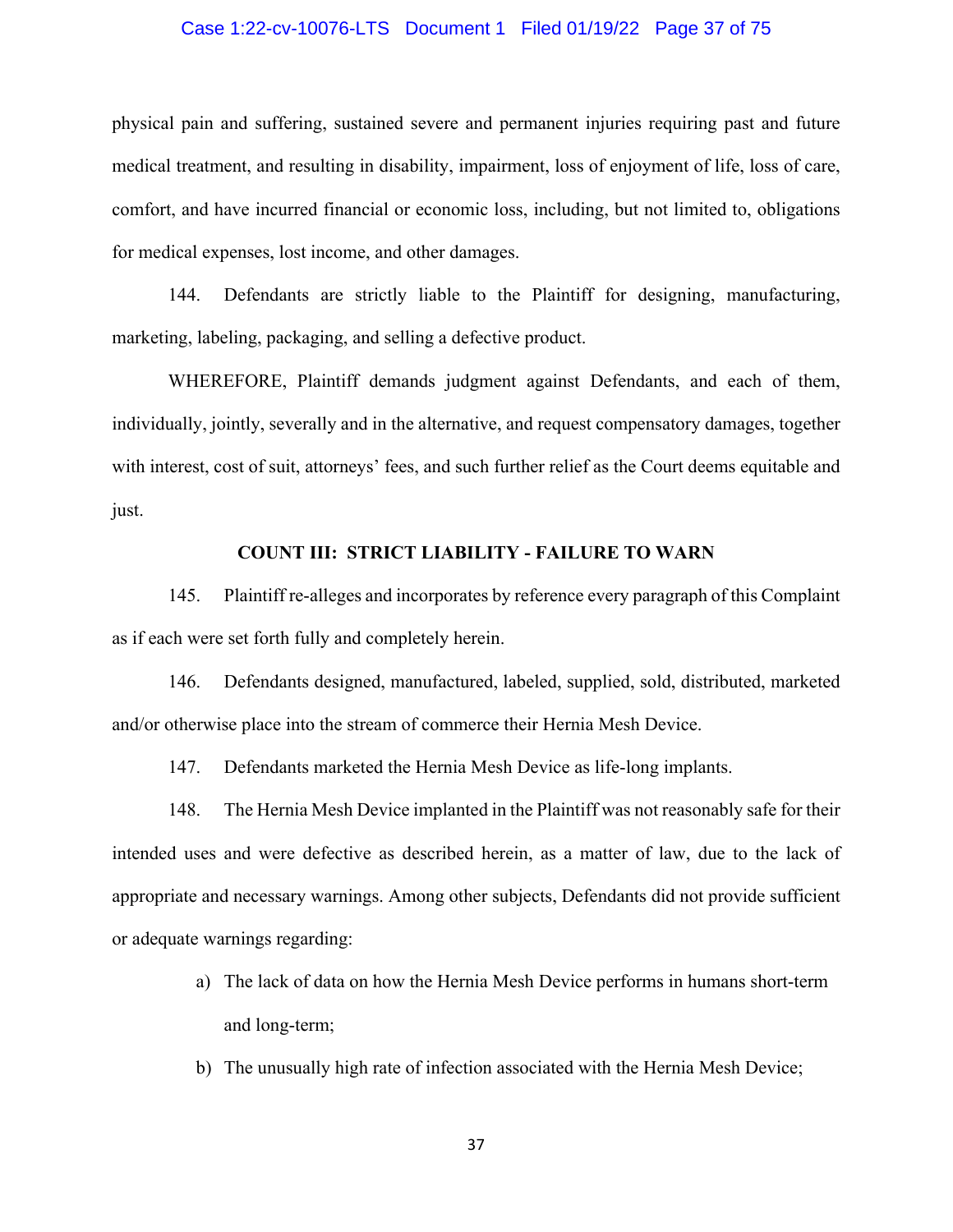- c) The risk associated with collagen film;
- d) The risk associated with PLA;
- e) The risk associated with PGLA;
- f) The risks associated with polyester;
- g) How early after implantation any amount of bare polyester could be exposed to the viscera due to early resorption of the collagen film;
- h) Factors that could inhibit reperitonealization;
- i) Dense adhesions;
- j) That loose and filmy adhesions would become denser over time;
- k) That dense adhesions to all small percentage of the meshes surface results in the same rate of severe complications, such as bowel obstructions, erosion, bowel resections, chronic pain, and infection, compared to a mesh entirely covered in dense adhesions;
- l) That severe complications as a result of dense adhesions to the mesh are frequently latent, in that symptoms don't manifest for years or even decades;
- m) That the profound inflammatory response to polyester implanted in the intraperitoneal cavity can also incite adhesions not connected to the mesh, resulting in subsequent complications;
- n) Organ perforation;
- o) Bowel obstruction;
- p) Cholecystitis;
- q) Seromas;
- r) Fistulas;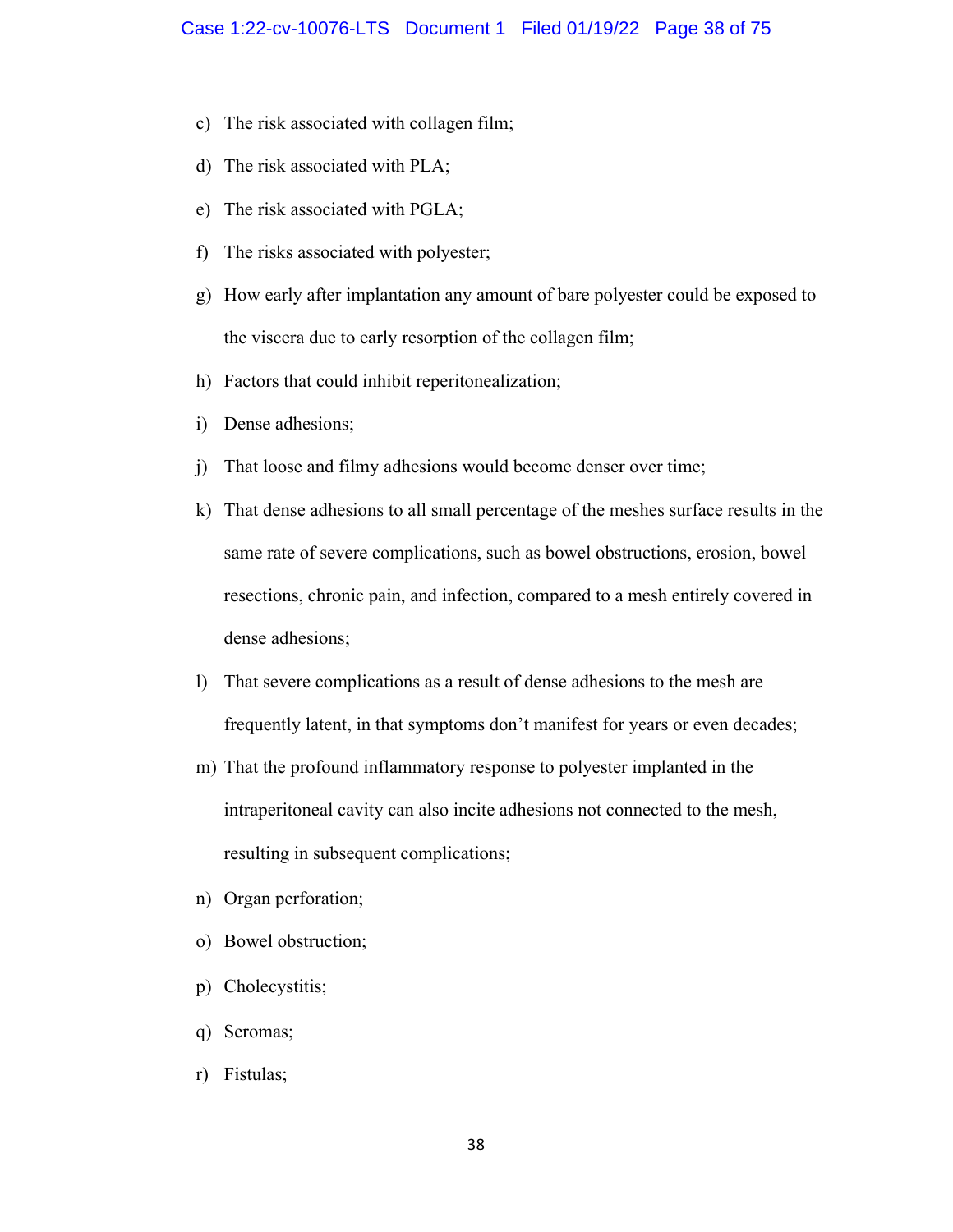- s) The frequency of long-term recurrence;
- t) The propensity of the Hernia Mesh Device to contract, retract, deform, and/or shrink inside the body;
- u) The propensity of the Hernia Mesh Device to degrade, fragment, fray, unravel, and/or disintegrate;
- v) The risk of chronic inflammation resulting from the Hernia Mesh Device;
- w) The risk of systemic complications from uncontrolled chronic inflammation;
- x) The potential mesh failure modes and injuries caused by chronic inflammation;
- y) The risk of chronic, and untreatable infections resulting from the Hernia Mesh Device;
- z) The risk of chronic, debilitating, and intractable pain from the Hernia Mesh Device;
- aa) The likely need for corrective or revision surgery to adjust or remove the Hernia Mesh Device within a decade;
- bb) That the Hernia Mesh Device would likely fail during the lifetime of the patient requiring additional and more complex surgeries;
- cc) The possibility that the Hernia Mesh Device is not fully removable;
- dd) The severity of complications that could arise if the Hernia Mesh Device is removed;
- ee) The severity of complications that could arise as a result of the implantation of the Hernia Mesh Device;
- ff) The hazards associated with the Hernia Mesh Device;
- gg) The Hernia Mesh Device defects as described herein;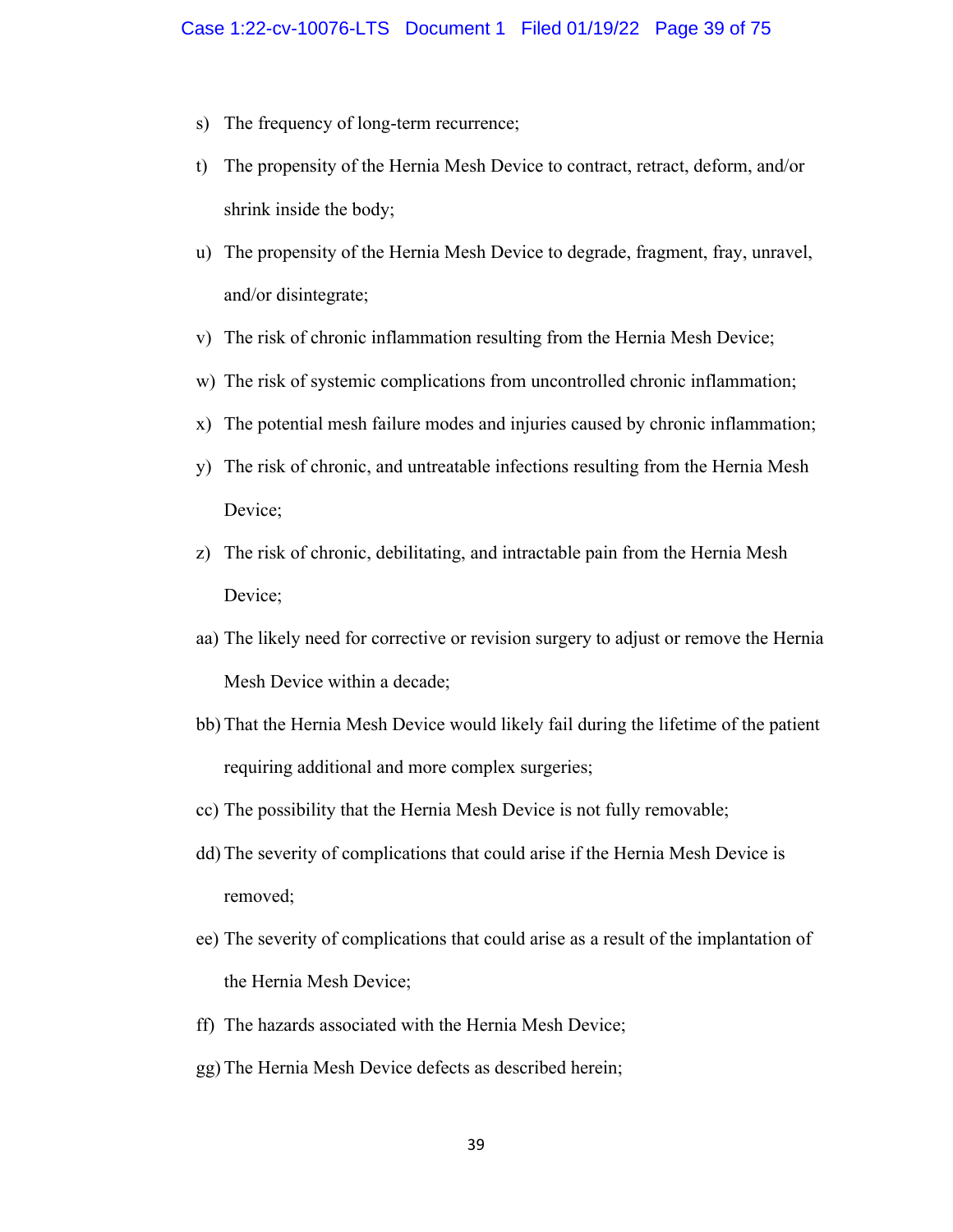- hh) Treatment with the Hernia Mesh Device is no more effective than feasible, available alternatives;
- ii) Treatment with the Hernia Mesh Device exposes patients to greater risk than feasible, available alternatives;
- jj) Use of the Hernia Mesh Device puts the patient at a greater risk of requiring additional surgery than feasible, available alternatives;
- kk) Removal of the Hernia Mesh Device due to complications may involve multiple surgeries over several years, and may significantly and permanently impair the patient's quality of life;
- ll) Complete removal of the Hernia Mesh Product may not result in complete resolution of the complications, including pain; and
- mm) Complete removal of the Hernia Mesh Device may not be possible.

149. Defendants failed to properly and adequately warn and instruct Plaintiff and Plaintiff's treating physicians that Defendants' Hernia Mesh Device was designed and/or manufactured in a way that could cause injuries and damages, including lasting and permanent injuries. Defendants further failed to inform or warn Plaintiff and Plaintiff's treating physicians with respect to the selection of appropriate candidates to receive Defendants' Hernia Mesh Device and the most effective techniques to remove the Defendants' Hernia Mesh Device in the event of complications.

150. Defendants failed to properly and adequately warn and instruct Plaintiff and Plaintiff's treating physicians as to the risks of the Defendants' Hernia Mesh Device. To the contrary, Defendants withheld information from Plaintiff and Plaintiff's physicians regarding the true risks related to implantation of their Hernia Mesh Device.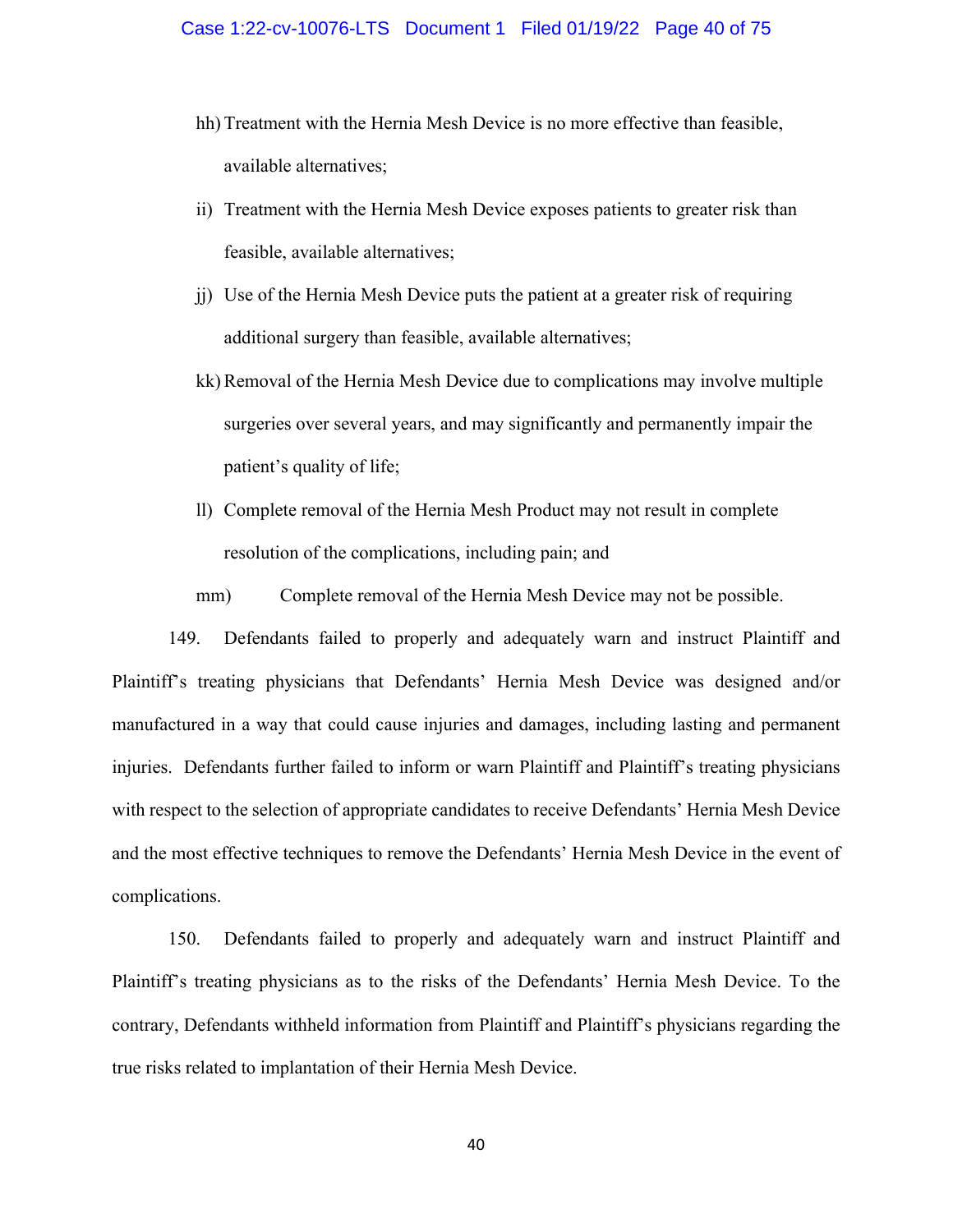# Case 1:22-cv-10076-LTS Document 1 Filed 01/19/22 Page 41 of 75

151. Defendants failed to properly and adequately warn and instruct Plaintiff and Plaintiff's treating physicians that inadequate research and testing of Defendants' Hernia Mesh Device was done prior to the Hernia Mesh Device being placed on the market and in the stream of commerce and that Defendants lacked a safe, effective procedure for removal of the Hernia Mesh Device once complications from their meshes arise.

152. Defendants intentionally, recklessly, and maliciously misrepresented the efficacy, safety, risks, and benefits of Defendants' Hernia Mesh Device, understating the risks and exaggerating the benefits in order to advance their own financial interest, with wanton and willful disregard for the rights, safety and health of Plaintiff.

153. Plaintiff and Plaintiff's physicians were unaware of the defects and dangers of Defendants' Hernia Mesh Device, and were unaware of the frequency, severity and duration of the risks associated with the Hernia Mesh Device.

154. Defendants failed to adequately warn or train Plaintiff or their physicians that the surgery required to remove the Hernia Mesh Device in the event of complications would obviate any purported benefit associated with implantation, and would involve additional, significant risks to the patient.

155. If Plaintiff or Plaintiff's physicians had been properly warned of the defects and dangers of Defendants' Hernia Mesh Device, and of the frequency, severity and duration of the risks associated with the Hernia Mesh Device, Plaintiff would not have consented to the implant, and Plaintiff's physician would not have implanted the Defendants' Hernia Mesh Device.

156. As a direct and proximate result of the Defendants' design, manufacture, marketing, sale, labeling and distribution of the Hernia Mesh Device, Plaintiff have experienced significant mental and physical pain and suffering, sustained severe and permanent injuries requiring past and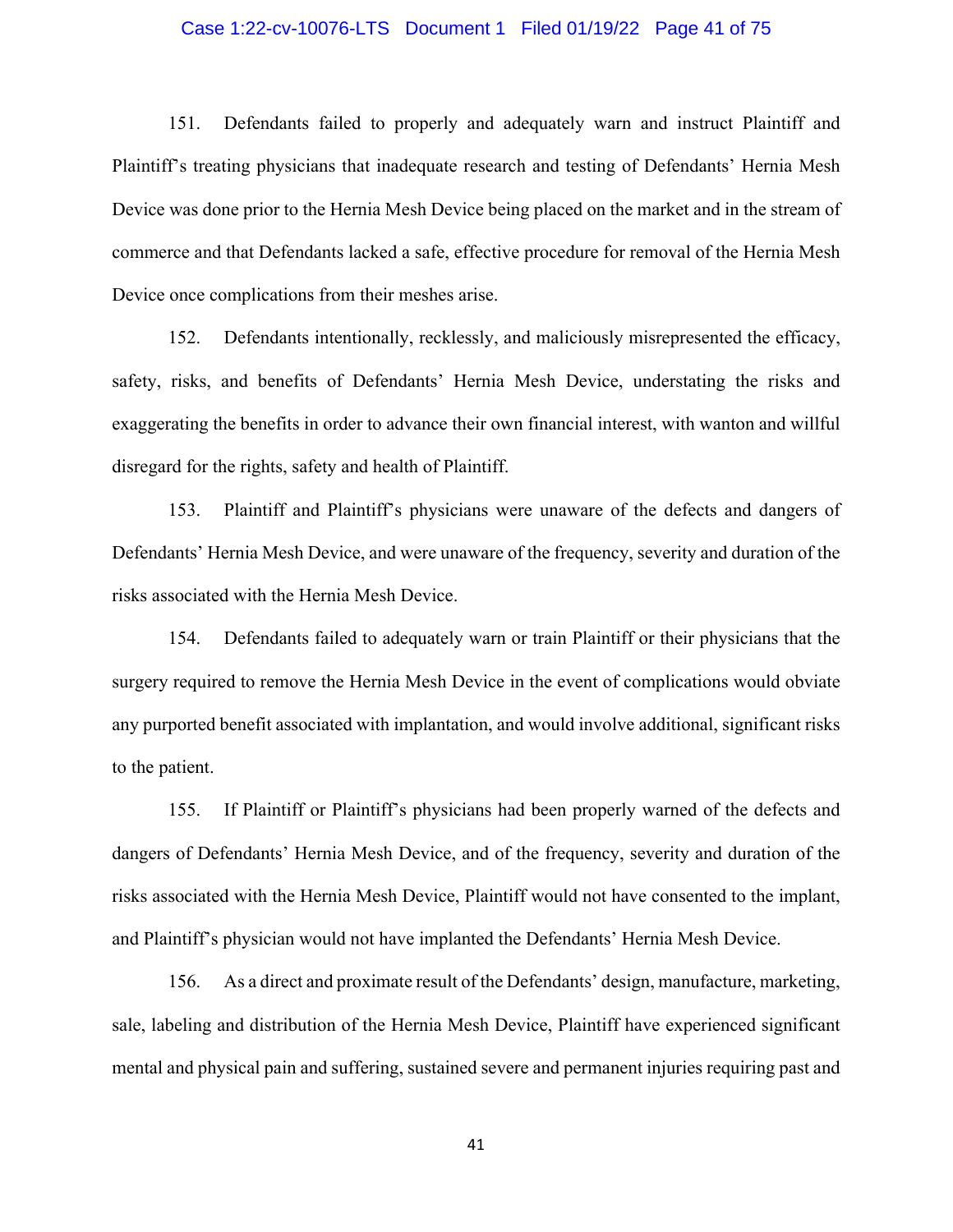# Case 1:22-cv-10076-LTS Document 1 Filed 01/19/22 Page 42 of 75

future medical treatment, resulting in disability, impairment, loss of enjoyment of life, loss of care, comfort, and have incurred financial or economic loss, including, but not limited to, obligations for medical expenses, lost income, and other damages.

157. Defendants are strictly liable to the Plaintiff for their wrongful conduct in failing to properly warn Plaintiff and Plaintiff's physicians, and for designing, manufacturing, marketing, labeling, packaging, and/or selling a defective product.

158. Defendants are equitably estopped from asserting a learned intermediary defense due to Defendants' fraudulent concealment, through affirmative misrepresentations and omissions, from Plaintiff and Plaintiff's physicians of the risks and defects associated with the Hernia Mesh Device, including the severity, duration and frequency of risks and complications. Defendants affirmatively withheld and/or misrepresented facts concerning the safety of the Hernia Mesh Device, including but not limited to adverse data and information from studies and testing conducted with respect to the Hernia Mesh Device that showed the risks and dangers associated with the Hernia Mesh Device was unreasonable, which were intentionally withheld from Plaintiff and Plaintiff's physicians. As a result of Defendants' misrepresentations and concealment, Plaintiff and Plaintiff's physicians were unaware, and could not have known or have learned through reasonable diligence that Plaintiff had been exposed to the risks alleged herein and that those risks were the direct and proximate result of the wrongful acts and/or omissions of the Defendants.

WHEREFORE, Plaintiff demand judgment against Defendants, and each of them, individually, jointly, severally and in the alternative, and request compensatory damages, together with interest, cost of suit, attorneys' fees, and such further relief as the Court deems equitable and just.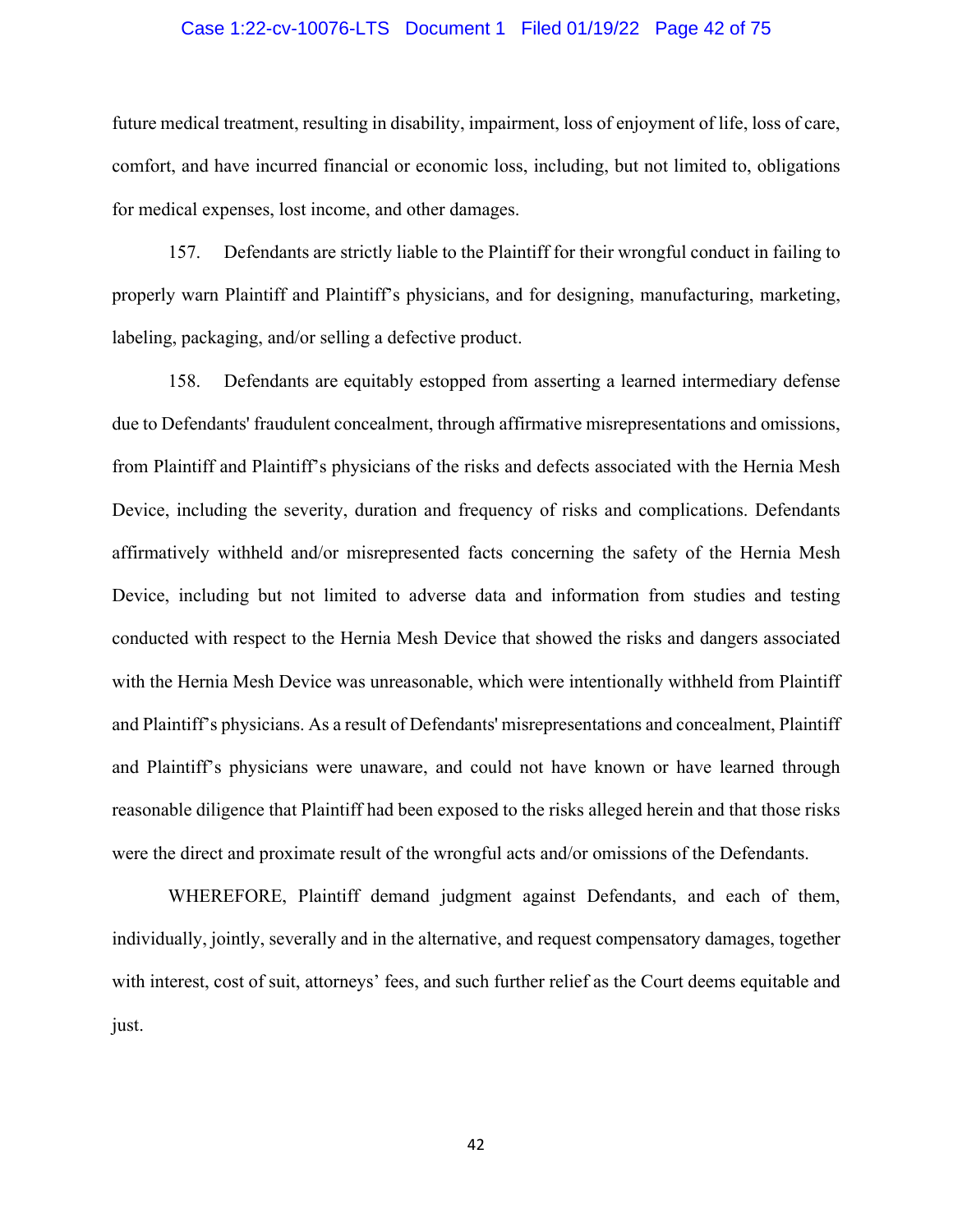# Case 1:22-cv-10076-LTS Document 1 Filed 01/19/22 Page 43 of 75

#### **COUNT IV: NEGLIGENCE**

159. Plaintiff re-alleges and incorporates by reference every paragraph of this Complaint as if each were set forth fully and completely herein.

160. At all relevant times, Defendants had a duty to individuals, including the Plaintiff, to exercise reasonable and ordinary care in the manufacture, design, labeling, instructions, warnings, sale, marketing, and distribution of the Defendants' Hernia Mesh Device, as well as in the recruitment and training of physicians to implant the Defendants' Hernia Mesh Device.

161. Defendants had a continued duty to warn individuals, including Plaintiff and Plaintiff's physicians of the known severe complications caused by Defendants' Hernia Mesh Device, and grave bodily harm that could result when attempting to explant the Defendants' Hernia Mesh Device.

162. Defendants breached their duty of care to the Plaintiff, as aforesaid, in the manufacture, design, labeling, instructions, warnings, sale, marketing, distribution, and recruitment and training of physicians to implant the Defendants' Hernia Mesh Device, by:

- a) Failing to design the Hernia Mesh Device so as to avoid an unreasonable risk of harm to the patients in whom the Hernia Mesh Device is implanted, including the Plaintiff.
- b) Failing to manufacture the Hernia Mesh Device so as to avoid an unreasonable risk of harm to patients in whom the Hernia Mesh Device is implanted, including the Plaintiff.
- c) Failing to use reasonable care in the testing and study of the Hernia Mesh Device, so as to avoid an unreasonable risk of harm to patients in whom the Hernia Mesh Device is implanted, including the Plaintiff.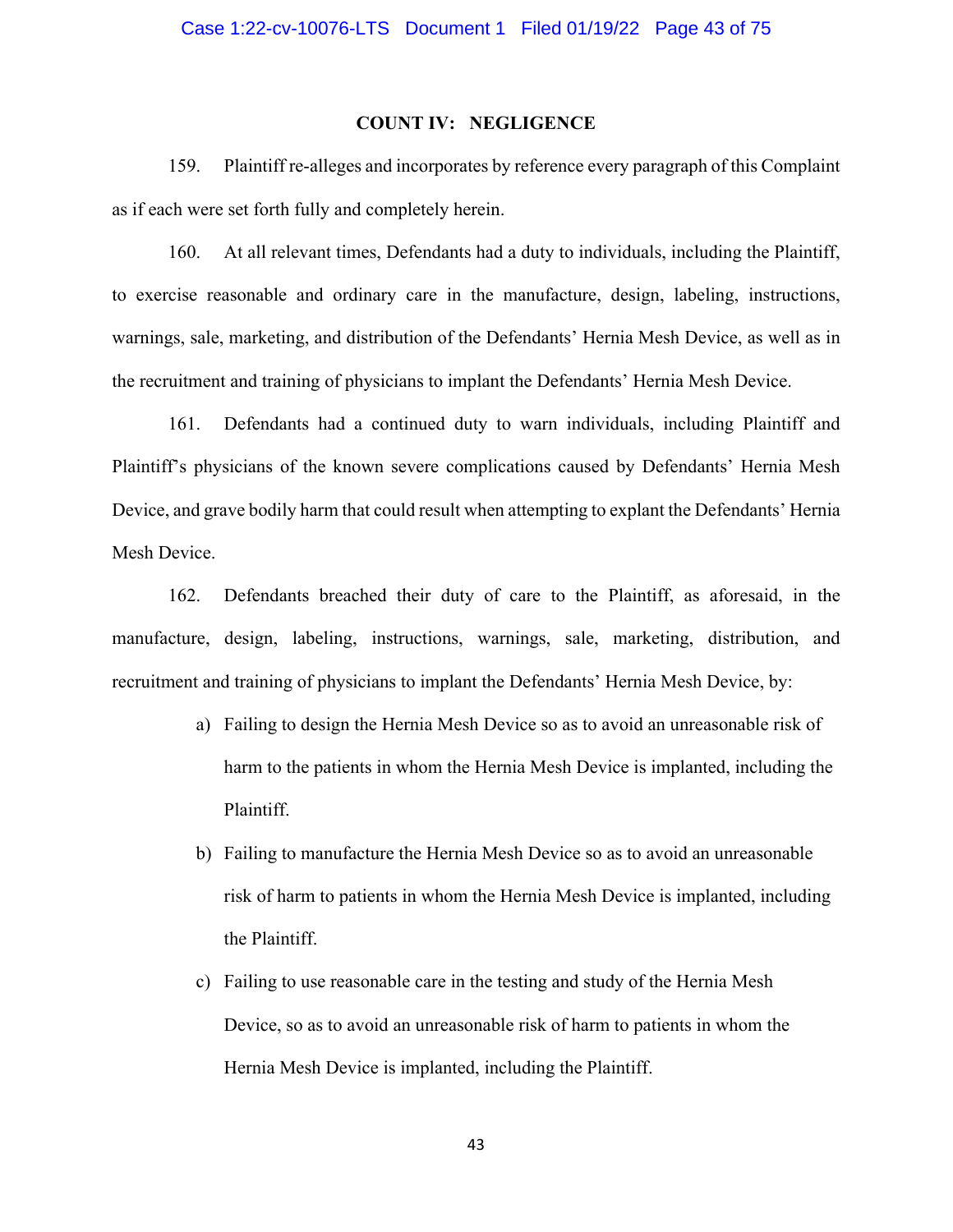- d) Failing to use reasonable care in inspecting the Hernia Mesh Device so as to avoid an unreasonable risk of harm to patients in whom the Hernia Mesh Device is implanted, including the Plaintiff.
- e) Withholding adverse information regarding Hernia Mesh Device within their knowledge, including but not limited to information from testing or study of Hernia Mesh Device and/or Device with similar design features and adverse event reporting demonstrating unacceptable risks, and thereby preventing Plaintiff and Plaintiff's physicians from understanding the risks associated with the Hernia Mesh Device.
- f) Failing to adequately instruct, train, or warn physicians regarding the use of the Hernia Mesh Device, the risks associated with the Hernia Mesh Device, including the frequency, severity and duration of such risks, and the appropriate treatment for complications associated with Hernia Mesh Device.
- g) Negligently or carelessly failing to properly train physicians in the implantation and/or removal of Hernia Mesh Device and in the appropriate treatment of complications associated with Hernia Mesh Device.
- h) Otherwise negligently or carelessly designing, manufacturing, marketing, labeling, packaging and/or selling the Hernia Mesh Device.

163. The reasons that Defendants' negligence caused the Hernia Mesh Device to be unreasonably dangerous and defective include, but are not limited to:

> a) The use of polyester material in the Hernia Mesh Device and the immune reaction that results from such materials, causing short and long-term adverse reactions and injuries.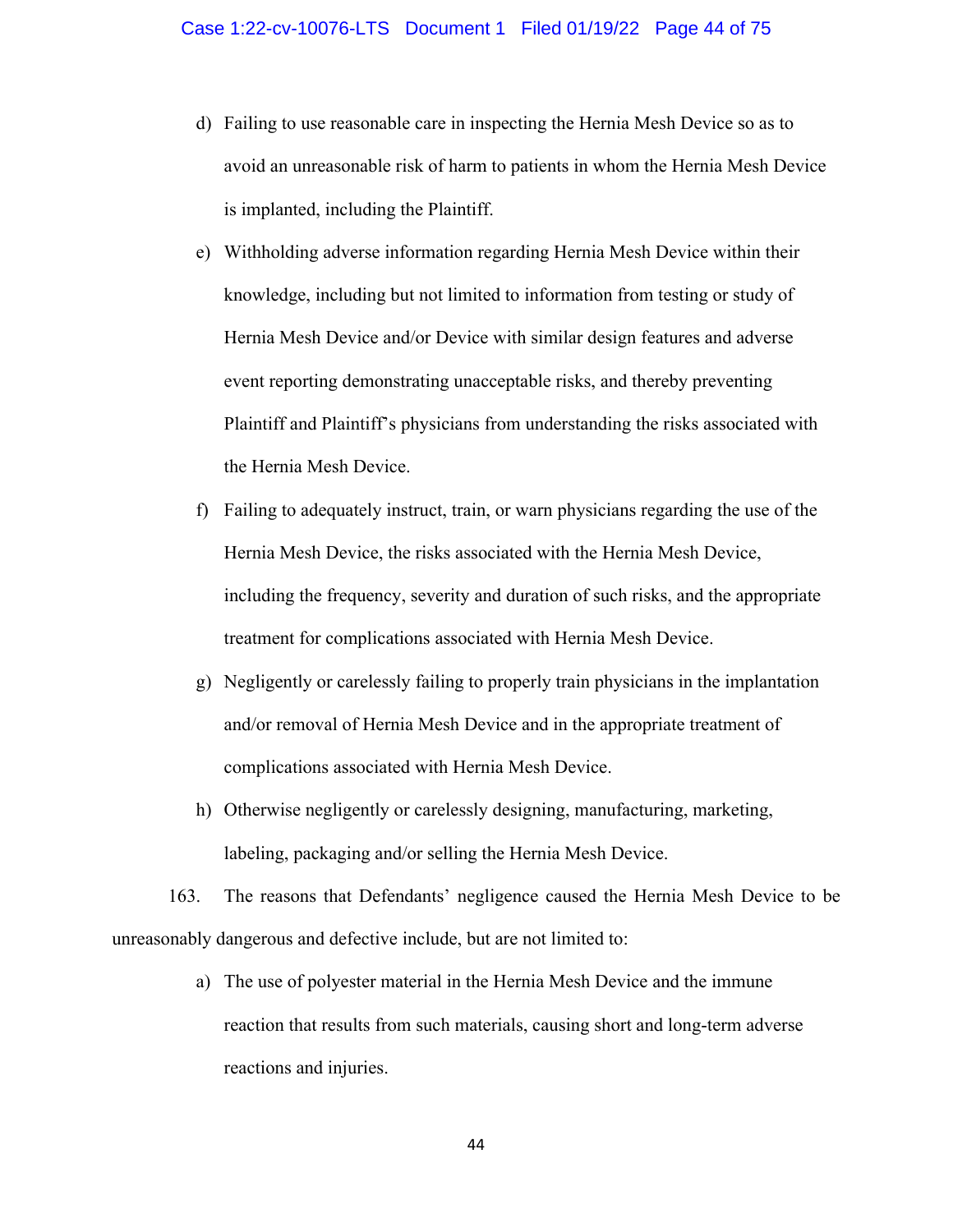- b) The propensity of the polyester component of the Hernia Mesh Device to degrade and fragment inside the body, causing a chronic inflammatory and fibrotic reaction, resulting in injury over time, such as adhesions, pain, seroma, infection, and mesh deformation
- c) Biomaterial issues with the design of the Hernia Mesh Product, including the use of a collagen film, which:
	- i. Carries a high risk of infection;
	- ii. Does not prevent and/or adequately reduce adhesion formation;
	- iii. Is delicate and prone to tearing and/or degrading during implantation.
	- iv. Allows bare polyester to come into contact with the viscera within days of implantation; and
	- v. Increases the risk of adverse immunological responses.
- d) Biomechanical issues with the design of the Hernia Mesh Device, including the propensity to shrink or contract inside of the body, which causes surrounding tissue to become fibrotic and also contract, resulting in additional chronic inflammation, mesh deformation, chronic pain, recurrence and other injuries.
- e) Biomaterial issues with the design of the Hernia Mesh Device, including the use of PLA and PGLA in general, which elicits an intense inflammatory response as it resorbs and significantly reduces the local pH, resulting in delayed wound healing and infection, while also promoting the formation of immature collagen, increasing the risk of recurrence.
- f) Biomechanical issues with the design of the Hernia Mesh Device, including PLA Microgrips, which are Velcro-like hooks utilized to adhere the polyester to the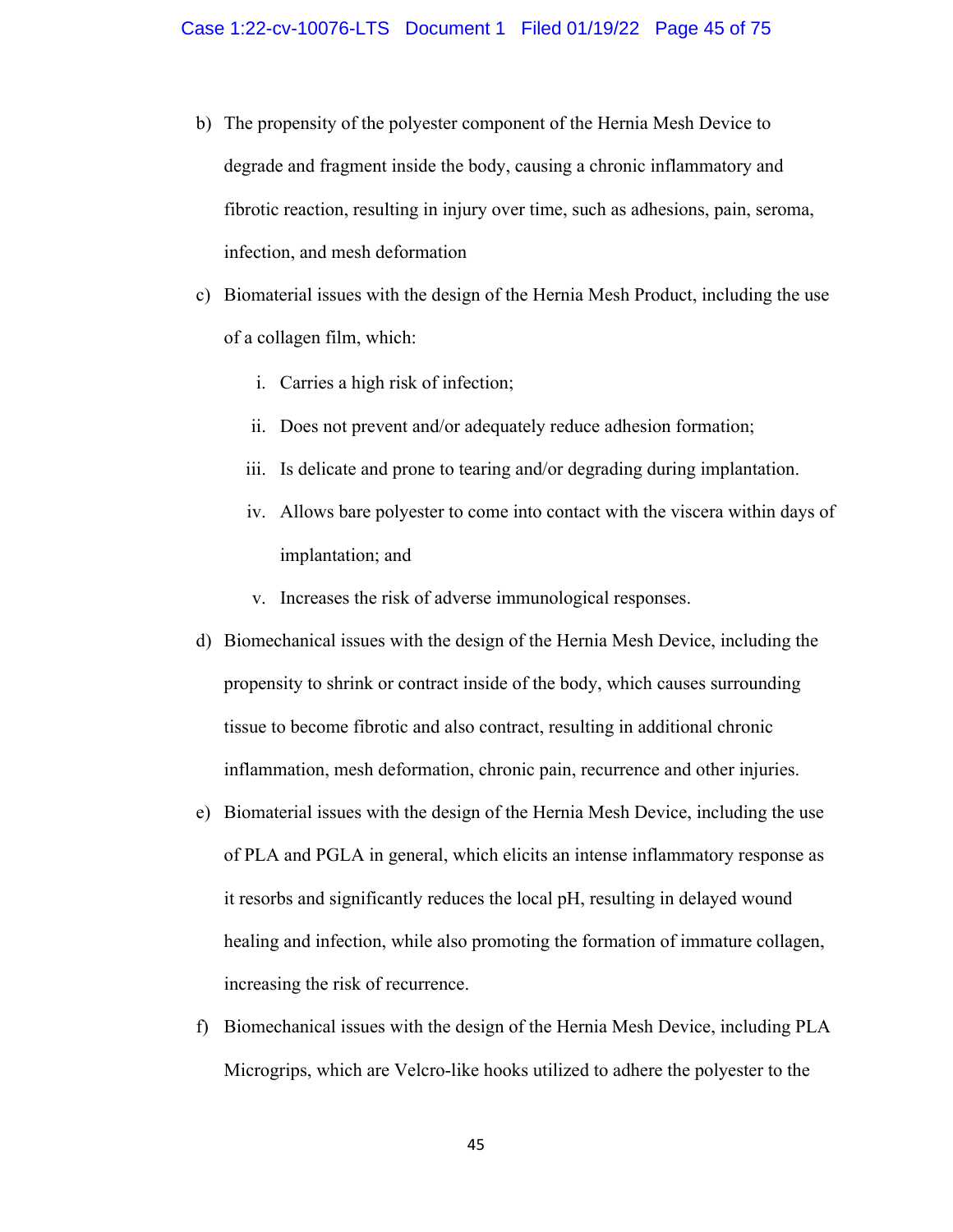# Case 1:22-cv-10076-LTS Document 1 Filed 01/19/22 Page 46 of 75

underlying tissue, which results in one of the following if the Defendants' Hernia Mesh Device fails:

- i. Removal of large amounts of native tissue, resulting in a significantly larger defect than the Defendants' Hernia Mesh Device was initially utilized to repair, and thereby increasing the complexity of future repairs and increasing the probably that future repairs will fail.
- ii. Inability to remove portions of Defendants' failed Hernia Mesh Device and stop the complications that the failed Hernia Mesh Device is causing.

164. Defendants also negligently failed to warn or instruct Plaintiff or Plaintiff's physicians of subjects, including, but not limited to the following:

- a) The unusually high rate of infection associated with the Hernia Mesh Device.
- b) The propensity of the PLA and PGLA to decrease the local pH where it is implanted.
- c) The propensity of the Hernia Mesh Device to shrink, contract, or deform within the body.
- d) The propensity of the Hernia Mesh Device to degrade, fragment, fray, and unravel.
- e) The risk of intense, chronic inflammation resulting from the Hernia Mesh Device and the resulting potential short and long-term complications.
- f) The greatly increased risk of chronic infections resulting from the Hernia Mesh Device, which can form biofilms and become essentially immune from antibiotic treatment.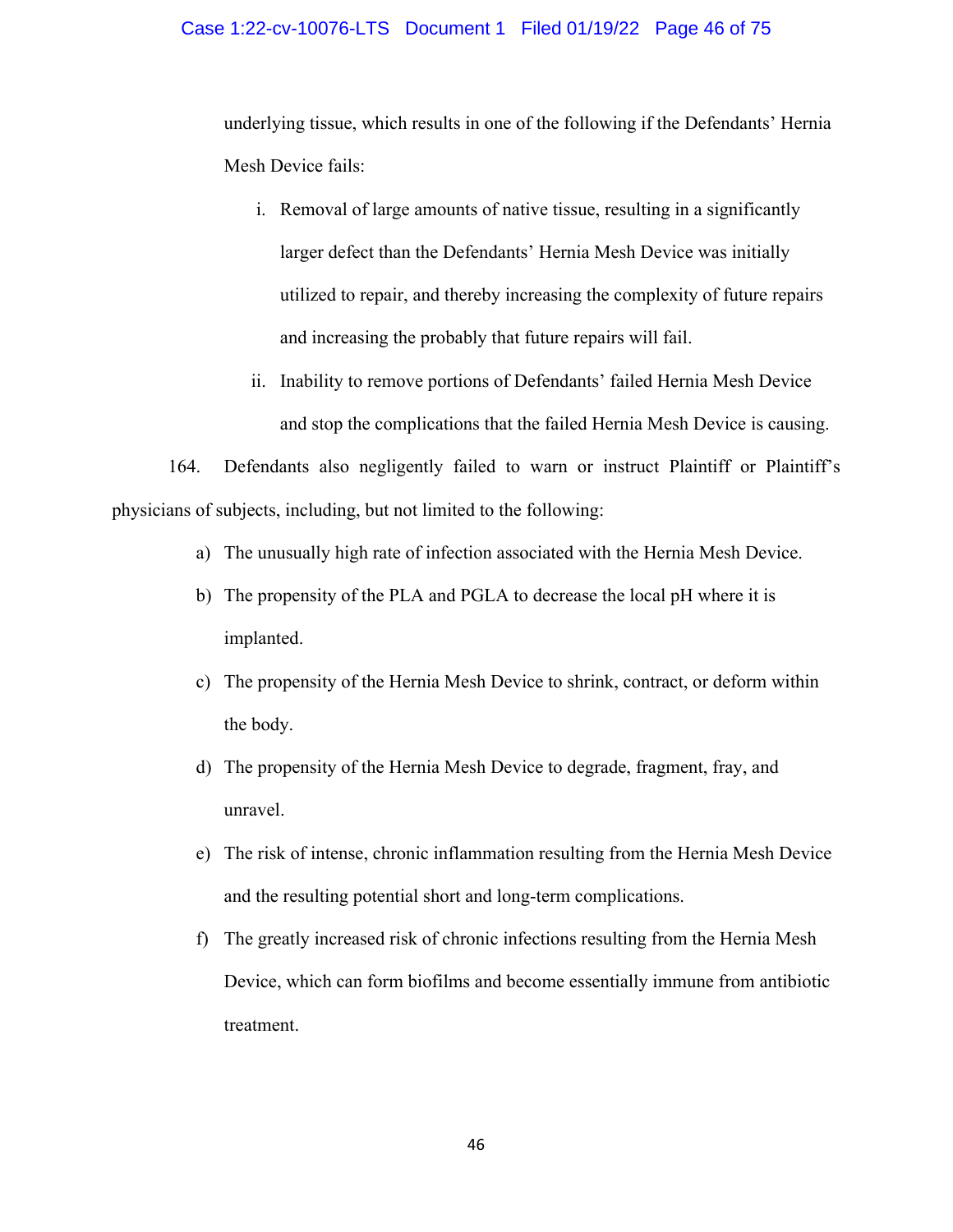- g) The likely need for corrective surgery to adjust, remove, or revise the Hernia Mesh Device during the patient's lifetime.
- h) The frequency and severity of complications associated with the Hernia Mesh Device when utilized as intended.
- i) The Hernia Mesh Device defects described herein.
- j) Treatment with the Hernia Mesh Device is no more effective than feasible, available alternatives.
- k) Treatment with the Hernia Mesh Device expose patients to more risk than feasible, available alternatives.
- l) Use of the Hernia Mesh Device put patients at a greater risk of requiring additional surgeries than feasible, available alternatives.
- m) Use of the Hernia Mesh Device make any future surgery in the same location on the patient much more complex and dangerous than if other hernia mesh Device or procedures were utilized.
- n) Removal of the Hernia Mesh Device due to complications may significantly, and permanently impair the patient's quality of life and may not result in complete resolution of Plaintiff's injuries.

165. Defendants knew or should have known that their failure to exercise ordinary care in the manufacture, design, labeling, instructions, warnings, sale, marketing, distribution, and recruitment and training of physicians to implant the Defendants' Hernia Mesh Device would cause foreseeable harm, injuries and damages to individuals implanted with the Defendants' Hernia Mesh Device, including the Plaintiff.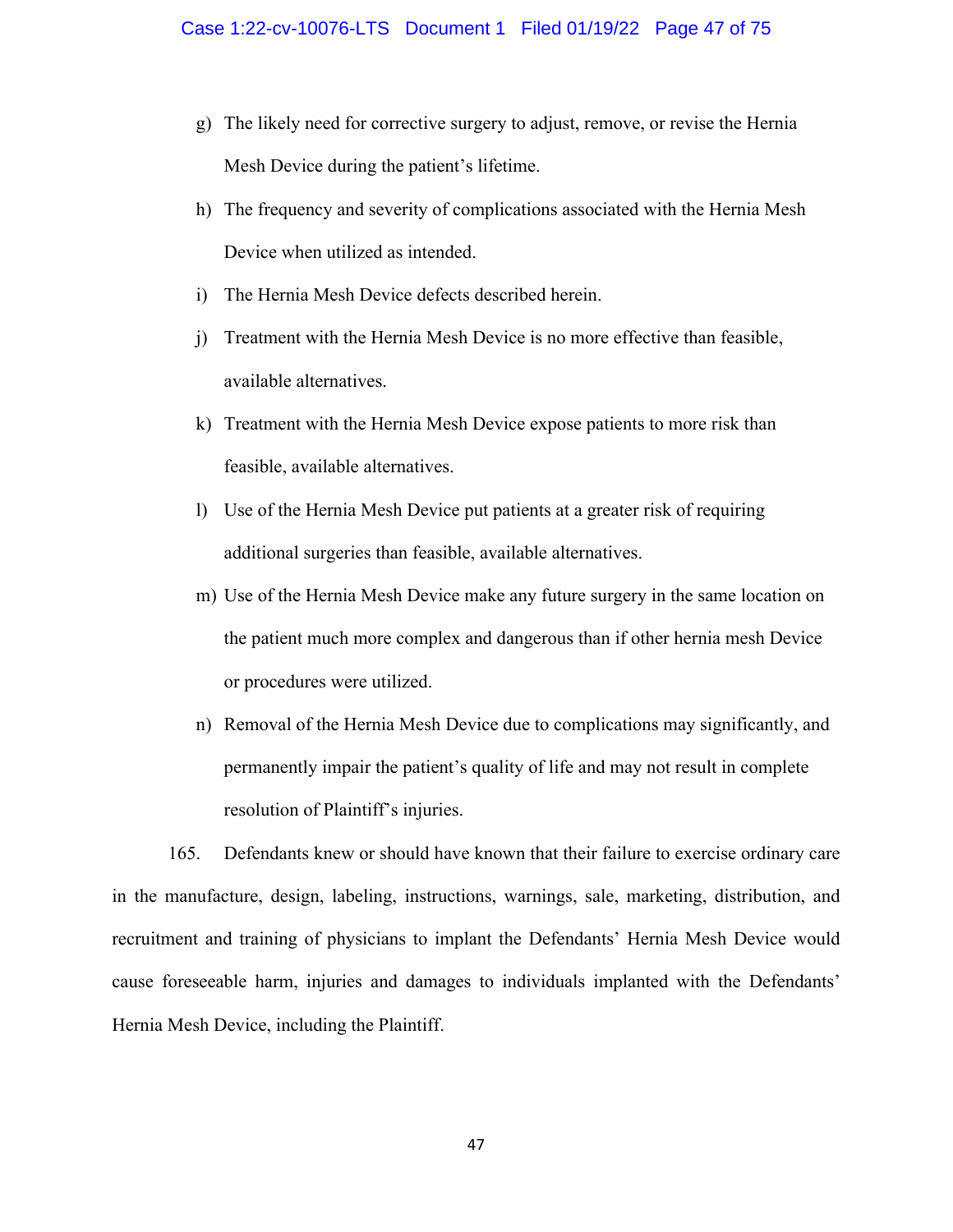# Case 1:22-cv-10076-LTS Document 1 Filed 01/19/22 Page 48 of 75

166. Defendants knew, or in the exercise of reasonable care should have known, that the Hernia Mesh Device was defectively and unreasonably designed and were unreasonably dangerous and likely to injure patients in whom Hernia Mesh Device was implanted, like Plaintiff. Defendants knew or should have known that Plaintiff and Plaintiff's physicians were unaware of the dangers and defects inherent in the Hernia Mesh Device.

167. As a direct, proximate, and foreseeable result of the Defendants' negligence, Plaintiff have experienced significant mental and physical pain and suffering, sustained severe and permanent injuries requiring past and future medical treatment, and resulting in disability, impairment, loss of enjoyment of life, loss of care, comfort, and have incurred financial or economic loss, including, but not limited to, obligations for medical expenses, lost income, and other damages.

168. Each act or omission of negligence was a proximate cause of the damages and injuries to Plaintiff.

WHEREFORE, Plaintiff demands judgment against Defendants, and each of them, individually, jointly, severally and in the alternative, and request compensatory damages, together with interest, cost of suit, attorneys' fees, and such further relief as the Court deems equitable and just.

#### **COUNT V: BREACH OF EXPRESS WARRANTY**

169. Plaintiff re-alleges and incorporates by reference every paragraph of this Complaint as if each were set forth fully and completely herein.

170. At all relevant and material times, Defendants designed, manufactured, labeled, supplied, sold, distributed, marketed and otherwise placed into the stream of commerce Defendants' Hernia Mesh Device.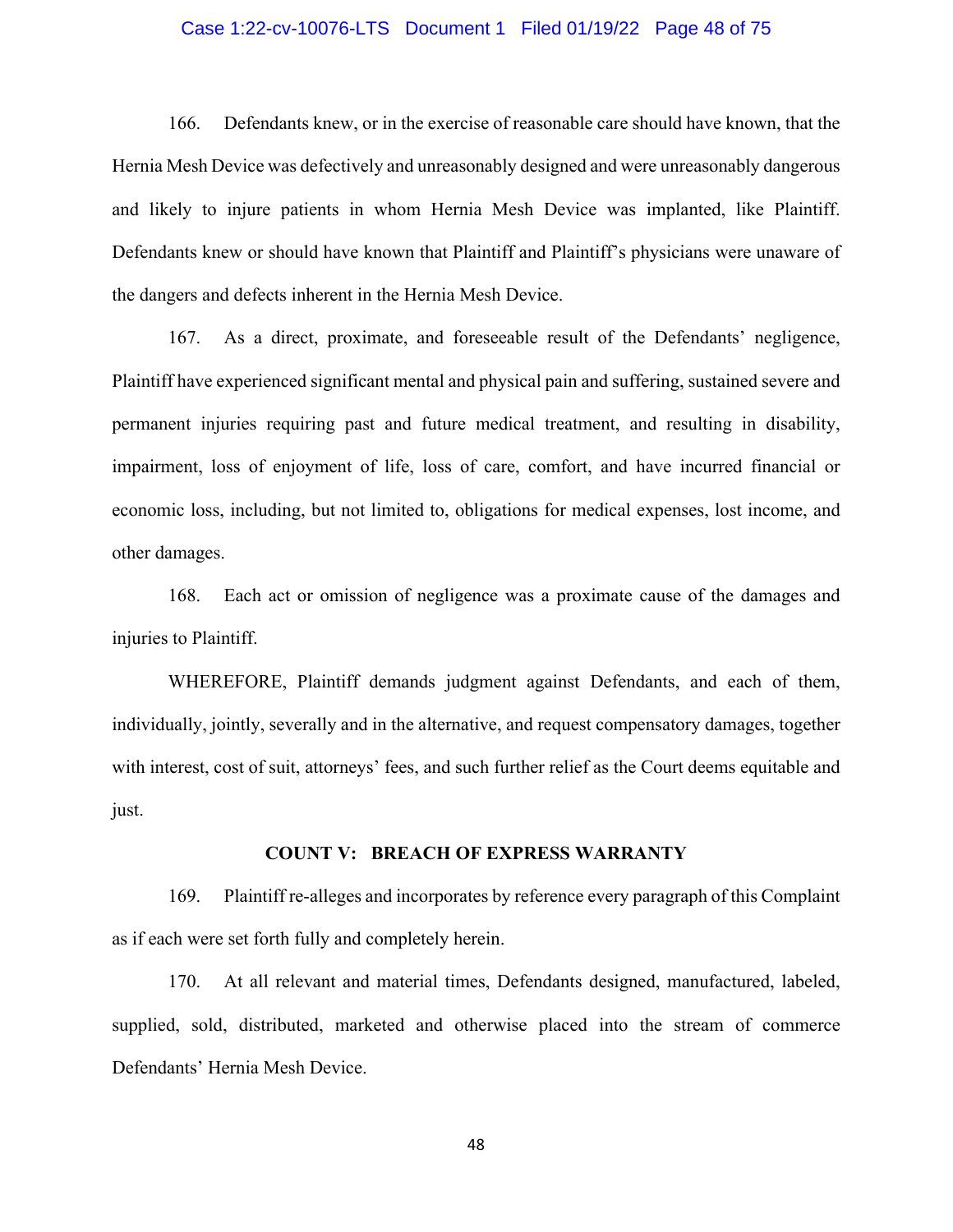# Case 1:22-cv-10076-LTS Document 1 Filed 01/19/22 Page 49 of 75

171. In advertising, marketing and otherwise promoting Defendants' Hernia Mesh Device to physicians, hospitals and other healthcare providers, Defendants expressly warranted that their Hernia Mesh Device was safe for use and reasonably fit for their intended purposes. In advertising, marketing and otherwise promoting Defendants' Hernia Mesh Device, Defendants' intended that physicians, hospitals and other healthcare providers rely upon their representations regarding safety and fitness in an effort to induce them to implant the Hernia Mesh Device in their patients.

172. Defendants represented and market their Hernia Mesh Device as life-long medical implants.

173. Defendants made the following express representations regarding their Hernia Mesh Device to Plaintiff, Plaintiff's physicians, hospitals, other healthcare providers, and/or the general public, including, but not limited to:

- a) "Fits perfectly to groin anatomy"
- b) "safe and effective mesh for open hernia repair"
- c) "Easy for surgeons to use"
- d) "Provides better outcomes for patients than other fixation methods."
- e) "Reduced Patient Pain"
- f) "Reduced Dosage of Analgesics"
- g) "An Effective and Durable Hernia Repair"
- h) "The microgrip technology provides immediate, effective, tension-free fixation."
- i) "Equivalent recurrence rate compared to laparoscopic repair with fixation"
- j) "Resorbable, atraumatic microgrips preserve cord and nerve structures"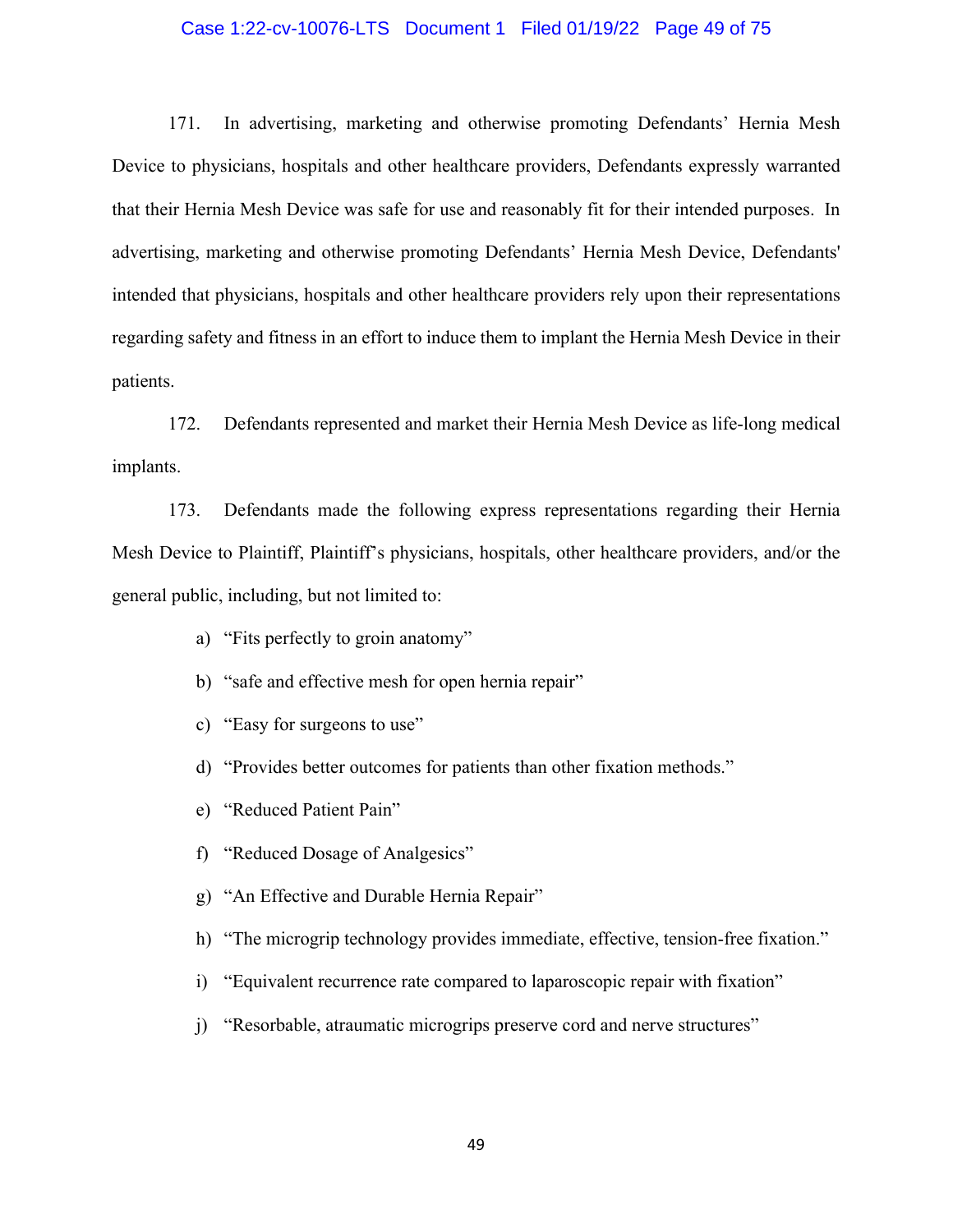- k) "Low post-operative pain and fast recovery in laparoscopic inguinal hernia repair"
- l) "The possible complications associated with the use of [Defendant's Hernia Mesh Device] are those typically associated with surgically implantable materials"
- m) "The Fast Way to Patient Comfort."
- n) "three-dimensional polyester mesh provides long term reinforcement of soft tissues."
- o) "the absorbable hydrophilic film minimizes tissue attachment to the mesh in case of direct contact with the viscera."

174. With respect to the Plaintiff, Defendants intended that the Hernia Mesh Device be implanted by Plaintiff's treating surgeons in the reasonable and foreseeable manner in which they were implanted and in accordance with the Instructions for Use and product specifications provided by Defendants. The Plaintiff was in privity with Defendants.

175. Defendants expressly warranted to physicians, hospitals, other healthcare providers and the general public, including Plaintiff, that Defendants' Hernia Mesh Device was safe and fit for use by consumers, that they were of merchantable quality, that their risks, side effects and potential complications were minimal and comparable to competing hernia mesh products, that they were adequately researched and tested in a non-biased way, and that they were fit for their intended use. Plaintiff and Plaintiff's physicians and healthcare providers reasonably relied upon Defendants' express representations and warranties, and consequently, Plaintiff was implanted with Defendants' Hernia Mesh Device.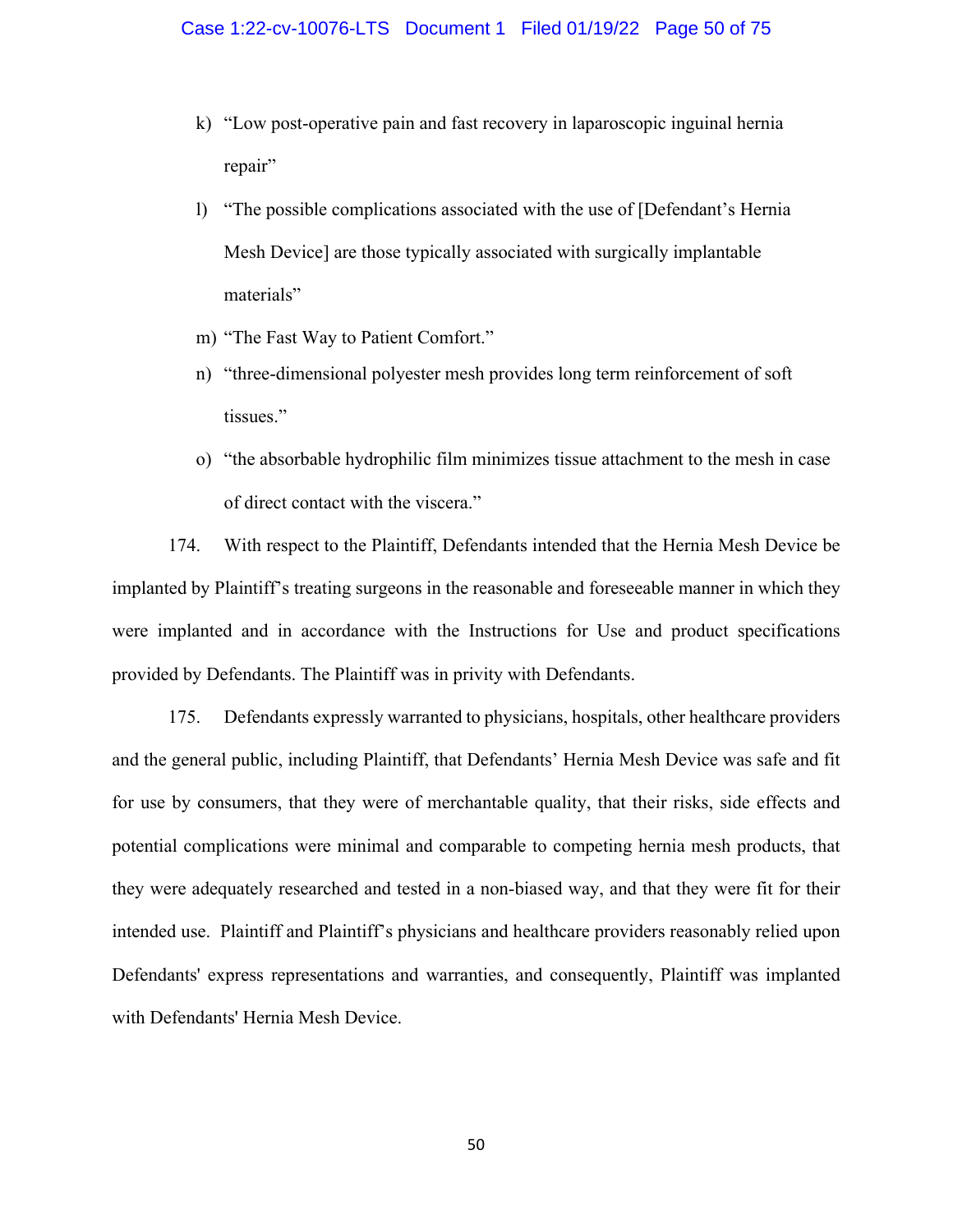# Case 1:22-cv-10076-LTS Document 1 Filed 01/19/22 Page 51 of 75

176. Defendants breached these express warranties because the Hernia Mesh Device implanted in Plaintiff was unreasonably dangerous, defective, and not as Defendants had represented.

177. Defendants breached express representations and warranties made to the Plaintiff, as well as Plaintiff's physicians and healthcare providers, with respect to the Hernia Mesh Device, including, but not limited to, the following particulars:

- a) Defendants represented to Plaintiff and Plaintiff's physicians and healthcare providers through labeling, advertising, marketing materials, detail persons, seminar presentations, wet labs, publications, notice letters, regulatory submissions, and among other ways that the Defendants' Hernia Mesh Device was safe, meanwhile Defendants fraudulently withheld and concealed information about the substantial risks of serious injury associated with using Defendants' Hernia Mesh Device;
- b) Defendants represented to Plaintiff and Plaintiff's physicians and healthcare providers that the Defendants' Hernia Mesh Device was as safe and/or safer than other alternative procedures and Device on the market, meanwhile Defendants fraudulently concealed information that demonstrated that Defendants' Hernia Mesh Device was not safer than alternative therapies and products available on the market; and
- c) Defendants represented to Plaintiff and Plaintiff's physicians and healthcare providers that the Defendants' Hernia Mesh Device was more efficacious than other alternative procedures, therapies and/or devices, meanwhile Defendants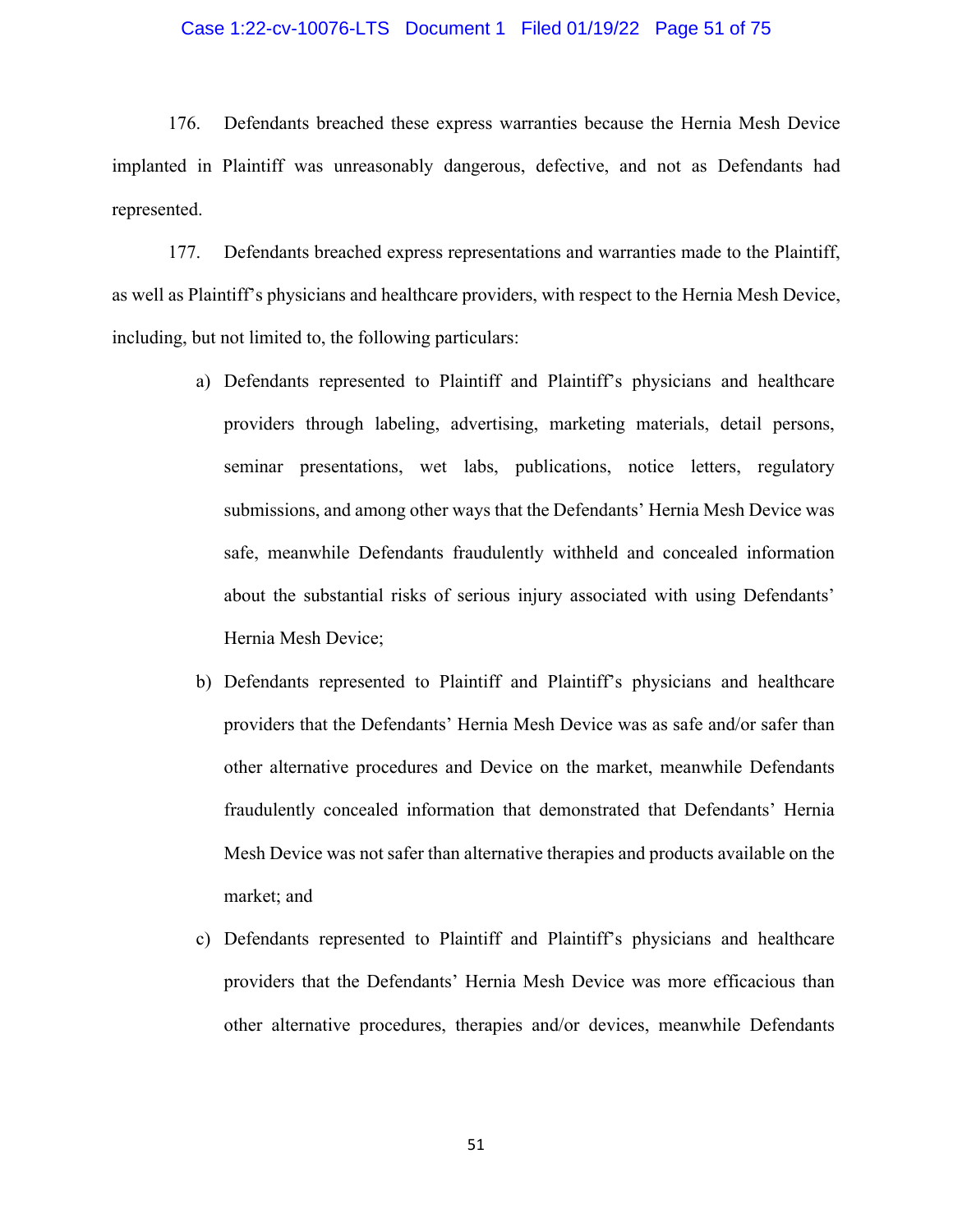# Case 1:22-cv-10076-LTS Document 1 Filed 01/19/22 Page 52 of 75

fraudulently concealed information regarding the true efficacy of Defendants' Hernia Mesh Device.

- d) Defendants represented to Plaintiff, Plaintiff's physicians, and regulatory bodies that their Hernia Mesh Device performed favorably in animal models, meanwhile Defendants fraudulently concealed information regarding study flaws and manipulation.
- e) Defendants represented to Plaintiff and Plaintiff's physicians that their Hernia Mesh Device reduced the severity and rate of chronic pain when compared to competitor Device and procedures. However, not only did Defendants not possess sufficient human data to support such a claim, Defendants were aware of significant evidence to the contrary.
- f) Defendants represented to Plaintiff and Plaintiff's physicians that the resorbable collagen film on their Hernia Mesh Device was an "adhesion barrier" that could prevent or significantly reduce adhesion formation when polyester is implanted intraperitoneally, next to viscera. However, Defendants were and currently are, prohibited by the FDA from calling the resorbable collagen film a "adhesion barrier" or claiming that the collagen film can reduce adhesion formation. Making such claims requires FDA pre-market approval (PMA), an alternative and more stringent pathway than the 510(k) process, where substantial testing, including human studies are submitted to the FDA to evaluate and determine the safety and efficacy of the device. Instead of pursuing PMA for their Hernia Mesh Device, Defendants elected to rush their Hernia Mesh Device to the market via the 510(k) process and still make claims that require PMA.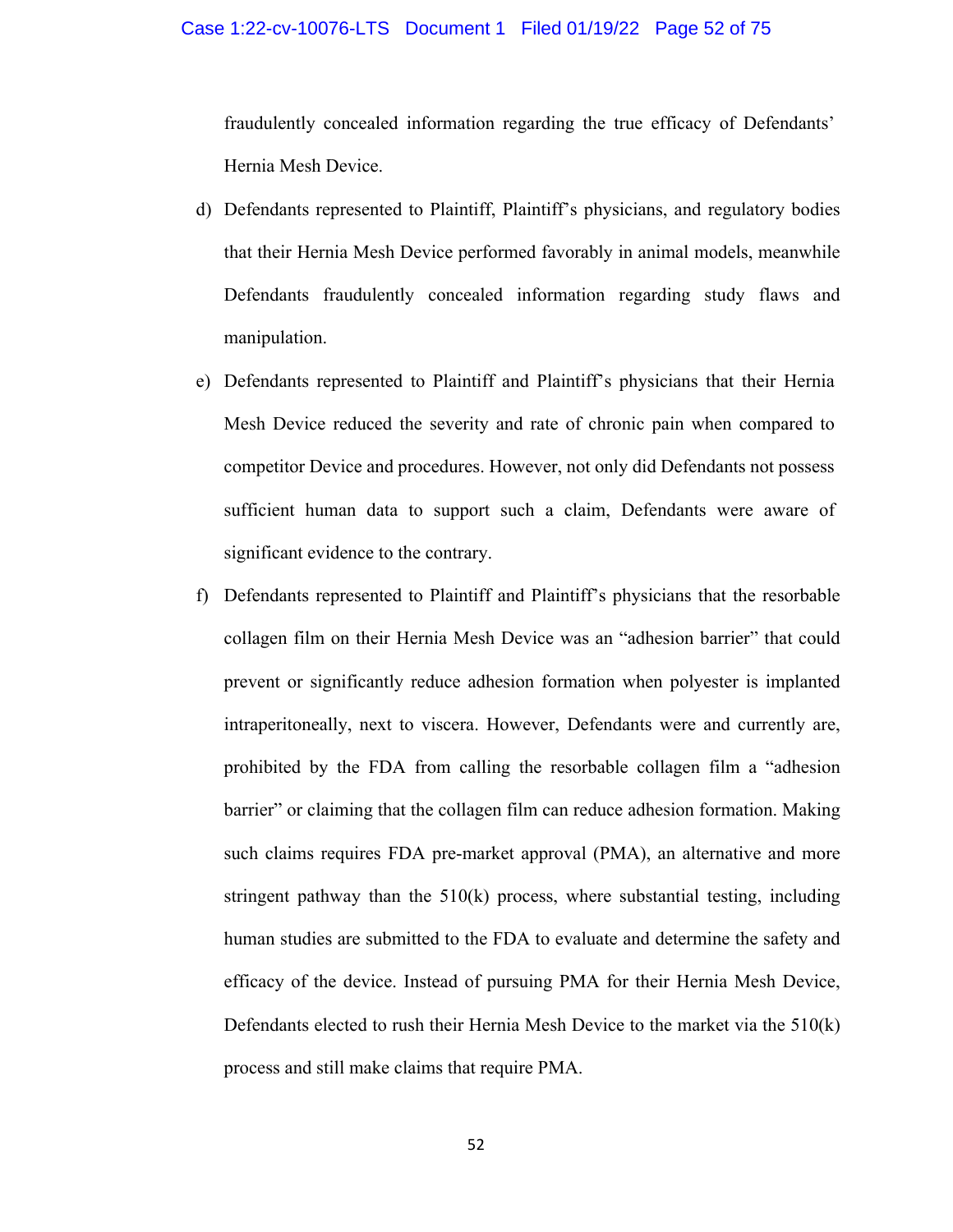- g) Defendants represented to Plaintiff and Plaintiff's physicians that their Hernia Mesh Device did not increase the rate of infections. However, Defendants were aware that their Hernia Mesh Device had significantly high rates of early infections, latent infections, chronic infections, infections not responsive to treatment, sepsis, and death.
- h) Defendants represented to Plaintiff and Plaintiff's physicians that changing their Hernia Mesh Device to monofilament fixed the complications that were being observed with their multifilament Hernia Mesh Device. However, Defendants were aware that infections were still prevalent with their monofilament Hernia Mesh Device, that adhesions would still form to the polyester because the collagen film doesn't last long enough, and that their monofilament Hernia Mesh Device was far too weak and would rupture, tear or blow out due to normal abdominal pressures, such as from coughing, sneezing, jumping, lifting, or defecating.
- i) Defendants represented to Plaintiff and Plaintiff's physicians that their Hernia Mesh Device was permanent medical implants that would last the lifetime of the patient. However, not only did Defendants not have adequate support for this claim, they knew that a significant portion of their Hernia Mesh Device would fail within a decade.

178. Defendants' breach of their express warranties resulted in the implantation of unreasonably dangerous and defective products in the Plaintiff, placing said Plaintiff's health and safety in jeopardy.

179. At the time of making such express warranties, Defendants knew or should have known that Defendants' Hernia Mesh Device did not conform to the express warranties.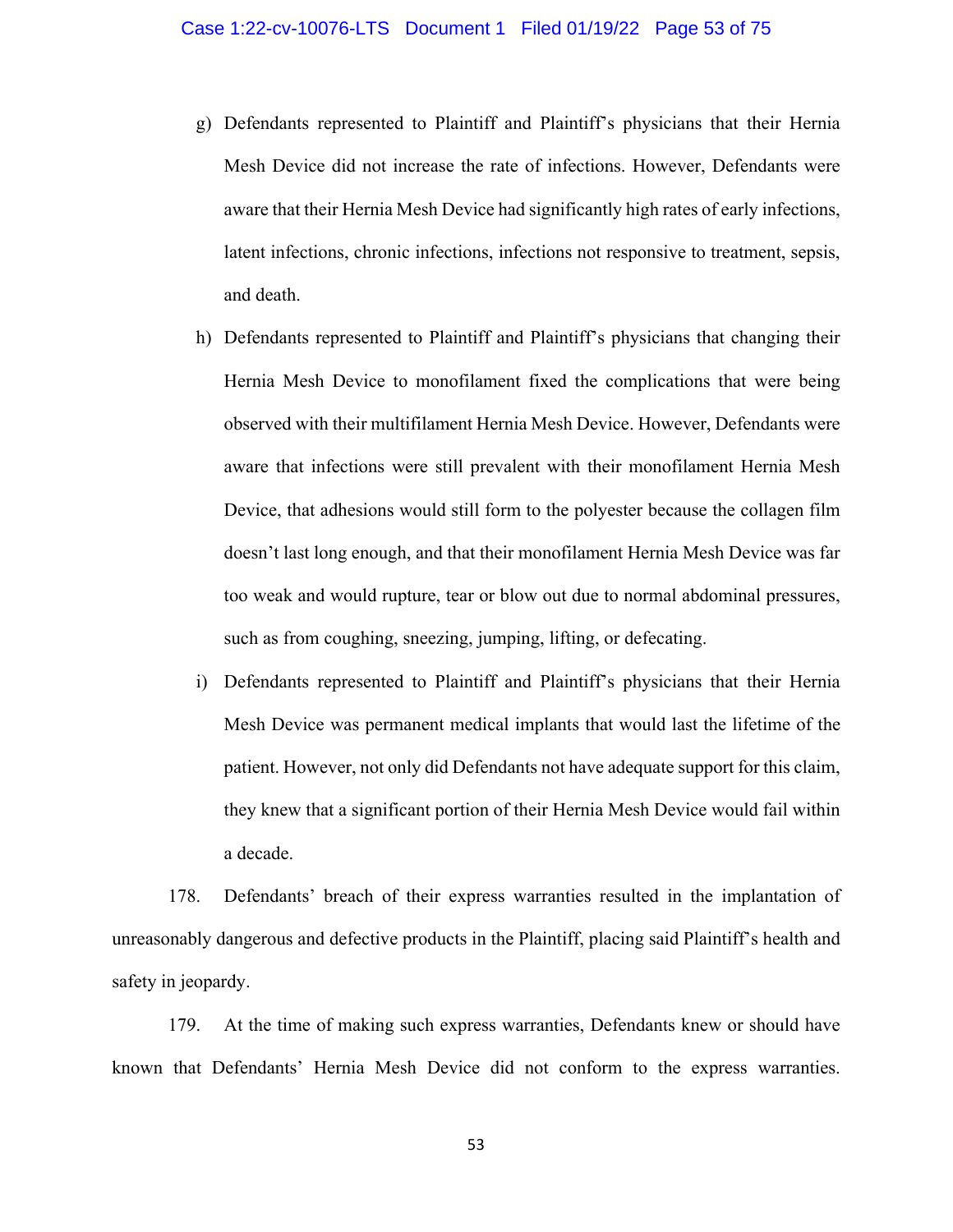# Case 1:22-cv-10076-LTS Document 1 Filed 01/19/22 Page 54 of 75

Defendants' acts were motivated by financial gain, while the adverse consequences of Defendants' conduct was outrageous, fraudulent, oppressive, done with malice or gross negligence, and evidenced a reckless indifference to Plaintiff's rights, health and safety.

180. As a direct and proximate result of Defendants' breaches of the aforementioned express warranties, Plaintiff has experienced significant mental and physical pain and suffering, sustained severe and permanent injuries requiring past and future medical treatment, and resulting in disability, impairment, loss of enjoyment of life, loss of care, comfort, and have incurred financial or economic loss, including, but not limited to, obligations for medical expenses, lost income, and other damages.

WHEREFORE, Plaintiff demands judgment against Defendants, and each of them, individually, jointly, severally and in the alternative, and request compensatory damages, together with interest, cost of suit, attorneys' fees, and such further relief as the Court deems equitable and just.

# **COUNT VI: BREACH OF IMPLIED WARRANTIES OF MERCHANTABILITY AND FITNESS OF PURPOSE**

181. Plaintiff re-alleges and incorporates by reference every paragraph of this Complaint as if each were set forth fully and completely herein.

182. At all relevant and material times, Defendants designed, manufactured, labeled, supplied, sold, distributed, marketed and otherwise placed into the stream of commerce Defendants' Hernia Mesh Device.

183. Defendants impliedly warranted that the Hernia Mesh Device was merchantable and were fit for the ordinary purposes for which it was intended.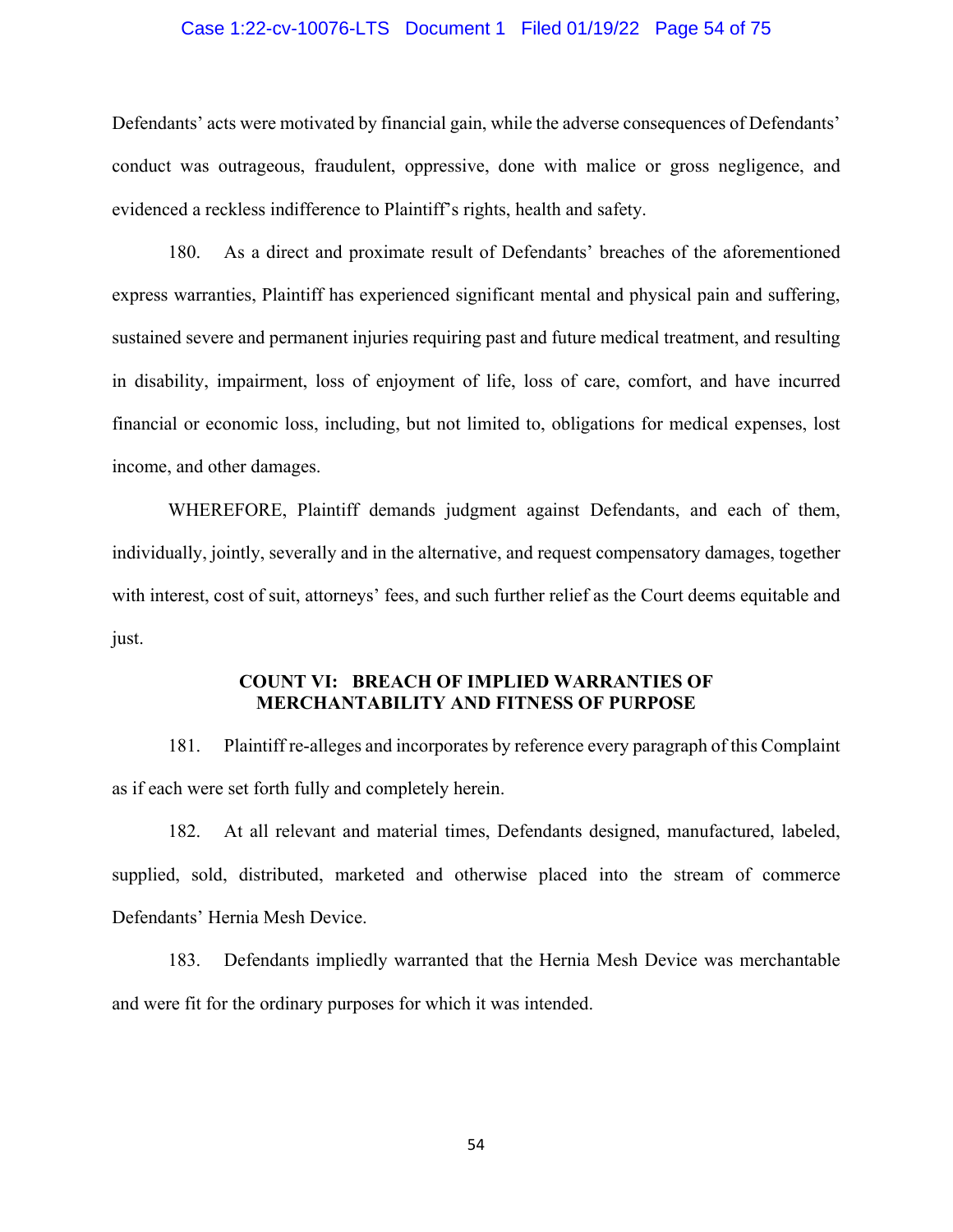# Case 1:22-cv-10076-LTS Document 1 Filed 01/19/22 Page 55 of 75

184. Defendants impliedly warranted that their Hernia Mesh Device was of merchantable quality, safe and fit for the intended use of implantation in Plaintiff and was properly and adequately tested prior to being placed in the stream of commerce.

185. When the Hernia Mesh Device was implanted in the Plaintiff, they were being used for the ordinary purposes for which they were intended.

186. Defendants intended that their Hernia Mesh Device be implanted for the purposes and in the manner that Plaintiff's surgeons implanted the Hernia Mesh Device, in accordance with the Instructions for Use and product specifications provided by Defendants.

187. Defendants were aware that consumers, such as the Plaintiff, would be implanted with Defendants' Hernia Mesh Device by Plaintiff was treating physicians in accordance with the Instructions for Use and product specifications provided by Defendants.

188. The Plaintiff was foreseeable users of Defendants' Hernia Mesh Device and were in privity with Defendants.

189. Defendants breached implied warranties with respect to their Hernia Mesh Device, including, but not limited to the following particulars:

- a) Defendants implied that their resorbable collagen adhesion barriers would last long enough for a complete, confluent, and mature peritoneum to reform over the entire mesh once implanted in patients. However, the resorbable collagen adhesion barrier does not last long enough for most patients to completely reperitonealize, resulting in visceral adhesions to the polyester.
- b) Defendants implied that their resorbable collagen adhesion barriers would completely cover the polyester for at least a month, which surgeons nationwide considered to be the industry standard, and would not use if it lasted for a shorter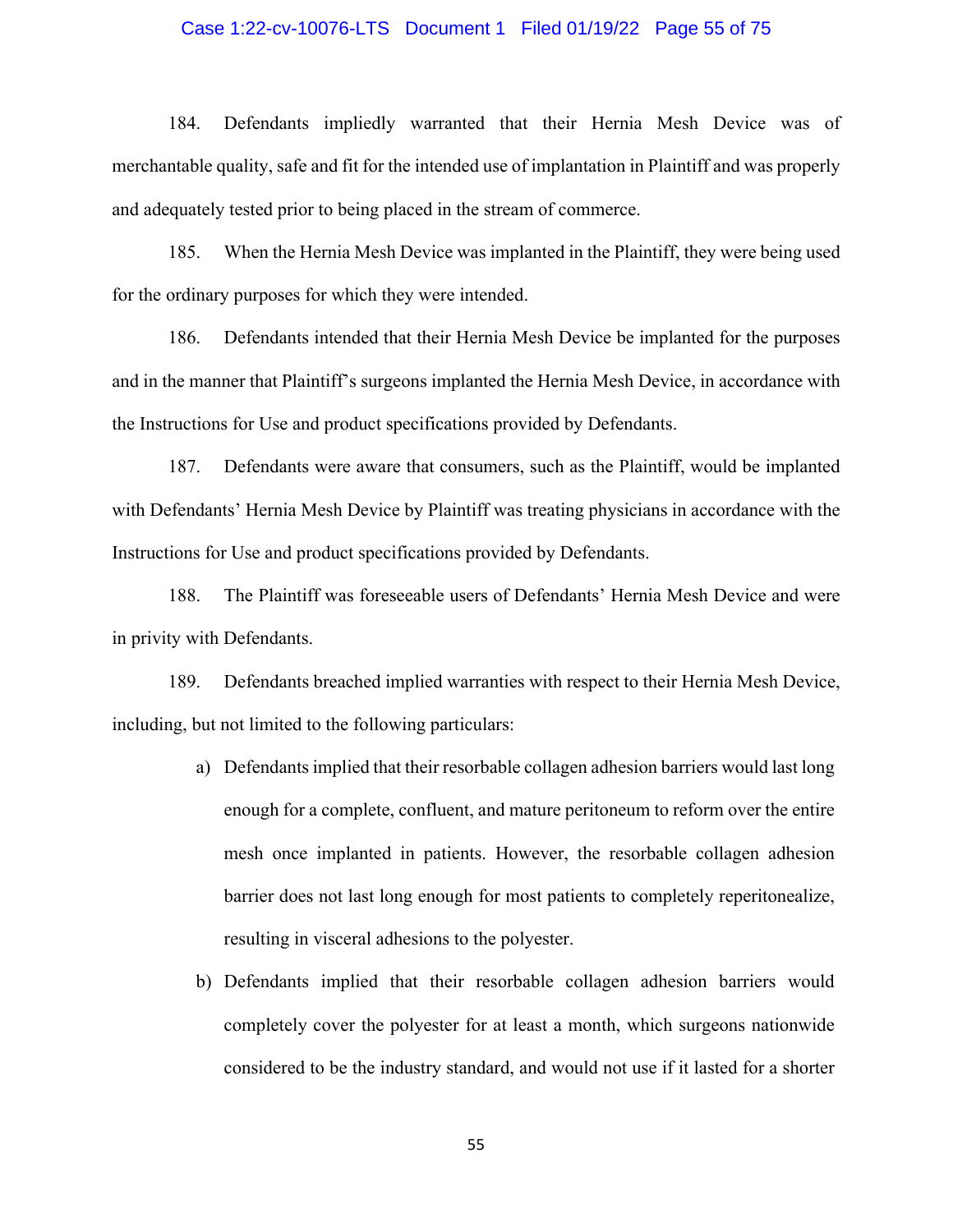duration. However, Defendants were aware that their resorbable collagen adhesion barriers would at best provide protection from the polyester for only a few days.

- c) Defendants implied that the formation of a neoperitoneum would be sufficient to prevent adhesions to their Hernia Mesh Device. However, Defendants knew that mature peritoneum was needed to prevent adhesions to their Hernia Mesh Device.
- d) Defendants implied that their Hernia Mesh Device would not impair wound healing or extend the time it takes for mature, confluent peritoneum to form. However, Defendants knew that the profound inflammatory response to polyester would inhibit wound healing, delay reperitonealization, and inhibit neoperitoneum from maturing.
- e) Defendants implied that the peritoneum, which is a single cell layer thick and has the appearance of saran wrap, would be sufficient to protect the patient's internal organs from their Hernia Mesh Device for their entire life. However, Defendants were aware that their Hernia Mesh Device could erode through a patient's peritoneum.
- f) Defendants implied that their Hernia Mesh Device reduced the severity and rate of chronic pain when compared to competitor Device and procedures. However, not only did Defendants not possess sufficient human data to support such a claim, Defendants were aware of significant evidence to the contrary.
- g) Defendants implied that their Hernia Mesh Device was safe, meanwhile Defendants fraudulently withheld and concealed information about the substantial risks of serious injury associated with their Hernia Mesh Device.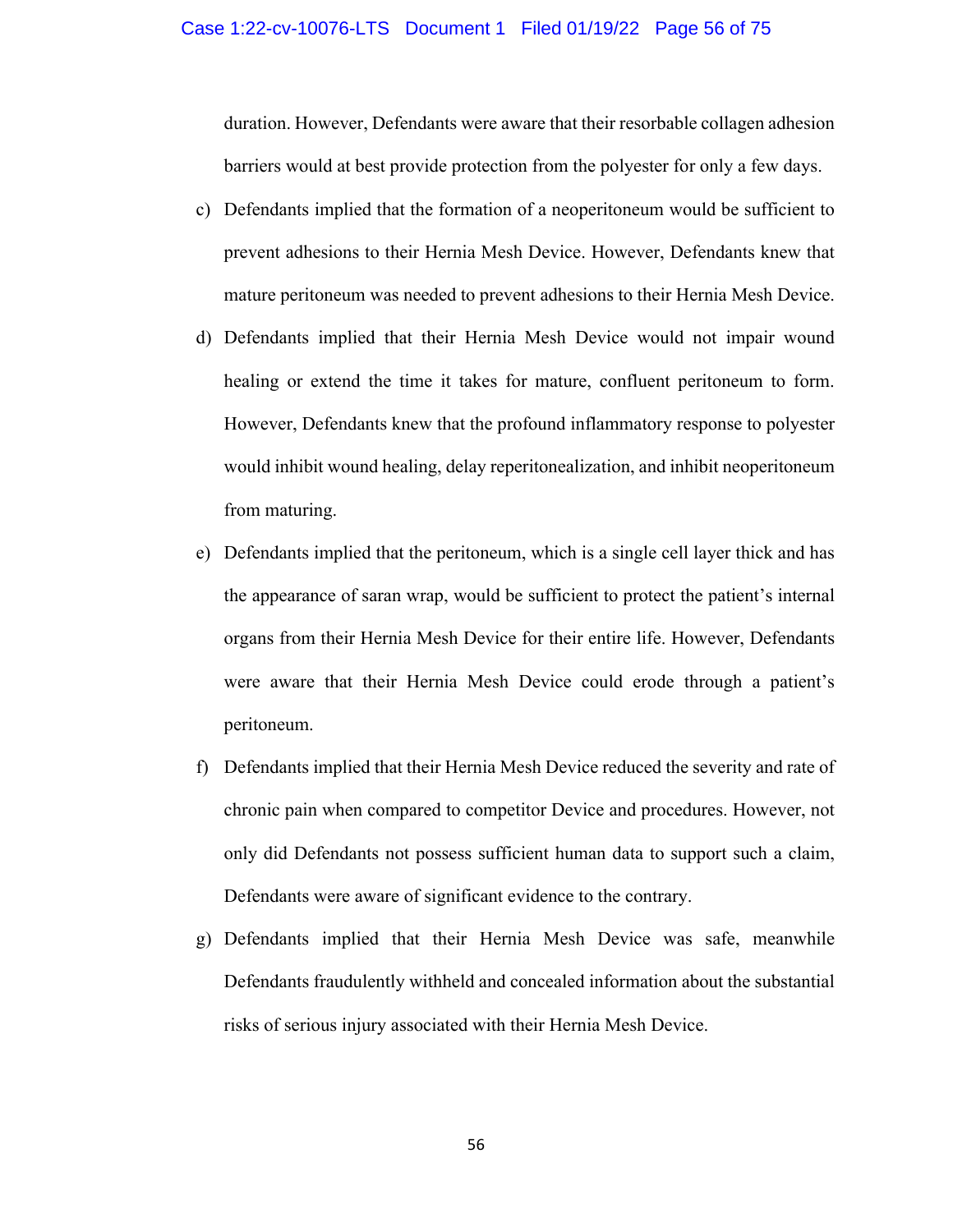- h) Defendants implied that their Hernia Mesh Device was as safe and/or safer than other alternative procedures and Device on the market, meanwhile Defendants fraudulently concealed information that demonstrated that their Hernia Mesh Device was not safer than alternative therapies and products available on the market.
- i) Defendants implied that their Hernia Mesh Device was more efficacious than other alternative procedures, therapies and/or devices, meanwhile Defendants fraudulently concealed information regarding the true efficacy of their Hernia Mesh Device.
- j) Defendants implied that their Hernia Mesh Device performed favorably in animal models, meanwhile Defendants fraudulently concealed information regarding study flaws and manipulation.
- k) Defendants implied that nearly all failures of their Hernia Mesh Device occurred within months to a year of the mesh being implanted. However, Defendants knew that their Hernia Mesh Device continued to fail at significant rates regardless of how long the mesh had been implanted, and that some of the most significant injuries were happening years to over a decade after implantation.

190. The Plaintiff individually and/or by and through Plaintiff's physicians, relied upon Defendants' implied warranties in consenting to have the Hernia Mesh Device implanted.

191. In reliance upon Defendants' implied warranties, Plaintiff's implanting surgeons used Defendants' Hernia Mesh Device to treat Plaintiff in the foreseeable manner normally intended, recommended, promoted, and marketed by Defendants and in accordance with the Instructions for Use and product specification provided by Defendants.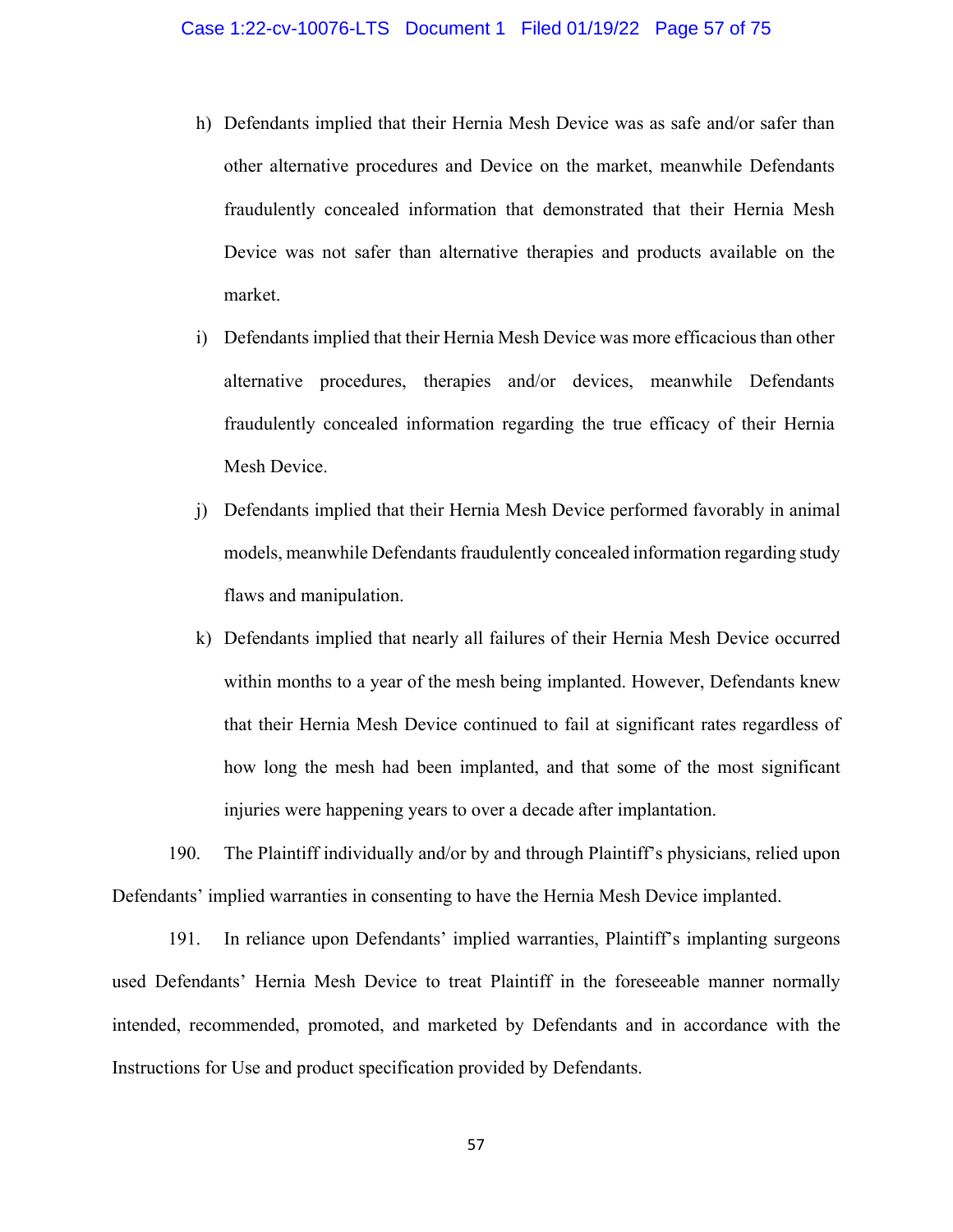# Case 1:22-cv-10076-LTS Document 1 Filed 01/19/22 Page 58 of 75

192. Defendants breached their implied warranties to Plaintiff because Defendants' Hernia Mesh Device was not of merchantable quality, safe and fit for their intended uses, as warranted, nor were they adequately tested prior to being placed in the stream of commerce.

193. Defendants' breach of their implied warranties resulted in the implantation of unreasonably dangerous and defective products in the bodies of the Plaintiff, placing said Plaintiff's health and safety in jeopardy.

194. Defendants' acts were motivated by financial gain while the adverse consequences of the conduct were actually known by Defendants. Defendants' conduct was outrageous, fraudulent, oppressive, done with malice and with gross negligence, and evidenced reckless disregard and indifference to Plaintiff's rights, health and safety.

195. As a direct and proximate result of Defendants' breach of the aforementioned implied warranties, Plaintiff has experienced significant mental and physical pain and suffering, sustained severe and permanent injuries requiring past and future medical treatment, and resulting in disability, impairment, loss of enjoyment of life, loss of care, comfort, and have incurred financial or economic loss, including, but not limited to, obligations for medical expenses, lost income, and other damages.

WHEREFORE, Plaintiff demands judgment against Defendants, and each of them, individually, jointly, severally and in the alternative, and request compensatory damages, together with interest, cost of suit, attorneys' fees, and such further relief as the Court deems equitable and just.

#### **COUNT VII: FRAUDULENT CONCEALMENT**

196. Plaintiff re-alleges and incorporates by reference every paragraph of this Complaint as if each were set forth fully and completely herein.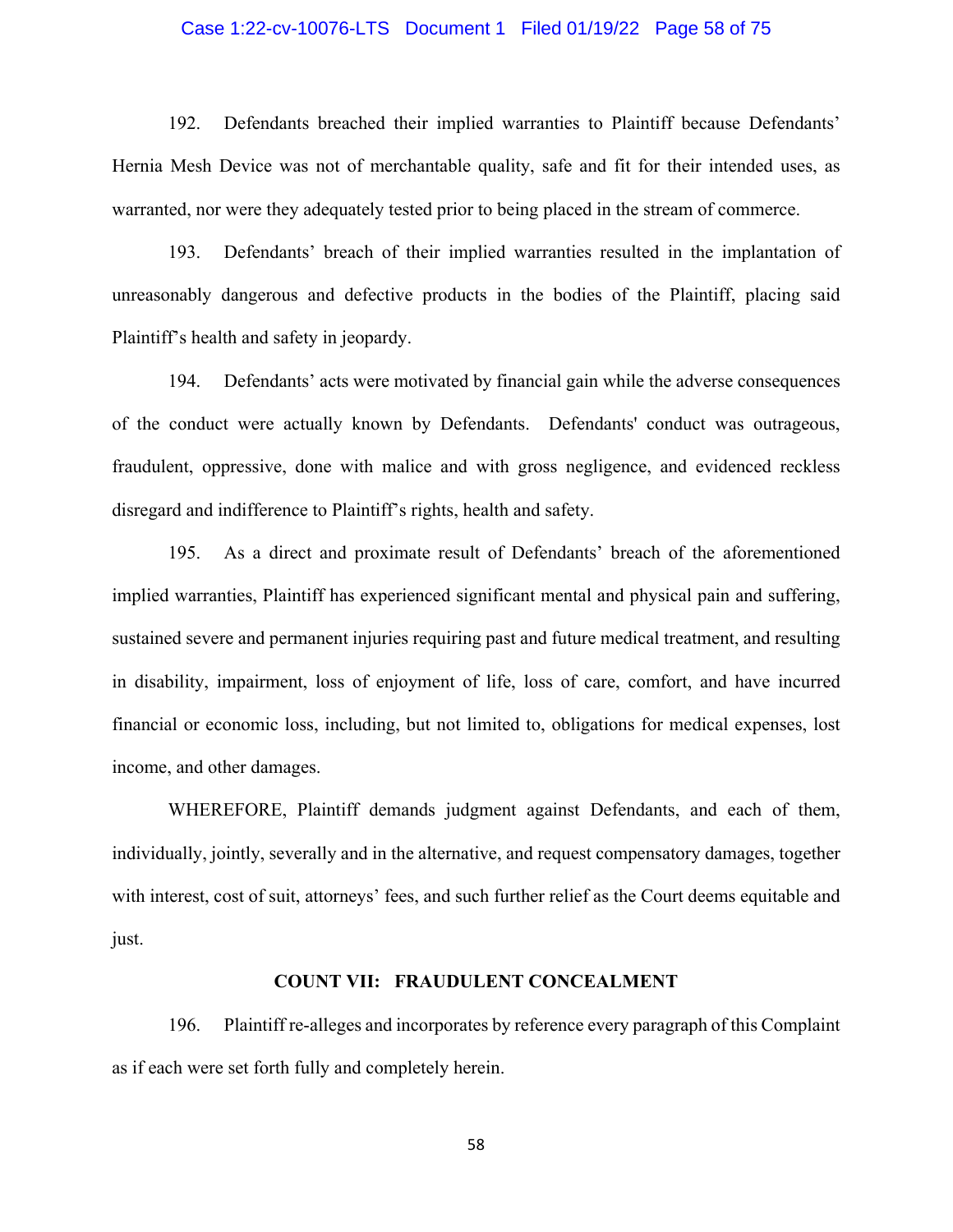#### Case 1:22-cv-10076-LTS Document 1 Filed 01/19/22 Page 59 of 75

197. At all times relevant hereto, it was known or knowable to Defendants that their Hernia Mesh Device failed at a high rate and resulted in a high rate of complications. Moreover, it was known or knowable to Defendants that the surgical technique and training of implanting physicians was not the cause of the adverse events associated with their Hernia Mesh Device. It was known or knowable to Defendants that the safety and efficacy of their Hernia Mesh Device had not been proven with respect to, among other things, the products, their components, performance, and method of insertion. It was known or knowable to Defendants that their Hernia Mesh Device was not safe and/or effective prior to Plaintiff being implanted with Defendants' Hernia Mesh Device. Defendants continue to represent that their Hernia Mesh Device is safe and effective, including but not limited to the following representations:

- a) Has no serious side effects different from older generations of similar products and/or procedures;
- b) Is the fastest way to patient comfort;
- c) Provides a secure and durable repair;
- d) Causes less pain;
- e) Reduces the need for pain medication;
- f) Easy and quick to implant;
- g) Fits perfectly to groin anatomy;
- h) Is safe for human implantation;
- i) Was adequately tested and/or studied prior to entering the stream of commerce;
- j) Could be safely removed in the event of complications, such as infection;
- k) Low complication rates;
- l) When complications occur, they are minor;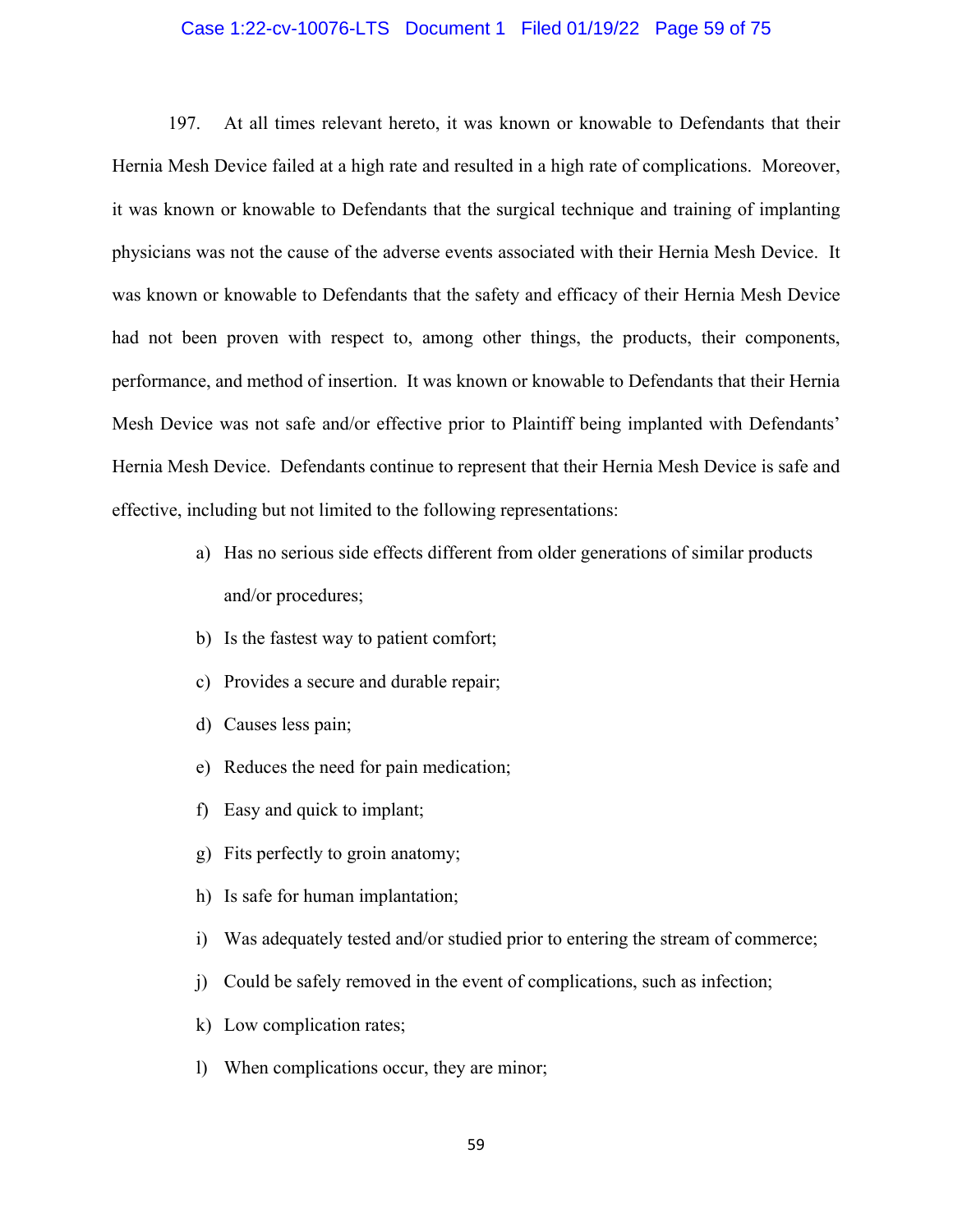- m) Safer than alternatives;
- n) Better than alternatives;
- o) Cheaper than alternatives;
- p) Does not contract;
- q) Preserves sensitive tissue;
- r) Preserves sensitive organs;
- s) Preserves nerves;
- t) Has been adequately sterilized;
- u) Can safely be cut and/or resized.

198. Defendants concealed information about their Hernia Mesh Device from Plaintiff, Plaintiff's surgeons, and the medical community, prior to Plaintiff's being implanted, including but not limited to:

- a) Defendants knew from other doctors and, by and through their agents, employees, sales representatives and distributors that their Hernia Mesh Device was failing at a high rate, and Defendants failed to disclose this information to Plaintiff or Plaintiff's physicians prior to implantation of their Hernia Mesh Device.
- b) Prior to the installation of the Hernia Mesh Device into Plaintiff, Defendants knew from other doctors and, by and through their agents, employees, sales representatives and distributors, that other patients experienced problems with the Hernia Mesh Device, and Defendants failed to disclose such information to Plaintiff and Plaintiff's surgeon, including but not limited to the following:
	- i. Inability to safely remove in the event of device failure or complications;
	- ii. Inability to completely remove;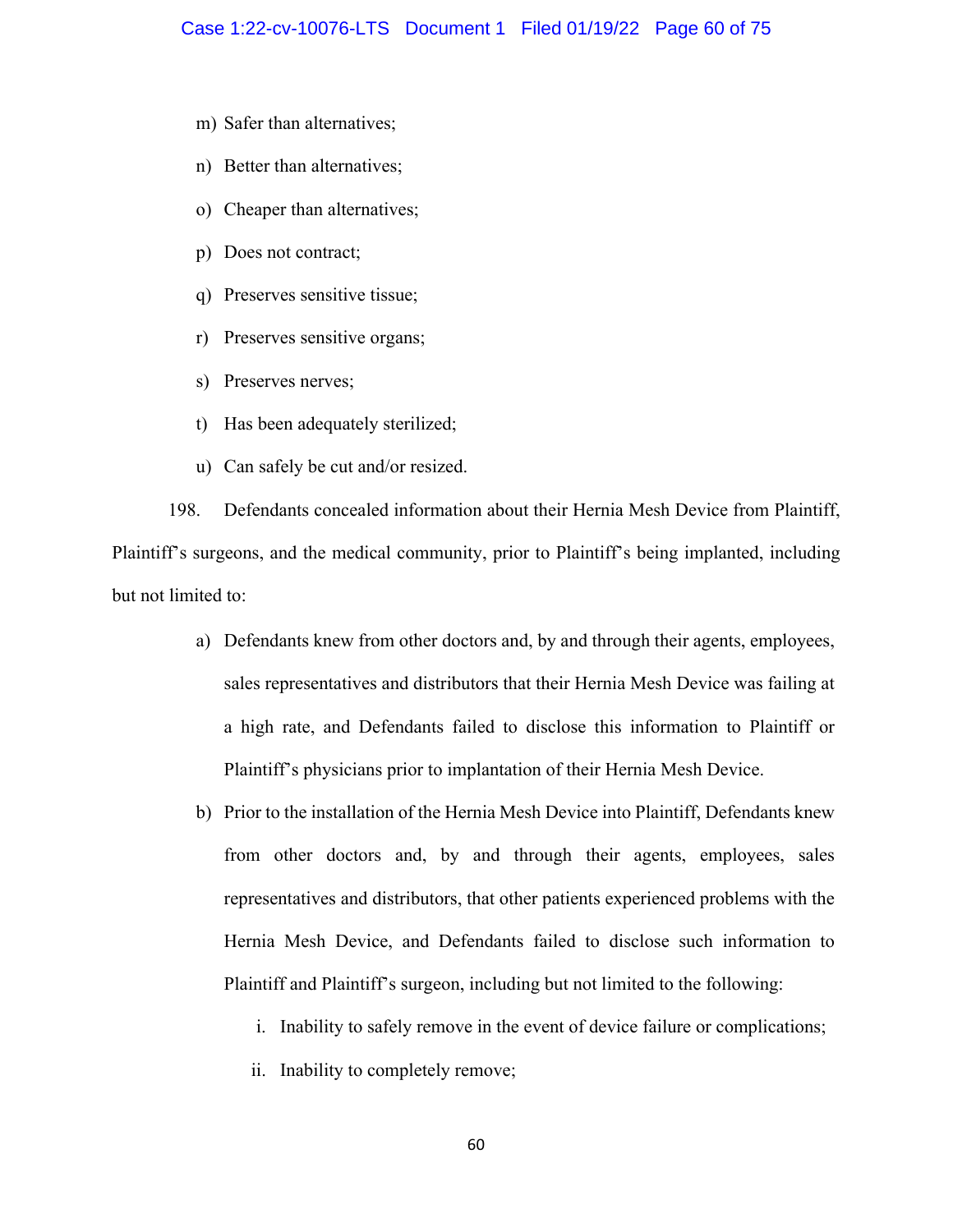- iii. Need for multiple, extensive revision surgeries if removal is necessary;
- iv. How to remove;
- v. Resulting defect if removed;
- vi. How to repair resulting defect if removed;
- vii. How to safely cut or resize;
- viii. An increased risk of complications, when compared to available feasible alternatives;
	- ix. More severe complications when complications arise, as compared to available feasible alternatives;
	- x. Complications are more difficult to treat when complications arise, as compared to available feasible alternatives;
	- xi. Causes more severe, acute, chronic, and/or debilitation pain than available feasible alternatives;
- xii. Mesh significantly contracts over time;
- xiii. Complication rates increase the longer the mesh is implanted;
- xiv. Incites a severe and chronic inflammatory response;
- xv. Polyester degrade over time,
- xvi. Polyester fibers can detach form the mesh and travel throughout the body,
- xvii. Not safe for human implantation.
- c) Failing to disclose that they were aware of and/or witnessed revision surgeries in which their Hernia Mesh Device had failed prior to the installation of the Hernia Mesh Device into Plaintiff, including but not limited to the following device failures: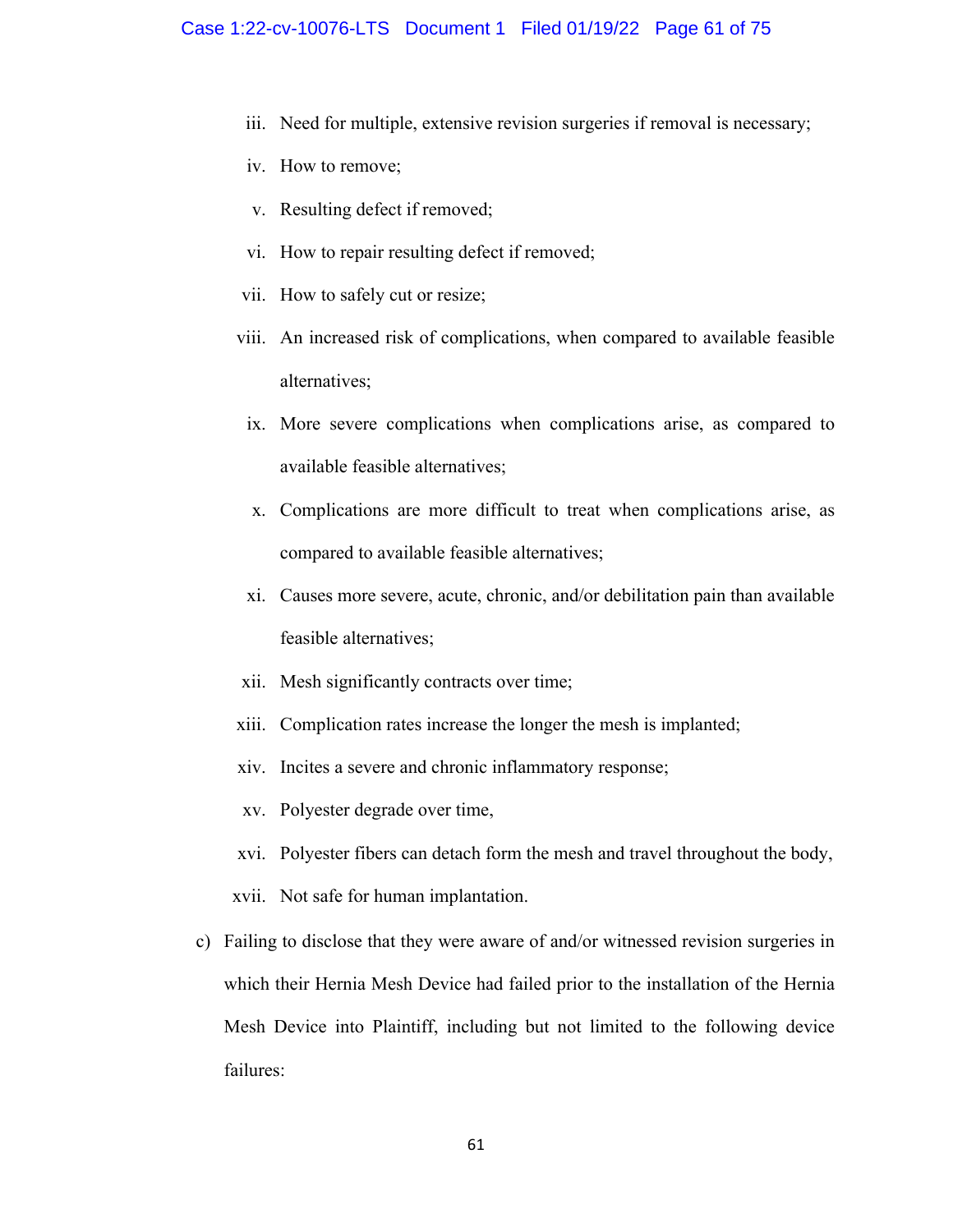- xviii. Mesh migration;
	- xix. Mesh unraveling;
	- xx. Collagen coating prematurely resorbing;
	- xxi. Development of biofilm;
- xxii. Mesh contracture;
- xxiii. Polyester degradation, and
- xxiv. Nerve entrapment.
- xxv. Significant adhesions to underlying organs.
- xxvi. Mesh rupture/tearing
- d) Failing to disclose that the surgeons were complaining about the Hernia Mesh Device and were experiencing extreme difficulty removing the Hernia Mesh Device, all prior to the installation of the Hernia Mesh Device into Plaintiff.
- e) Failing to disclose that the animal studies Defendants conducted on their Hernia Mesh Device was intentionally underpowered and manipulated in various ways, such as administering drugs to the animals that would impact the study end points.

199. Despite what was known or knowable to Defendants about the lack of safety and efficacy of their Hernia Mesh Device, Defendants failed to disclose this information to the Plaintiff, Plaintiff's physicians, regulatory bodies, and to the public at large.

200. At all times relevant hereto, Defendants had a duty and obligation to disclose to Plaintiff and Plaintiff's physicians the true facts concerning their Hernia Mesh Device, that is, that said Hernia Mesh Device was dangerous and defective, lacking efficacy for its purported use and lacking safety in normal use, and how likely they were to cause serious consequences to users,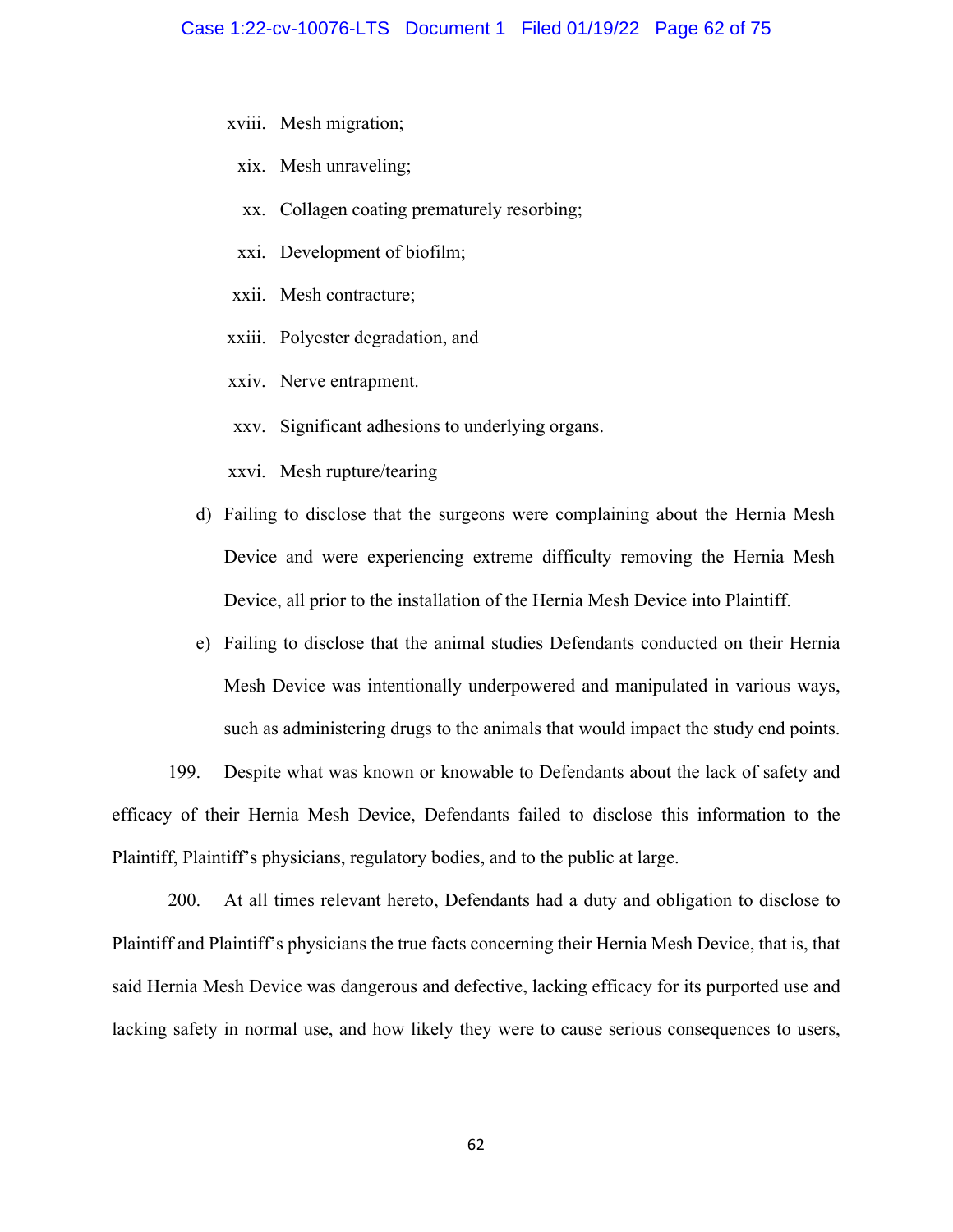# Case 1:22-cv-10076-LTS Document 1 Filed 01/19/22 Page 63 of 75

including permanent and debilitating injuries. Defendants concealed these material facts prior to the time that Plaintiff was implanted with Defendants' Hernia Mesh Device.

201. Defendants were under a duty to Plaintiff to disclose and warn of the defective nature of their Hernia Mesh Device because:

- a) Defendants were in a superior position to know the true quality, safety, and efficacy of their Hernia Mesh Device;
- b) Defendants knowingly made false claims about the safety and quality of their Hernia Mesh Device in documents and marketing materials;
- c) Defendants fraudulently and affirmatively concealed the defective nature of their Hernia Mesh Device from Plaintiff and Plaintiff's physicians.

202. The facts concealed and/or not disclosed by Defendants to Plaintiff was material facts that a reasonable person would have considered to be important in deciding whether or not to purchase or use the Defendants' Hernia Mesh Device.

203. At all times relevant hereto, Defendants and each of them, willfully, intentionally, and maliciously concealed facts as set forth above from Plaintiff and Plaintiff's physicians with the intent to defraud, as alleged herein.

204. Defendants intentionally concealed or failed to disclose the true defective nature of their Hernia Mesh Device so that Plaintiff would request and purchase the Defendants' Hernia Mesh Device, and Plaintiff's healthcare providers would dispense, prescribe, and recommend the Defendants' Hernia Mesh Device, and Plaintiff and/or Plaintiff's healthcare providers justifiably acted or relied upon the concealed and/or non-disclosed facts to their detriment.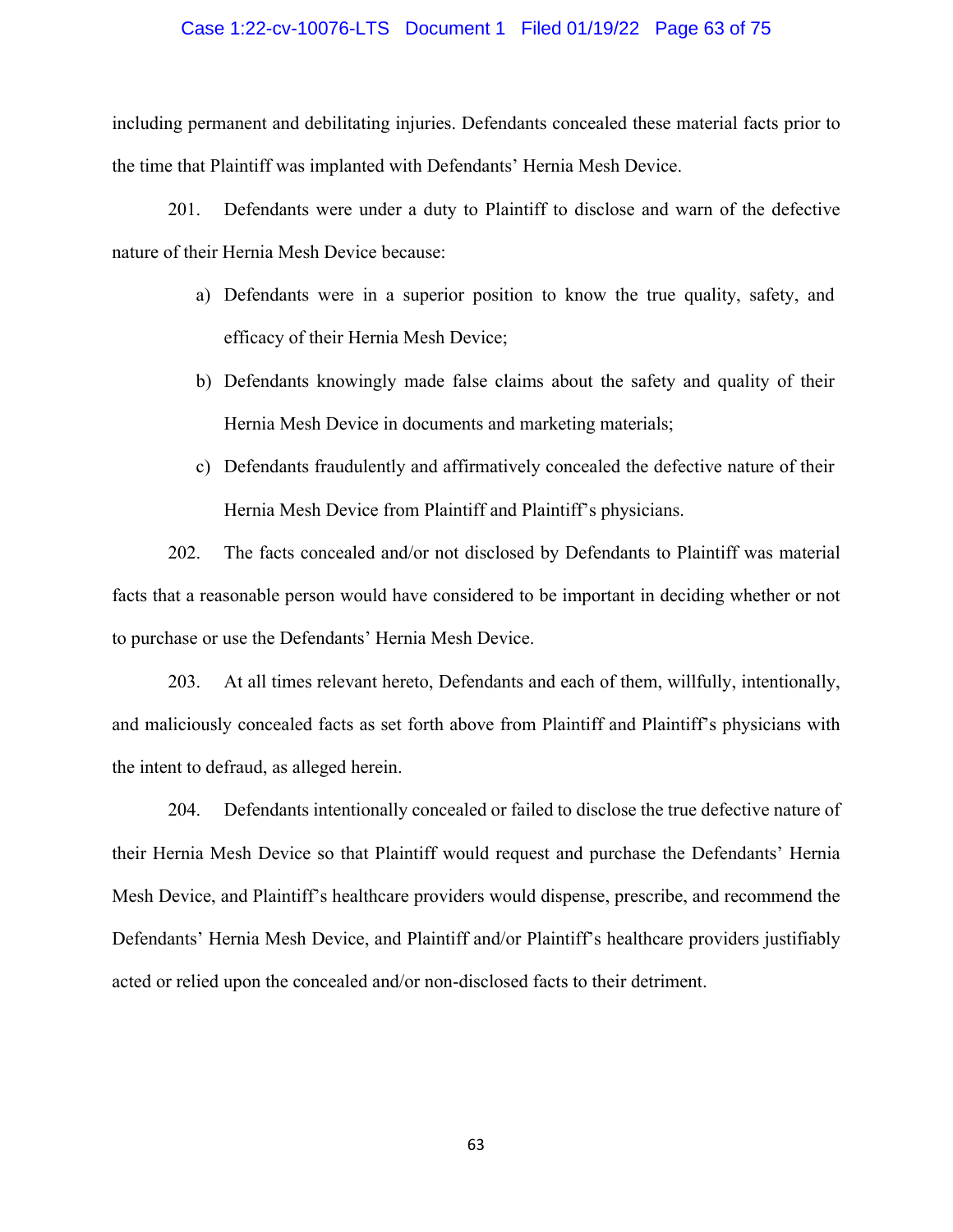# Case 1:22-cv-10076-LTS Document 1 Filed 01/19/22 Page 64 of 75

205. Prior to Plaintiff's surgery, Plaintiff and Plaintiff's surgeons were induced to act in reliance on Defendants' misrepresentations and/or omissions and in fact purchased the Hernia Mesh Device and implanted the Hernia Mesh Device in Plaintiff.

206. At all times relevant hereto, neither Plaintiff nor Plaintiff's physicians were aware of the facts set forth above, and had they been aware of said facts, they would not have acted as they did, that is, would not reasonably relied upon said representations of safety and efficacy and utilized Defendants' Hernia Mesh Device in their treatment. Defendants' failure to disclose this information was a substantial factor in Plaintiff's physicians selecting Defendants' Hernia Mesh Device. The failure to disclose also resulted in the provision of incorrect and incomplete information to Plaintiff, as patients.

207. Upon information and belief, Defendants and/or their sales representative(s) were present during the implantation surgery, and failed to disclose the falsity of the misrepresentation and/or omissions set forth herein, and knowingly let a defective product be installed in Plaintiff.

208. Plaintiff was ignorant of Defendants' misrepresentations and omissions.

209. Plaintiff and Plaintiff's surgeons relied on the truth of Defendants' representations and/or omissions about the Hernia Mesh Device and had a right to rely on such.

210. As a direct and proximate result of this conduct, Plaintiff was injured.

WHEREFORE, Plaintiff demands judgment against Defendants, and each of them, individually, jointly, severally and in the alternative, and request compensatory damages, together with interest, cost of suit, attorneys' fees, and such further relief as the Court deems equitable and just.

# **COUNT VIII: DISCOVERY RULE, TOLLING, AND FRAUDULENT CONCEALMENT**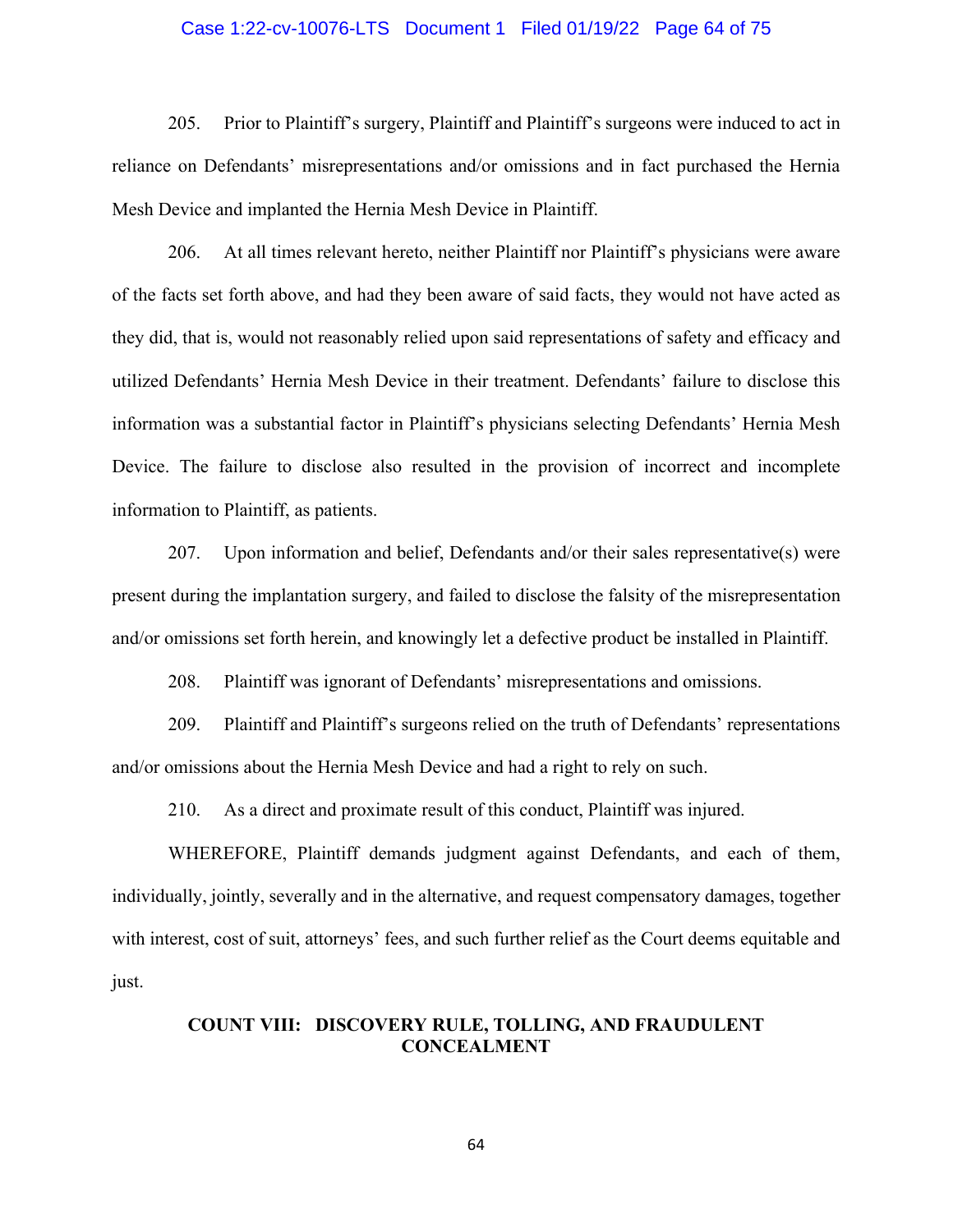# Case 1:22-cv-10076-LTS Document 1 Filed 01/19/22 Page 65 of 75

211. Plaintiff re-alleges and incorporates by reference every paragraph of this Complaint as if each were set forth fully and completely herein.

212. Plaintiff asserts all applicable state statutory and common law rights and theories related to the tolling or extension of any applicable statute of limitations, including equitable tolling, class action tolling, delayed discovery, discovery rule, and fraudulent concealment.

213. Plaintiff pleads that the discovery rule should be applied to toll the running of the statute until Plaintiff knew, or through the exercise or reasonable care and diligence should have known, of facts indicated that Plaintiff had been injured, the cause of the injury, and the tortious nature of the wrongdoing that cause the injury.

214. Despite diligent investigations by Plaintiff into the cause of Plaintiff's injuries, including consultations with Plaintiff's medical providers, the nature of Plaintiff's injuries and damages, and their relationship to the Hernia Mesh Device was not discovered, and through reasonable care and diligence could not have been discovered until a date within the applicable statute of limitations for filing Plaintiff's claims. Therefore, under appropriate applications of the discovery rule, Plaintiff's suits were filed well within the applicable statutory limitations period.

215. The running of the statute of limitations in this cause of action is tolled due to equitable tolling. Defendants are estopped form asserting a statute of limitations defense due to Defendants' fraudulent concealment, through misrepresentations and omissions, from Plaintiff and Plaintiff's physician of the true risks associated with their Hernia Mesh Device. As a result of Defendants' fraudulent concealment, Plaintiff and Plaintiff's physician were unaware, and could not have known or have learned through reasonable diligence that Plaintiff had been exposed to the risks alleged herein and that those risks were the direct and proximate result of the wrongful acts and omissions of the Defendants.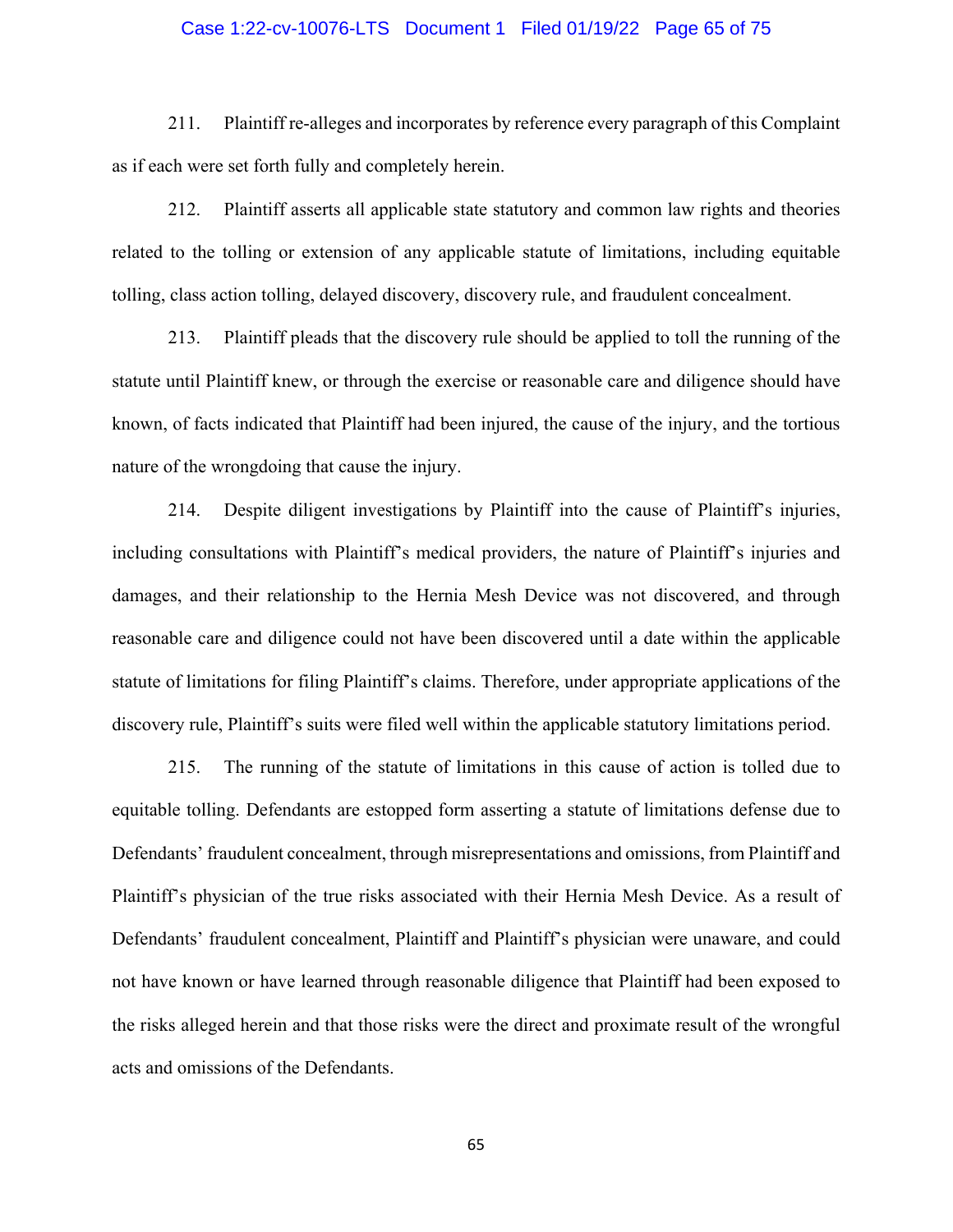# Case 1:22-cv-10076-LTS Document 1 Filed 01/19/22 Page 66 of 75

WHEREFORE, Plaintiff demands judgment against Defendants, and each of them, individually, jointly, severally and in the alternative, and request compensatory damages, together with interest, cost of suit, attorneys' fees, and such further relief as the Court deems equitable and just.

# **COUNT IX: NEGLIGENT MISREPRESENTATIONS**

216. Plaintiff re-alleges and incorporates by reference every paragraph of this Complaint as if each were set forth fully and completely herein.

217. Defendants had a duty to accurately and truthfully represent to the medical and healthcare community, Plaintiff, Plaintiff's surgeons, and the public, that their Hernia Mesh Device had not been adequately tested and not been found to be a safe and effective treatment. The representations made by Defendants were, in fact, false.

218. Defendants failed to exercise ordinary care in the representations concerning their Hernia Mesh Device while they were involved in their design, manufacture, sale, labeling, supplying, marketing, testing, quality assurance, quality control, and distribution in interstate commerce, because Defendants negligently misrepresented the Hernia Mesh Device high risk of unreasonable and dangerous adverse side effects.

219. Defendants breached their duty by making misrepresentations of material facts about their Hernia Mesh Device to Plaintiff, Plaintiff's surgeons, and the medical community, prior to Plaintiff's implantation surgery, including but not limited to:

- a) Has no serious side effects different from older generations of similar products and/or procedures;
- b) Provides a secure and durable repair;
- c) Prevents adhesions;
- d) Is safe for human implantation;
- e) Was adequately tested and/or studied prior to entering the stream of commerce;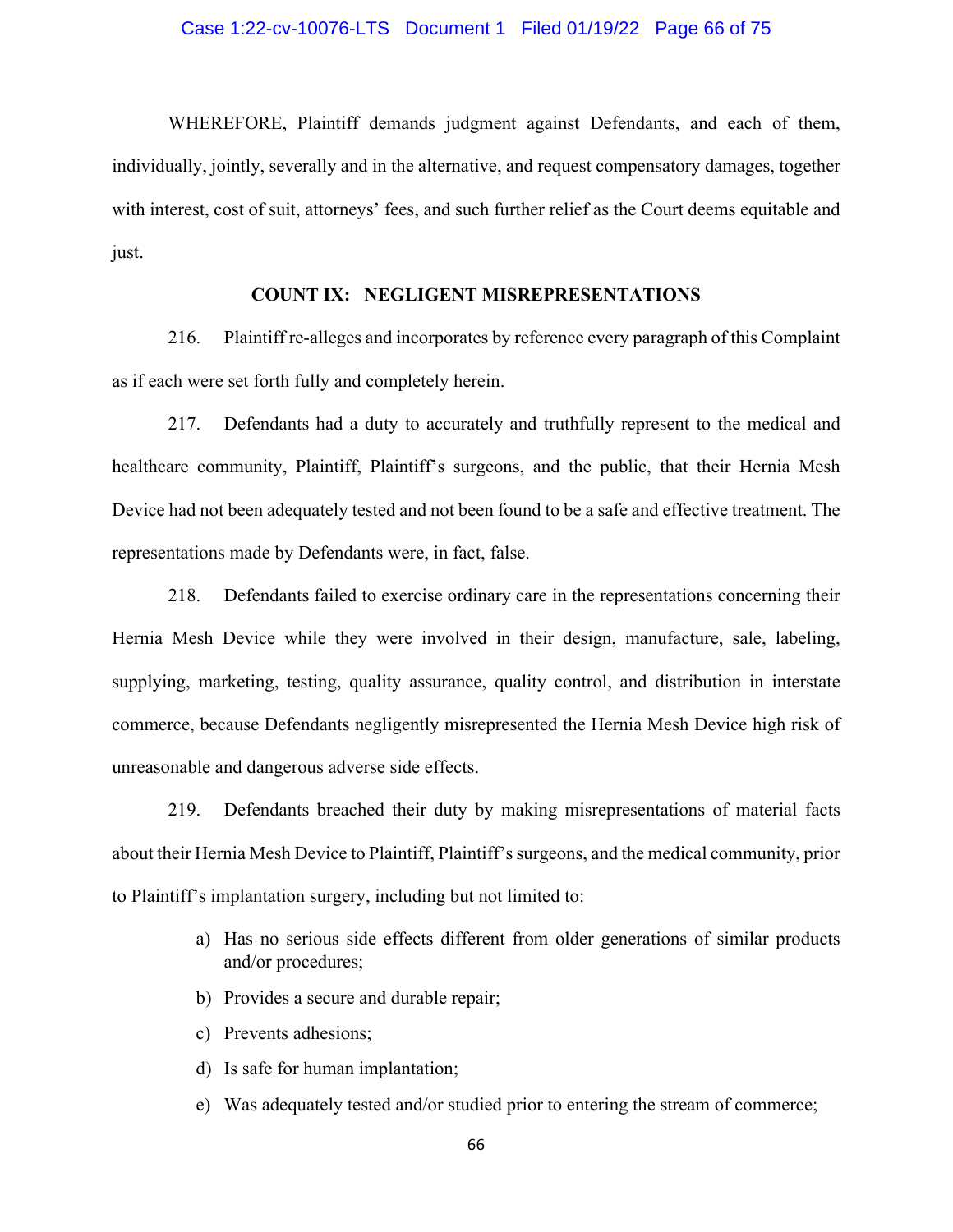- f) Could be safely removed in the event of complications, such as infection;
- g) Low complication rates;
- h) When complications occur, they are minor;
- i) Safer than alternatives;
- j) Better than alternatives;
- k) Cheaper than alternatives;
- l) Does not contract;
- m) Preserves sensitive tissue;
- n) Preserves sensitive organs;
- o) Preserves nerves;
- p) Has been adequately sterilized;
- q) Can safely be cut and/or resized.
- r) Is the fastest way to patient comfort;
- s) Causes less pain;
- t) Reduces the need for pain medication;
- u) Fits perfectly to groin anatomy;

220. Defendants concealed information about their Hernia Mesh Device from Plaintiff, Plaintiff's surgeons, and the medical community, prior to Plaintiff's implantation, including but not limited to:

- a) Defendants knew from other doctors and, by and through their agents, employees, sales representatives and distributors that their Hernia Mesh Device was failing at a high rate, and failed to disclose this information to Plaintiff or Plaintiff's physicians prior to implantation of the Hernia Mesh Device.
- b) Prior to the installation of the Hernia Mesh Device into Plaintiff, Defendants knew from other doctors and, by and through their agents, employees, sales representatives and distributors, that other patients experienced problems with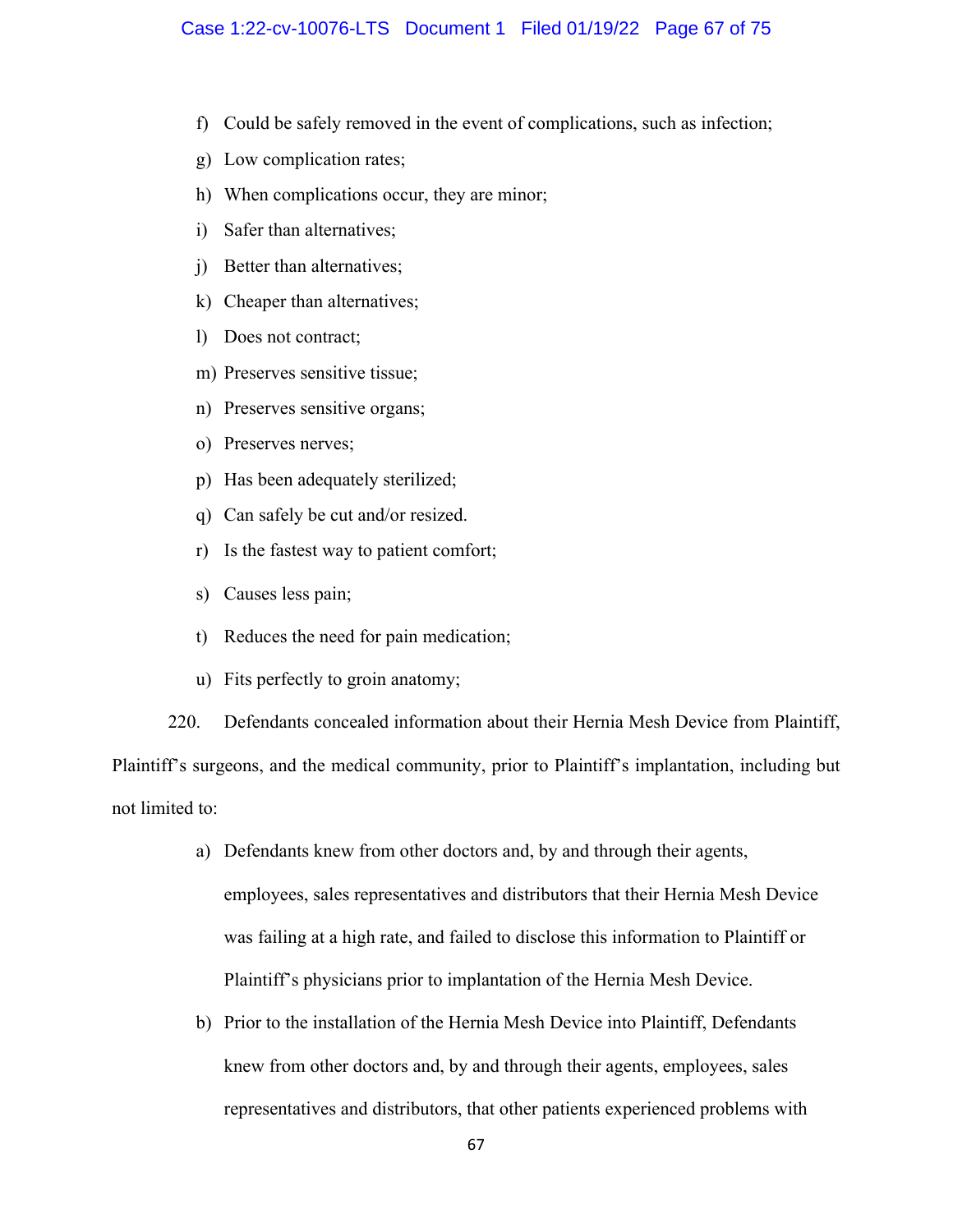#### Case 1:22-cv-10076-LTS Document 1 Filed 01/19/22 Page 68 of 75

their Hernia Mesh Device, and Defendants failed to disclose such information to Plaintiff and Plaintiff's surgeon, including but not limited to the following:

- i. Inability to safely remove in the event of device failure and/or complications;
- ii. Inability to completely remove;
- iii. Need for multiple, extensive revision surgeries if removal is necessary;
- iv. How to remove;
- v. Resulting defect if removed;
- vi. How to repair resulting defect if removed;
- vii. How to safely cut or resize;
- viii. An increased risk of complications, when compared to available feasible alternatives;
	- ix. More severe complications when complications arise, as compared to available feasible alternatives;
	- x. Complications are more difficult to treat when complications arise, as compared to available feasible alternatives;
	- xi. Causes more severe, acute, chronic, and/or debilitation pain than available feasible alternatives;
- xii. Mesh significantly contracts over time;
- xiii. Complication rates increase the longer the mesh is implanted;
- xiv. Incites a severe and chronic inflammatory response;
- xv. Polyester degrades over time;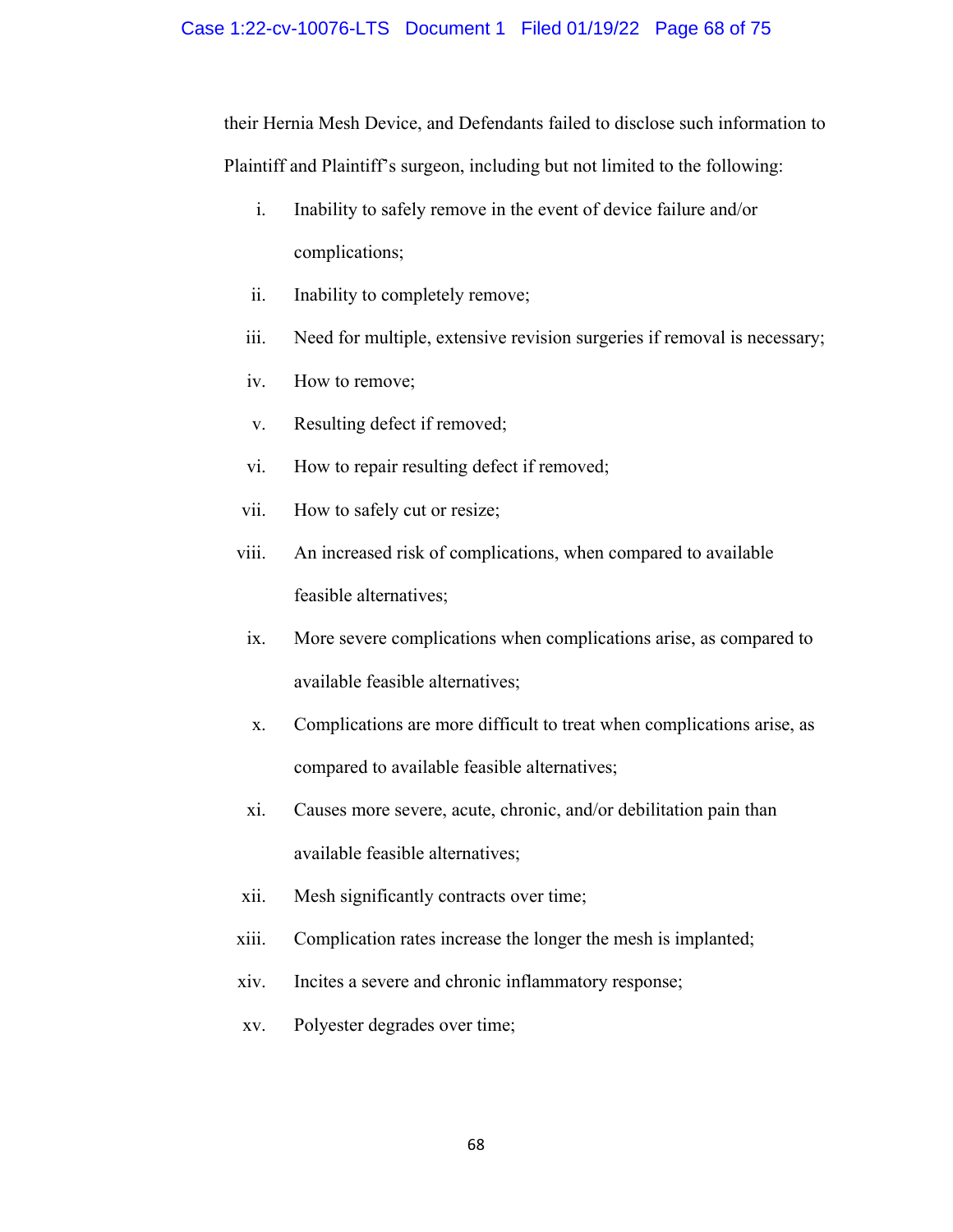- xvi. Polyester fibers can detach form the mesh and travel throughout the body;
- xvii. Not safe for human implantation.

xviii.

- c) Failing to disclose that they were aware of and/or witnessed revision surgeries in which their Hernia Mesh Device had failed prior to the installation of the Hernia Mesh Device into Plaintiff, including but not limited to the following device failures:
	- i. Mesh migration;
	- ii. Mesh unraveling;
	- iii. Collagen coating prematurely resorbing;
	- iv. Development of biofilm;
	- v. Mesh contracture;
	- vi. Polyester degradation, and
	- vii. Nerve entrapment.
	- viii. Significant adhesions to underlying organs.
	- ix. Mesh rupture/tearing
- d) Failing to disclose that surgeons were complaining about the Hernia Mesh Device and were experiencing extremely difficulty in removing the Hernia Mesh Device, all prior to the implantation of the Hernia Mesh Device into Plaintiff.

221. As a foreseeable, direct, and proximate result of the negligent misrepresentation of Defendants, as set forth herein, Defendants knew, and had reason to know, that the Hernia Mesh Device had been insufficiently tested, or had not been tested at all, and that they lacked adequate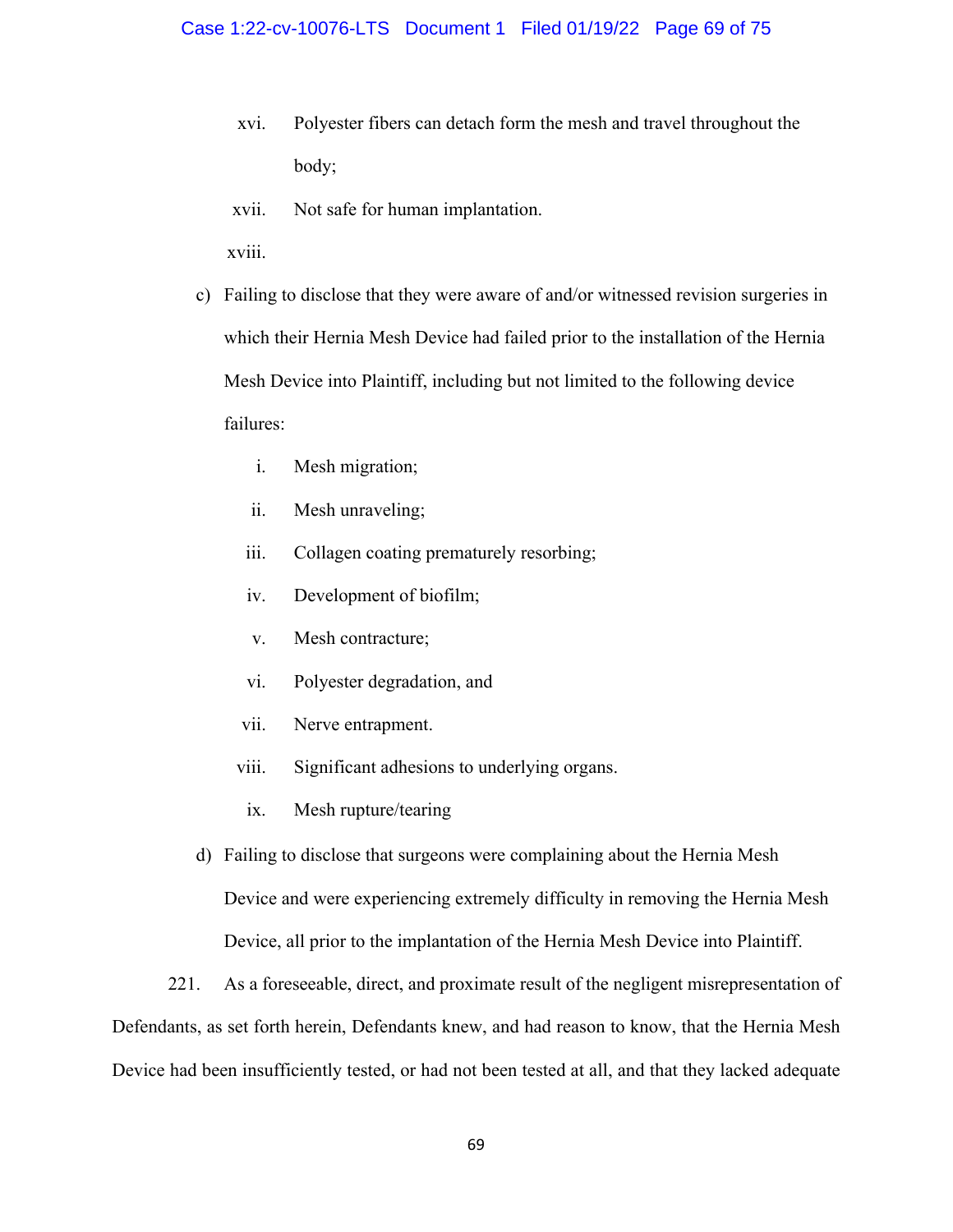# Case 1:22-cv-10076-LTS Document 1 Filed 01/19/22 Page 70 of 75

and accurate warnings, and that they created a high risk—and/or higher than acceptable risk, and/or higher than reported and represented risk—of adverse side effects, including, but not limited to, dense adhesions, pain, graft rejection, graft migration, organ damage, complex seroma, fistula, sinus tract formation, delayed wound closure, infection, sepsis, and death.

222. The above representations and/or omissions were material and made with the intent that Plaintiff and Plaintiff's surgeons rely on and were made to persuade and induce them to choose the Hernia Mesh Device to be surgically implanted in Plaintiff.

223. Defendants failed to exercise ordinary care in making the above representations and instead made the above representations and/or omissions knowing the representations were false or were ignorant of the truth of the assertion.

224. Prior to Plaintiff's implantation surgeries, Plaintiff and Plaintiff's surgeons were induced to act in reliance on Defendants' misrepresentations and/or omissions and in fact purchased the Hernia Mesh Device and implanted the Hernia Mesh Device in Plaintiff.

225. Upon information and belief, Defendants and/or their sales representative(s) were present during the implantation surgery, and failed to disclose the falsity of the misrepresentation and/or omissions set forth herein, and knowingly let a defective product be installed in Plaintiff.

226. Plaintiff was ignorant of Defendants' misrepresentations and/or omissions.

227. Plaintiff and Plaintiff's surgeon relied on the truth of Defendants' representations and omissions about the Hernia Mesh Device and had a right to rely on such.

228. As a direct and proximate result of the Defendants' conduct, Plaintiff has been injured and sustained severe and permanent pain, suffering, disability, impairment, loss of enjoyment of life, loss of care, comfort, and economic damages.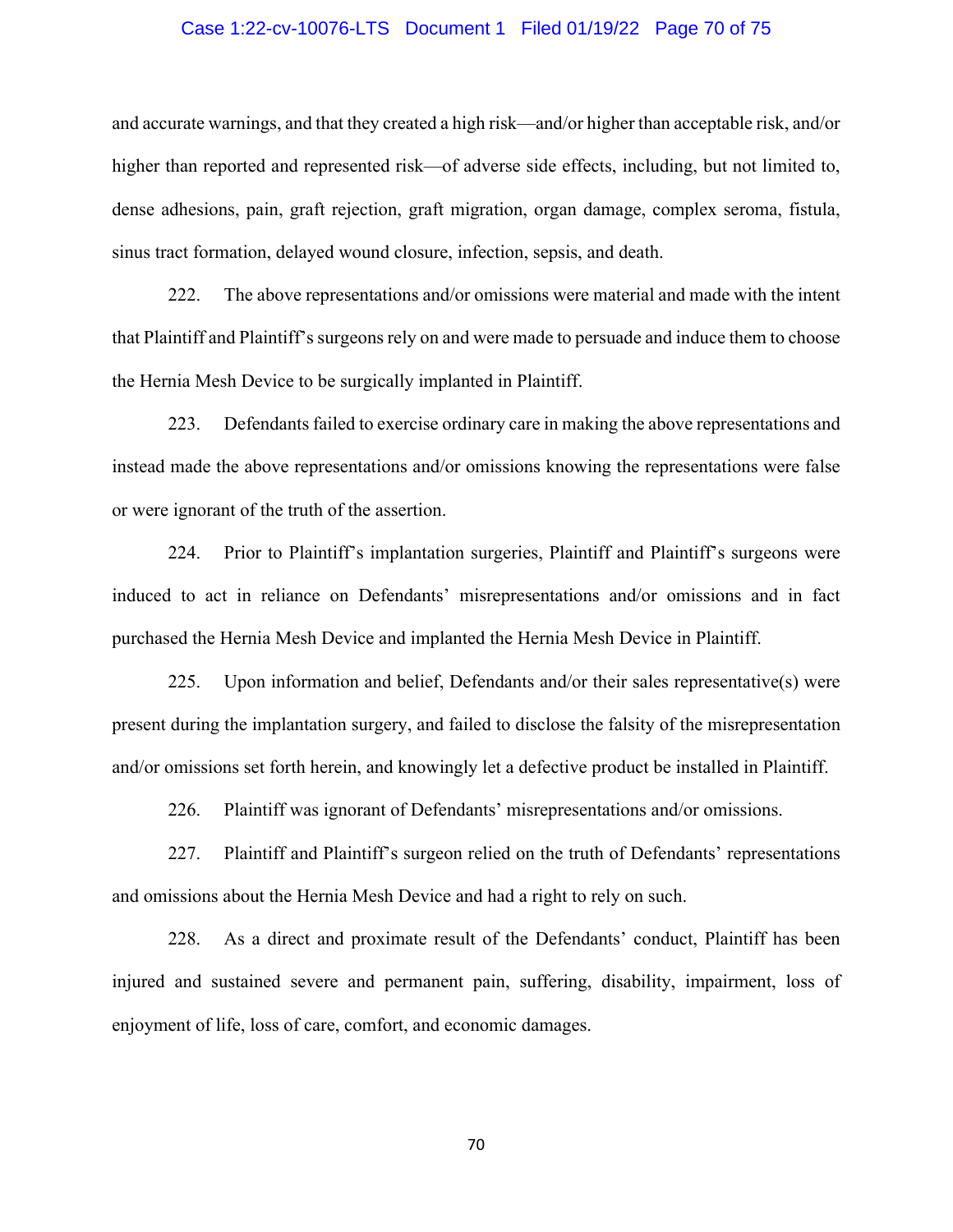# Case 1:22-cv-10076-LTS Document 1 Filed 01/19/22 Page 71 of 75

WHEREFORE, Plaintiff demands judgment against Defendants, and each of them, individually, jointly, severally and in the alternative, and request compensatory damages, together with interest, cost of suit, attorneys' fees, and such further relief as the Court deems equitable and just.

### **COUNT VI: PUNITIVE DAMAGES**

229. Plaintiff re-alleges and incorporates by reference every paragraph of this Complaint as if each were set forth fully and completely herein.

230. Defendants failed to adequately test and study the Hernia Mesh Device to determine and ensure that the products were safe and effective prior to releasing the products for sale for permanent human implantation, and Defendants continued to manufacture and sell the Hernia Mesh Device after obtaining knowledge and information that the products were defective and unreasonably unsafe. The limited testing and study that was undertaken by Defendants prior to release and after release of the Hernia Mesh Device, including but not limited to animal studies and human clinical studies, revealed to Defendants that the risks associated with the Hernia Mesh Device was unreasonably frequent and severe and outweighed any purported benefits of the product. The adverse results of those tests and studies were intentionally concealed, or else were misrepresented, by Defendants in order to continue to profit from sales of Hernia Mesh Device. Defendants were aware of the probable consequences of implantation of the dangerous and defective Hernia Mesh Device, such as those suffered by Plaintiff. Defendants willfully and recklessly failed to avoid those consequences, and in doing so, Defendants acted intentionally, maliciously, and recklessly with regard to the safety of those persons who might foreseeably have been harmed by the Hernia Mesh Device, including Plaintiff, justifying the imposition of punitive damages.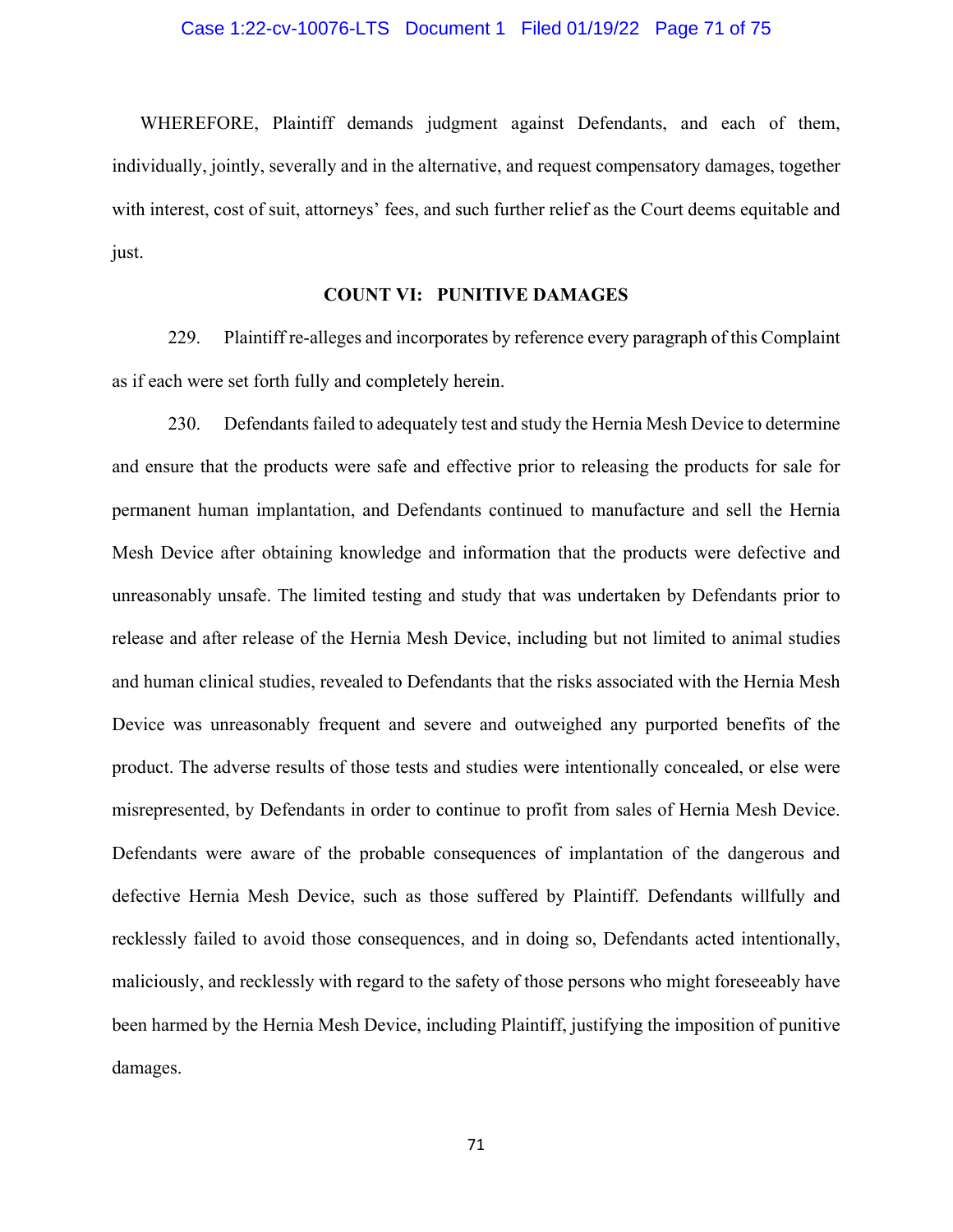# Case 1:22-cv-10076-LTS Document 1 Filed 01/19/22 Page 72 of 75

231. At all times relevant hereto, Defendants knew or should have known that the Defendants' Hernia Mesh Device was inherently dangerous with respect to the risks of serious complications, including but not limited to serious infections and failures, pain and suffering, loss of life's enjoyment, remedial surgeries and treatments, as well as other severe and personal injuries which are chronic or permanent in nature.

232. At all times material hereto, Defendants attempted to misrepresent and did misrepresent facts concerning the safety of the Defendants' Hernia Mesh Device, including but not limited to adverse data and information from studies and testing conducted with respect to Hernia Mesh Device that showed the risks and dangers associated with the Hernia Mesh Device was unreasonable.

233. Defendants' misrepresentations included knowingly withholding material information from the medical community and the public, including Plaintiff and their treating physicians, concerning the safety and efficacy of the Defendants' Hernia Mesh Device.

234. At all times material hereto, Defendants knew and intentionally and/or recklessly disregarded the fact that the Defendants' Hernia Mesh Device cause severe and potentially permanent complications with greater frequency than safer alternative Device or treatments and that necessitate different medical treatment.

235. At all times material hereto, Defendants intentionally misstated and misrepresented data and continue to misrepresent data so as to minimize the true and accurate risk of injuries and complications caused by the Hernia Mesh Device, including but not limited to data regarding the frequency, severity and duration of those risks and complications and the difficulty in effectively treating such complications.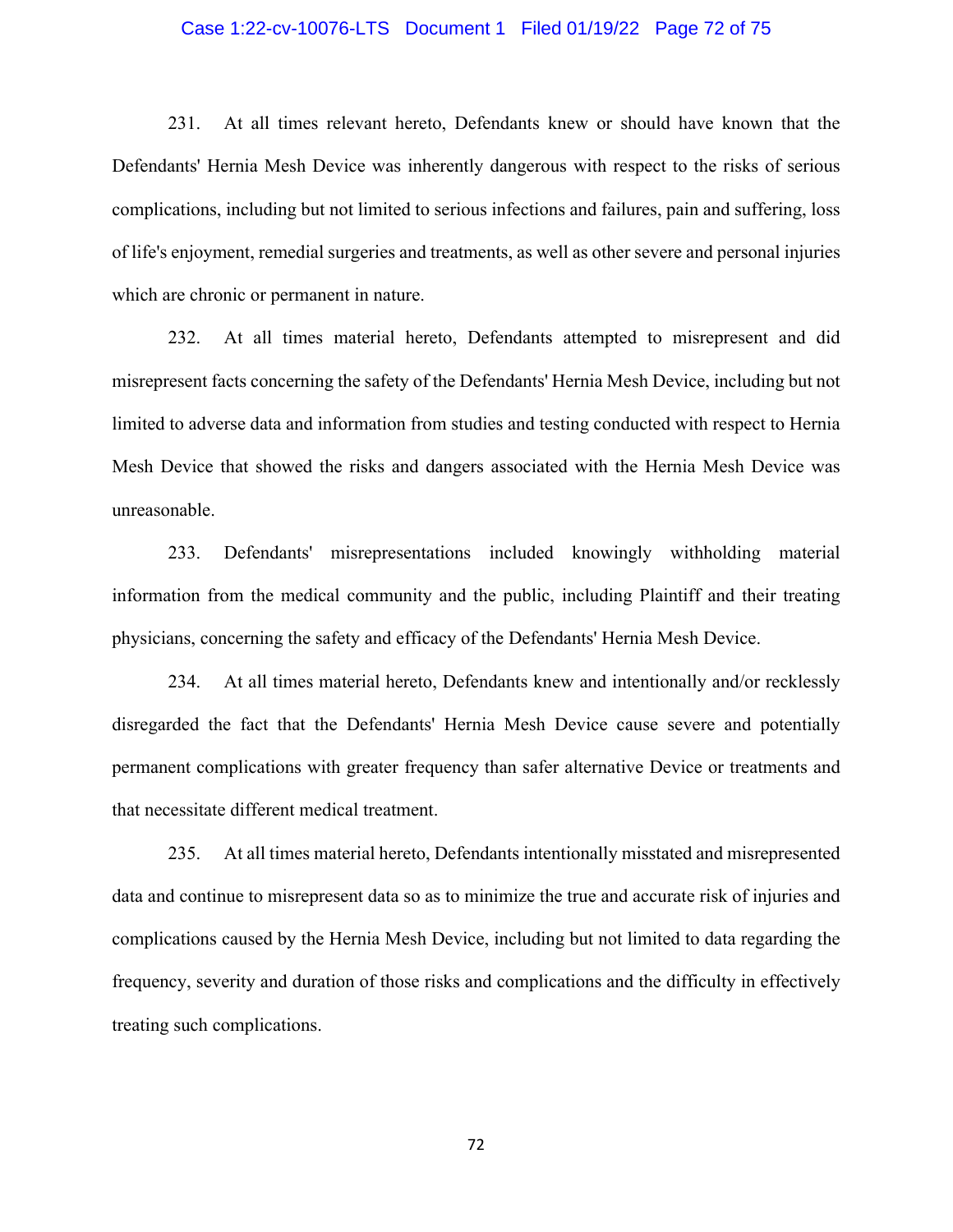## Case 1:22-cv-10076-LTS Document 1 Filed 01/19/22 Page 73 of 75

236. Notwithstanding their knowledge, Defendants continued to market the Defendants' Hernia Mesh Device to consumers without disclosing the true risk of side effects and complications, or the frequency, severity and duration of those risks, or the difficulty in effectively treating such complications.

237. Defendants knew of the Hernia Mesh Device's defective and unreasonably dangerous nature, but continued to manufacture, produce, assemble, market, distribute, and sell the Device so as to maximize sales and profits at the expense of the health and safety of the public, including Plaintiff, in conscious and/or reckless disregard of the foreseeable hmm caused by the Hernia Mesh Device.

238. Defendants' conduct as described herein shows willful misconduct, malice, fraud, wantonness, oppression, or that entire want of care which raises the presumption of conscious indifference to consequences, thereby justifying an award of punitive damages.

Wherefore, Plaintiff respectfully request judgment in Plaintiff's favor and against Defendants for such amount sufficient to punish, penalize and deter Defendants' conduct and any other amounts or relief as may be fair and reasonable under the circumstances.

## **PRAYER FOR RELIEF**

 Plaintiff demands judgment against Defendants, and each of them, individually, jointly and severally and prays for the following relief in accordance with the applicable law and equity, and in an amount to be proven at the time of trial:

i. General and Compensatory damages to Plaintiff for past, present, and future damages, including, but not limited to, pain and suffering for severe and permanent personal injuries sustained by Plaintiff, permanent impairment, mental pain and suffering, loss of enjoyment of life, past and future health and medical care costs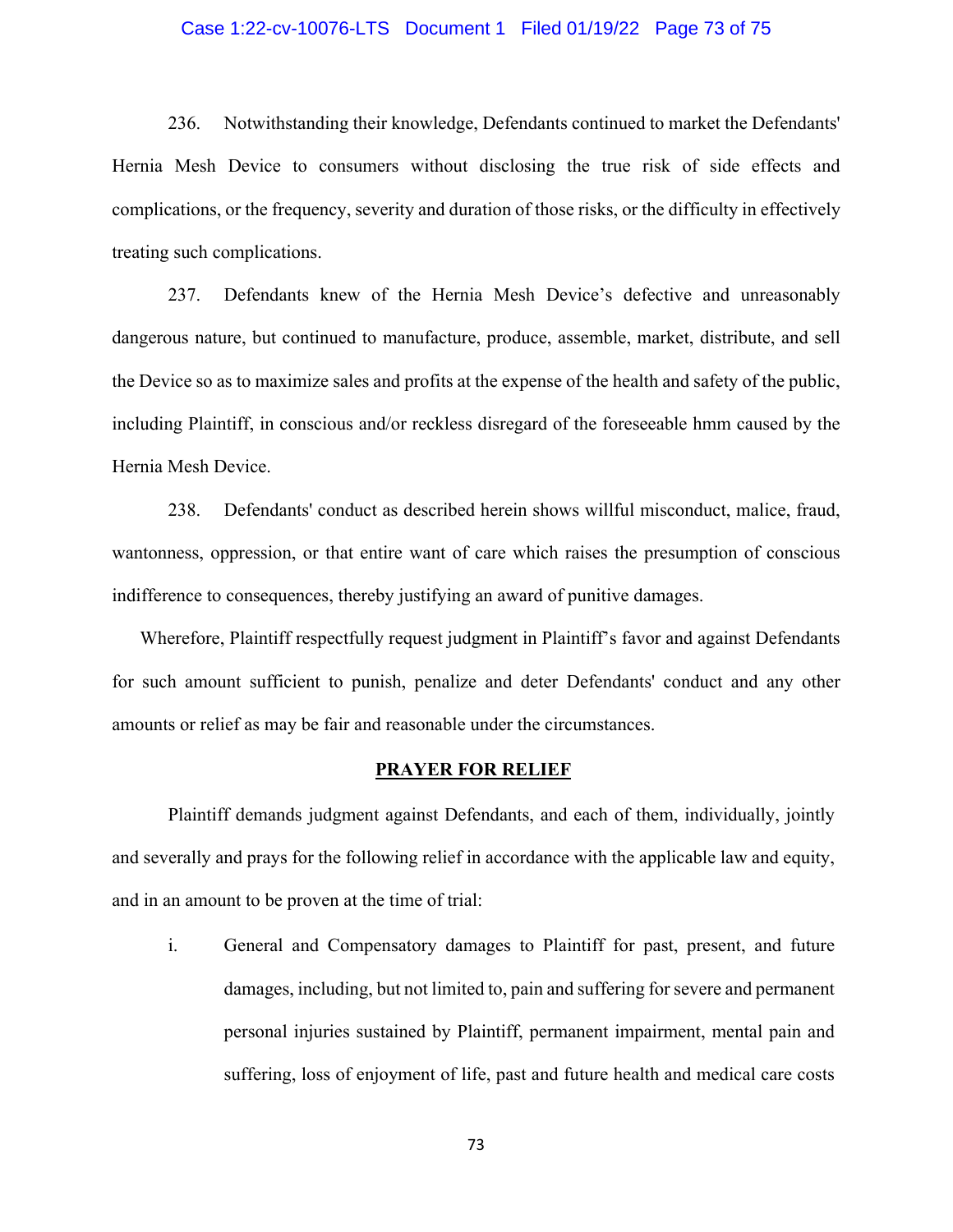## Case 1:22-cv-10076-LTS Document 1 Filed 01/19/22 Page 74 of 75

and economic damages including past and future lost earnings and/or earning capacity together with interest and costs as provided by law;

- ii. Punitive or exemplary damages for Defendants' wanton, willful, fraudulent, and reckless acts, established by their demonstration of complete disregard and reckless indifference for the safety and welfare of Plaintiff and the general public, in an amount sufficient to punish Defendants and deter future similar conduct;
- iii. Special Damages;
- iv. Statutory damages as set forth above;
- v. Restitution and disgorgement of profits;
- vi. Reasonable attorneys' fees as provided by law;
- vii. The costs of these proceedings, including past and future cost of the suit incurred herein;
- viii. All ascertainable economic damages;
- ix. Pre-judgment interest on all damages as is allowed by law;
- x. Post-judgment interest; and
- xi. Such other and further relief as this Court deems just and proper.

## **DEMAND FOR JURY TRIAL**

Plaintiff demands a trial by jury on all issues so triable.